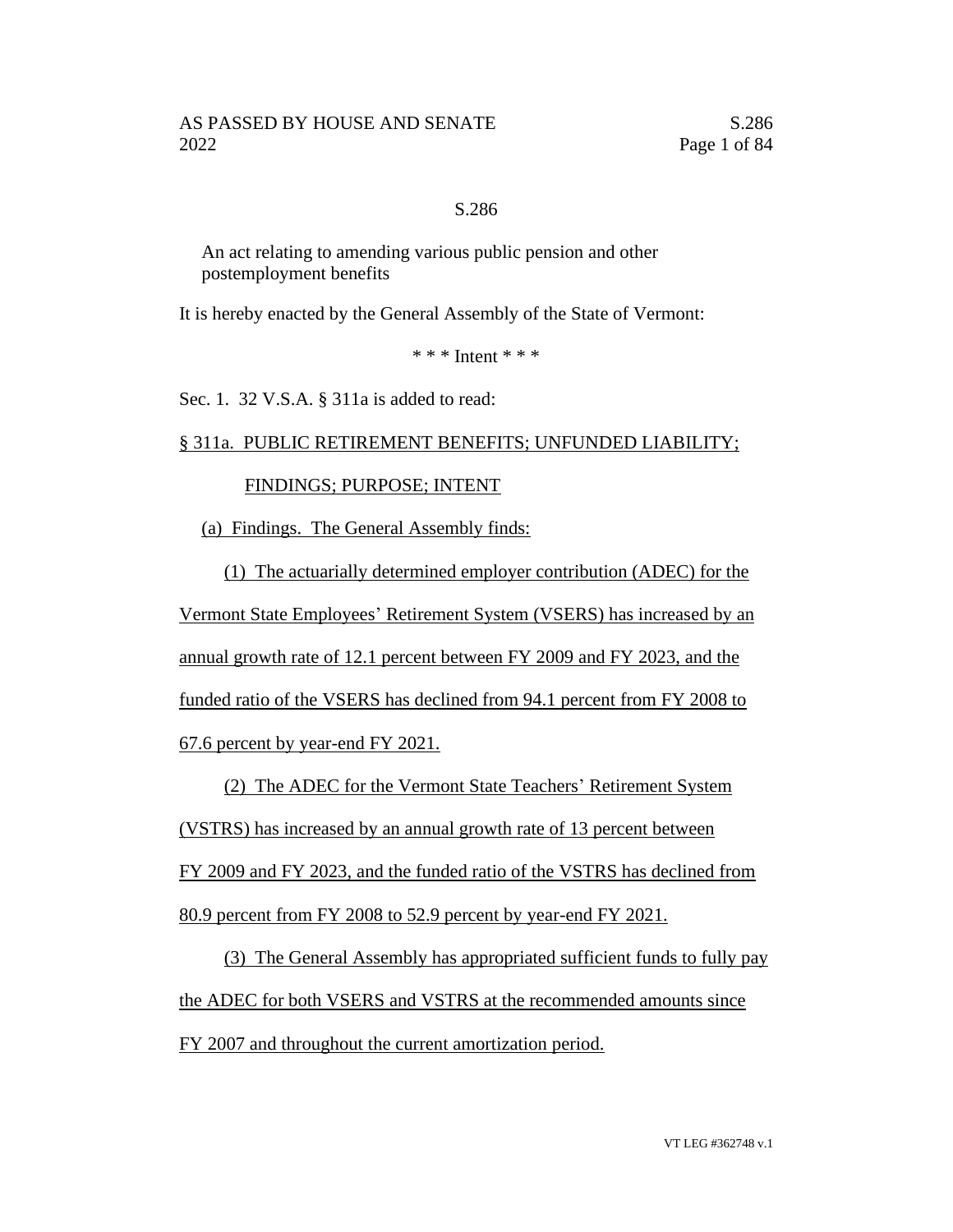(4) Since FY 2009, the accrued liabilities of VSERS and VSTRS have grown faster than the assets of each plan, resulting in a gap between the expected payout of future benefits and the assets VSERS and VSTRS have to pay out those benefits to retired State employees and teachers. This gap is also known as the unfunded liabilities for VSERS and VSTRS.

(5) In FY 2015, the General Assembly created the Retired Teachers' Health and Medical Benefits Fund, and health care premiums are paid for on a pay-as-you-go basis from this Fund.

(6) The FY 2022 State budget expense for retiree health care benefits, known as other postemployment benefits (OPEB), for State employees was approximately \$37.2 million and \$35.1 million for teachers.

(7) As of the beginning of FY 2022, the State's unfunded liabilities for health care benefits for retired State employees and teachers is \$2.75 billion.

(b) Purpose. The purpose of this section is to provide economic stability for retired State employees and teachers by maintaining the financial health of VSERS and VSTRS, while also addressing the unfunded liabilities in the State's pension and OPEB plans and the decline in the funded ratios of those retirement systems.

(c) Intent.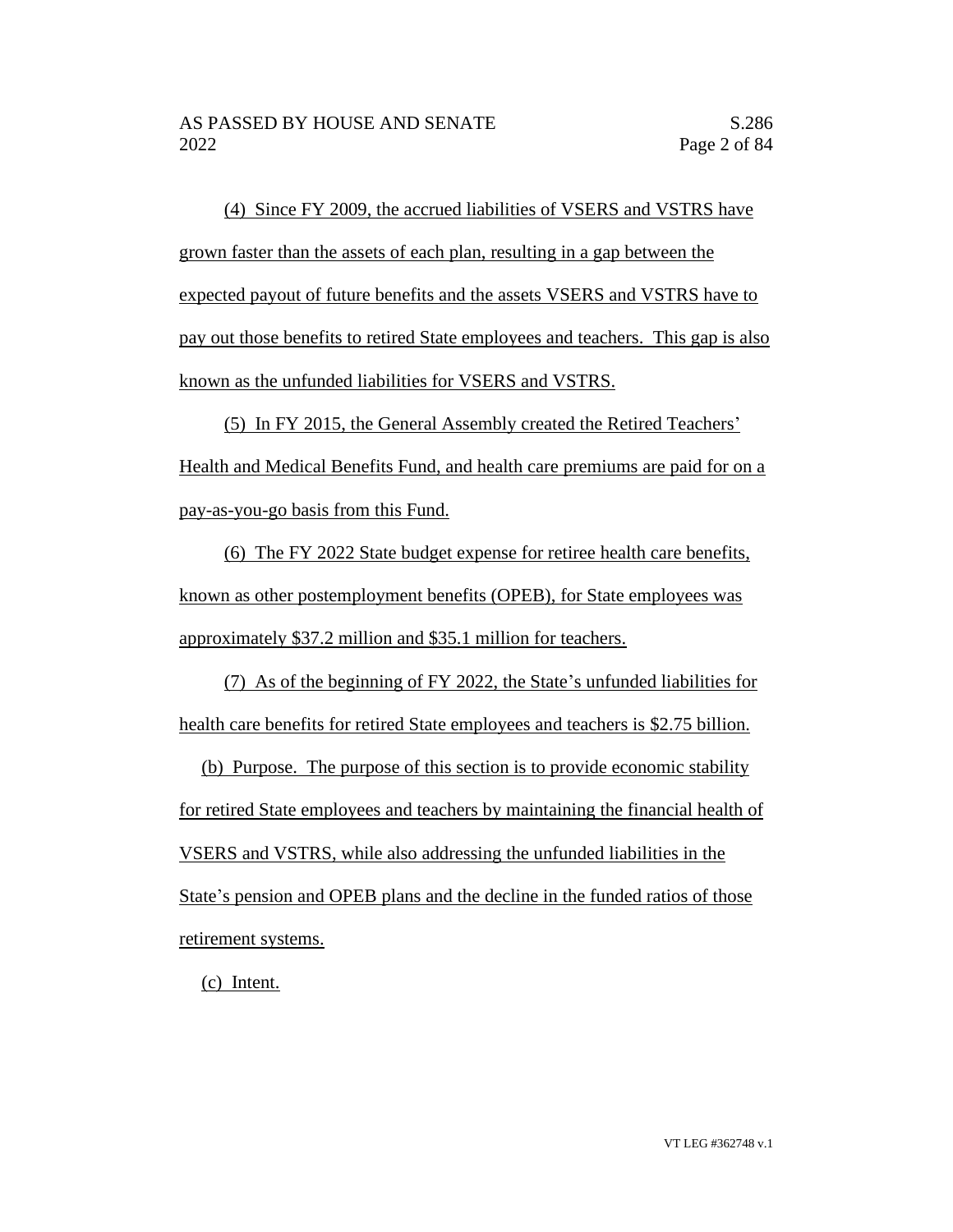(1) It is the intent of the General Assembly to address the unfunded liabilities and decline in funded ratios of VSERS and VSTRS by implementing several measures, including:

(A) continuing the General Assembly's policy since FY 2007 to fully fund the actuarially determined employer contributions rates for the VSERS and VSTRS at the amounts recommended by the respective boards of each retirement system to the General Assembly each year; and

(B) beginning in FY 2024, annually funding an additional payment to the actuarially recommended unfunded liability amortization payments for VSERS and VSTRS that will increase to not more than \$15,000,000.00 each year to each retirement system and remain until the VSERS plan and the VSTRS plan respectively reach a 90 percent funded ratio.

(2) It is also the intent of the General Assembly to prefund other postemployment benefits to create more security and predictability in health care benefits for retired State employees and teachers.

\* \* \* Vermont State Employees' Retirement System \* \* \*

\* \* \* Pension Benefits \* \* \*

Sec. 2. 3 V.S.A. § 455 is amended to read:

§ 455. DEFINITIONS

(a) As used in this subchapter:

\* \* \*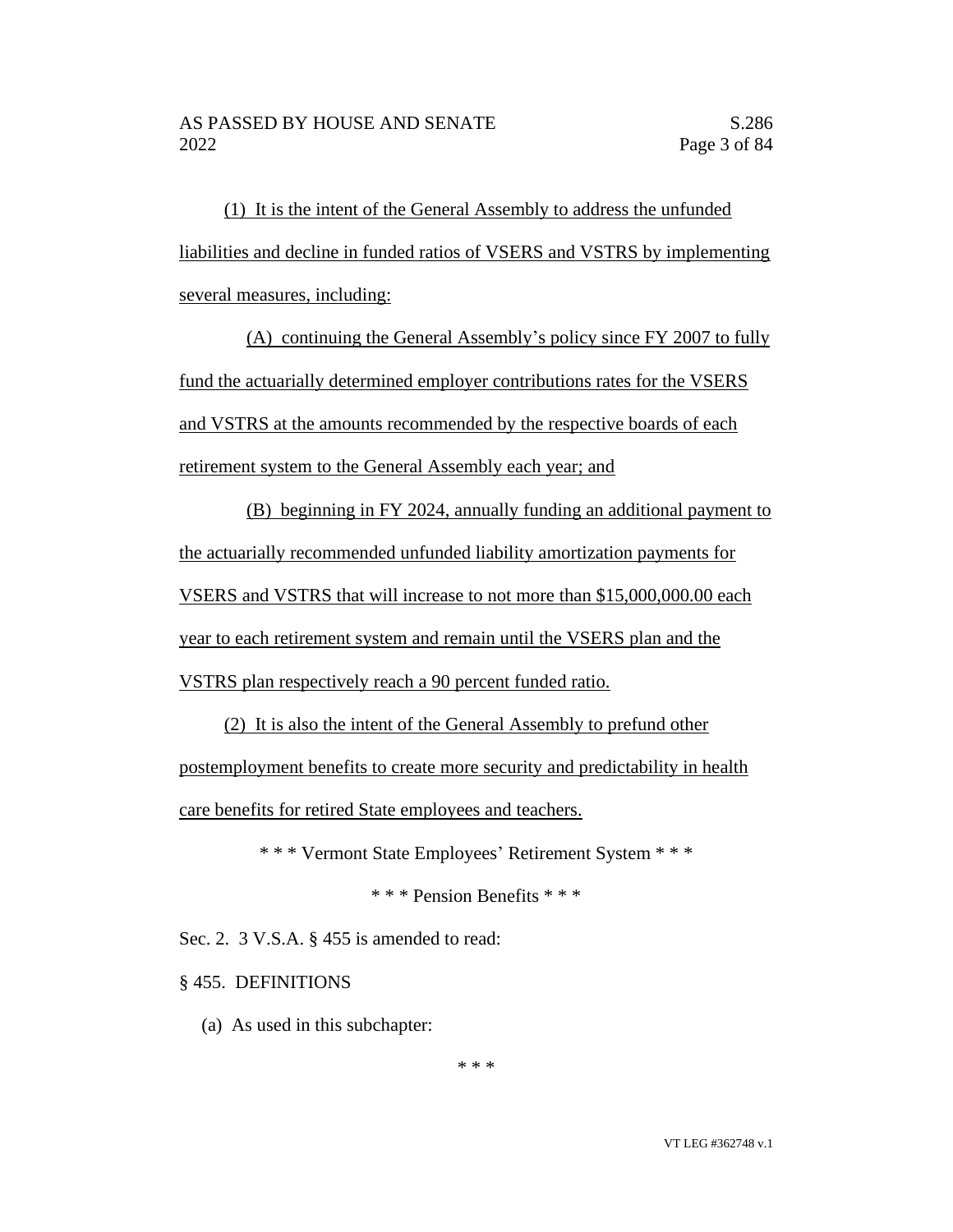(4) "Average final compensation" means:

(A) For a Group A and a, Group F, or Group G member, the average annual earnable compensation of a member during the three consecutive fiscal years beginning July 1 and ending June 30 of creditable service affording the highest average, or during all of the years of creditable service if fewer than three years. If the member's highest three years of earnable compensation are the three years prior to separation of service and the member separates prior to the end of a fiscal year, average final compensation shall be determined by adding:

(i) The actual earnable compensation earned in the fiscal year of separation through the date of separation and the service credit to correspond with the last pay date.

(ii) The earnable compensation and service credit earned in the preceding two fiscal years.

(iii) The remaining service credit that is needed to complete the three full years, which shall be factored from the fiscal year preceding the two fiscal years described in subdivision (ii) of this subdivision (A). The earnable compensation associated with this remaining service credit shall be calculated by multiplying the annual earnable compensation reported by the remaining service credit that is needed.

\* \* \*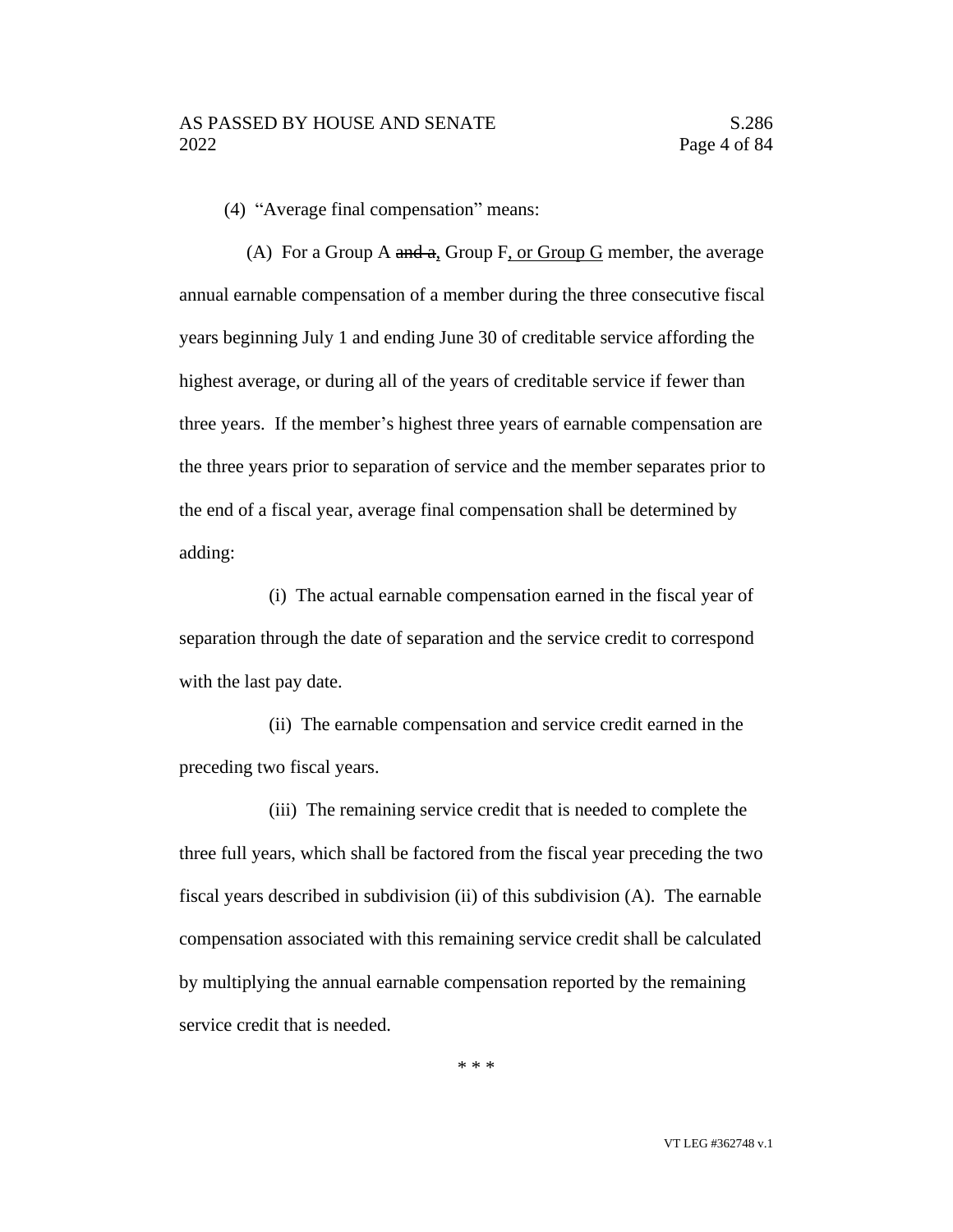(C) For purposes of determining average final compensation for Group A or Group C members, a member who has accumulated unused sick leave at retirement shall be deemed to have worked the full normal working time for his or her the member's position for 50 percent of such leave, at his or her the member's full rate of compensation in effect at the date of his or her the member's retirement. For purposes of determining average final compensation for Group F or Group G members, unused annual or sick leave, termination bonuses, and any other compensation for service not actually performed shall be excluded. The average final compensation for a State's Attorney and the Defender General shall be determined by the State's Attorney's or the Defender General's highest annual compensation earned during his or her the member's creditable service.

(D) For purposes of determining average final compensation for a member who has accrued service in more than one group plan within the System, the highest consecutive years of earnings shall be based on the formulas set forth in subdivision  $(A)$  or  $(B)$  of this subdivision  $(4)$  using the earnable compensation received while a member of the System.

(E) For Group A, C, or F, or G members who retire on or after July 1, 2012, an increase in compensable hours in any year used to calculate average final compensation that exceeds 120 percent of average compensable hours shall be excluded from that year when calculating average final compensation.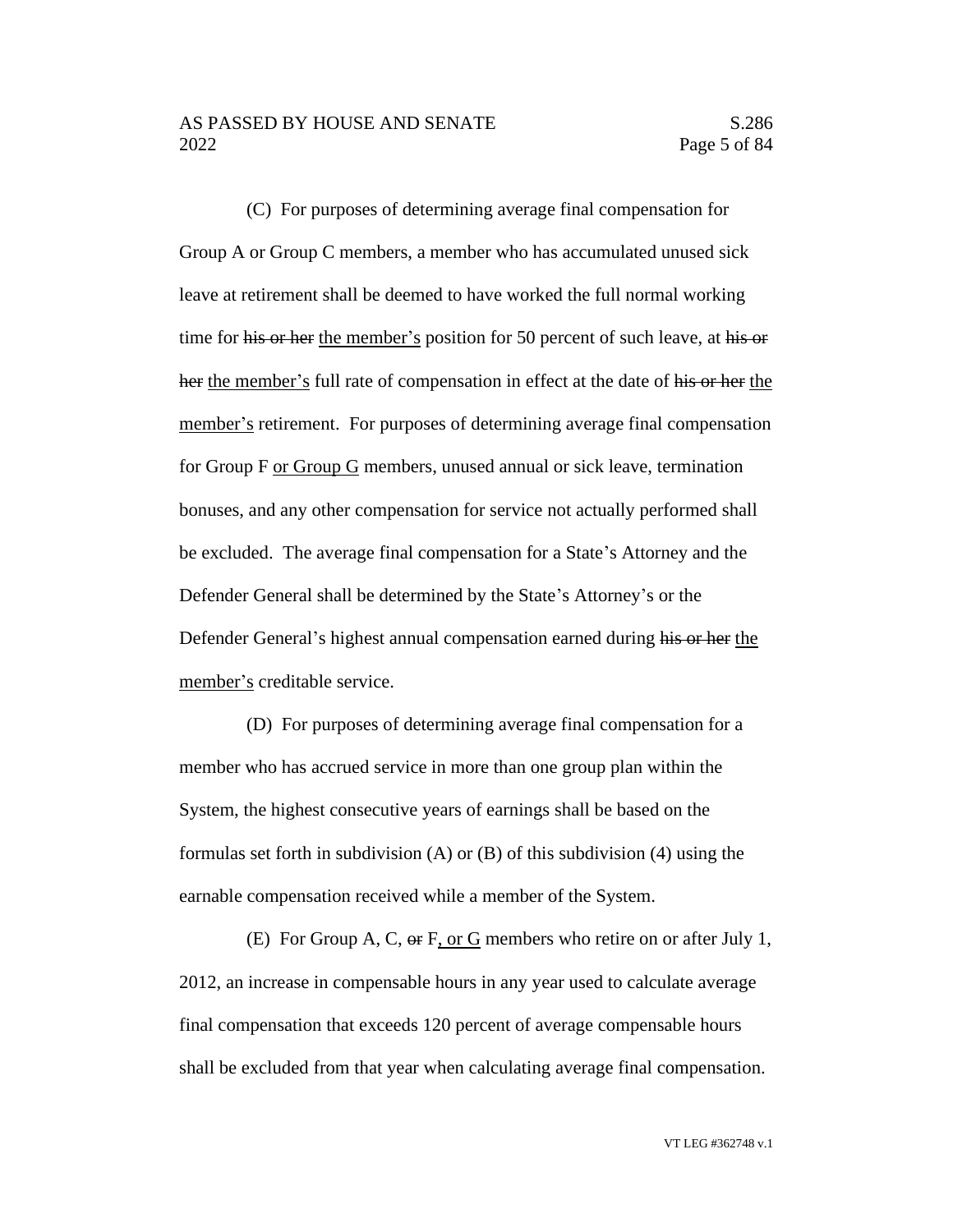(F) For a Group D member:

(i) Who retires on or before June 30, 2022, the member's final salary.

(ii) Who retires on or after July 1, 2022, but who, on or before June 30, 2022, has five years or more of service as a Supreme Court Justice, a Superior judge, an Environmental judge, a District judge, or a Probate judge, or any combination thereof, and has attained 57 years of age or older, or is a Group D member on or before June 30, 2022 and has 15 years or more of creditable service, the member's final salary.

(iii) Who retires on or after July 1, 2022 and who does not meet the requirements set forth in subdivisions (i) and (ii) of this subdivision (F), the average annual earnable compensation of a member during the two consecutive fiscal years beginning on July 1 and ending on June 30 of creditable service affording the highest such average, or during all of the years in the member's creditable service if fewer than two years. If the member separates prior to the end of a fiscal year, average final compensation shall be determined by adding:

(I) The actual earnable compensation earned in the fiscal year of separation through the date of separation and the service credit to correspond with the last pay date.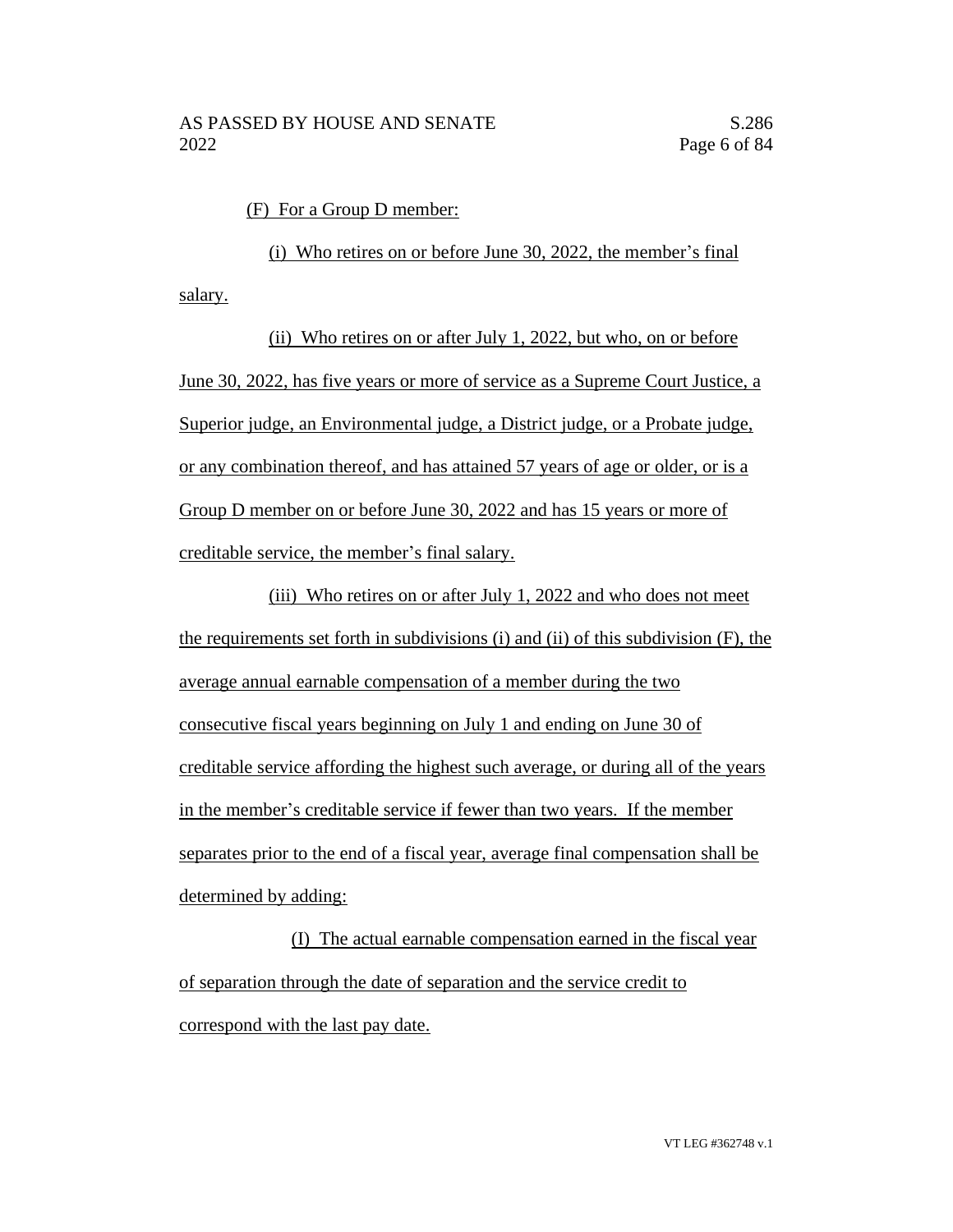(II) The earnable compensation and service credit earned in the preceding fiscal year.

(III) The remaining service credit that is needed to complete the two full years, which shall be factored from the fiscal year preceding the fiscal year described in subdivision (II) of this subdivision (F)(iii). The earnable compensation associated with this remaining service credit shall be calculated by multiplying the annual earnable compensation reported by the remaining service credit that is needed.

\* \* \*

(11) "Member" shall mean means any employee included in the membership of the Retirement System under section 457 of this title.

(A) "Group A members" shall mean means employees classified under subdivision (A) of subdivision (9) of this subsection (a).

(B) [Repealed.]

(C) "Group C members" shall mean means employees classified under subdivision (B) of subdivision (9) of this subsection (a) who become members as of the date of establishment, any person who is first included in the membership of the System on or after July 1, 1998, any person who was a Group B member on June 30, 1998, who was in service on that date, and any person who was a Group B member on June 30, 1998, who was absent from service on that date who returns to service on or after July 1, 1998.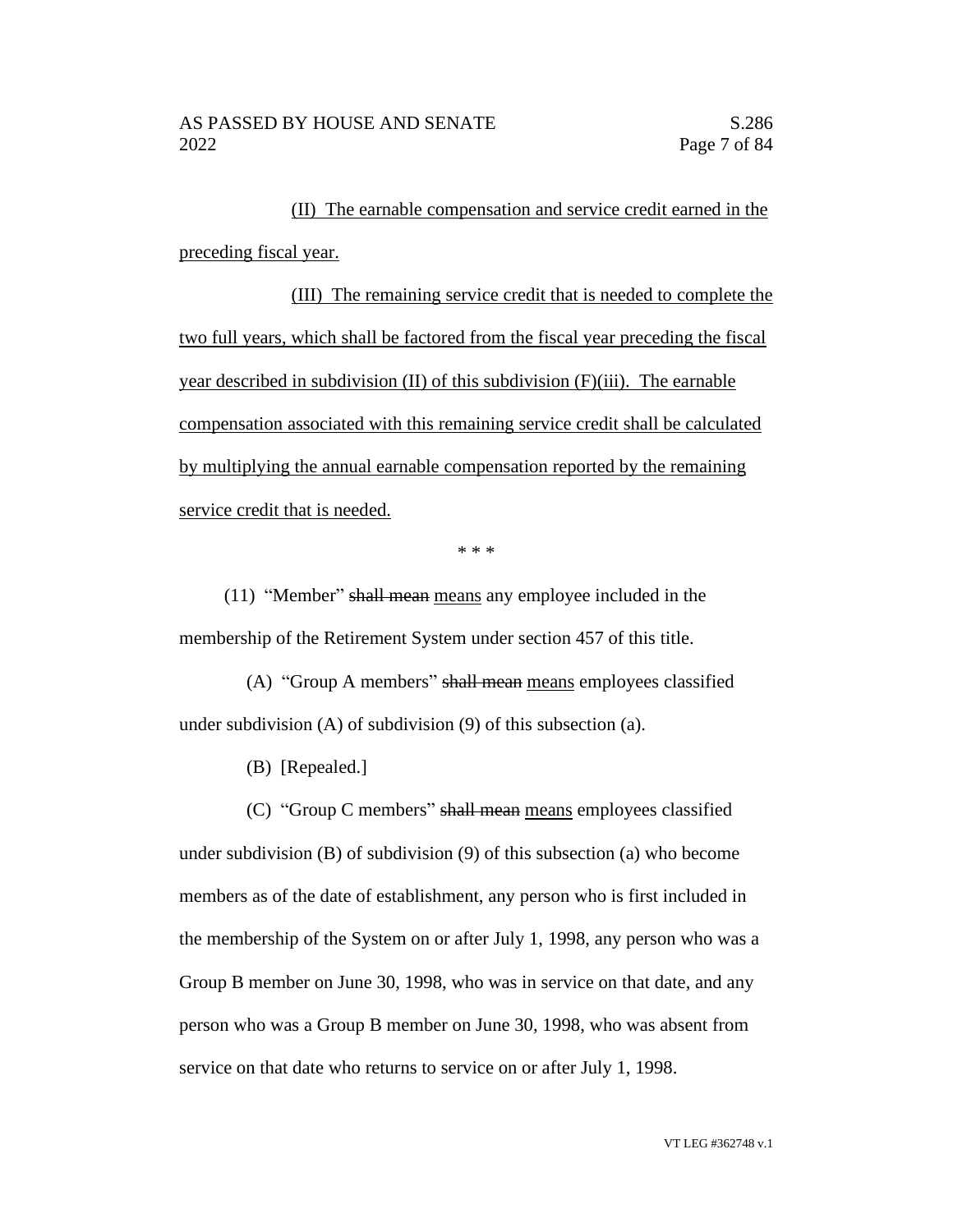(D) "Group D members" shall mean means Justices of the Supreme Court, Superior judges, district judges, environmental judges, and probate judges.

(E) "Group F member" shall mean means any person who is first included in the membership of the System on or after January 1, 1991, any person who was a Group E member on December 31, 1990, who was in service on that date, and any person who was a Group E member on December 31, 1990, who was absent from service on that date who returns to service on or after January 1, 1991.

(F) "Group G member" means the following employees who are first employed in the positions listed in this subdivision (F) on or after July 1, 2022, or who are members of the System as of June 30, 2022 and make an irrevocable election to prospectively join Group G on or before June 30, 2023, pursuant to the terms set by the Board: facility employees of the Department of Corrections, as Department of Corrections employees who provide direct security and treatment services to offenders under supervision in the community, as employees of a facility for justice-involved youth, or as Vermont State Hospital employees or as employees of its successor in interest, who provide direct patient care.

\* \* \*

(13) "Normal retirement date" shall mean means: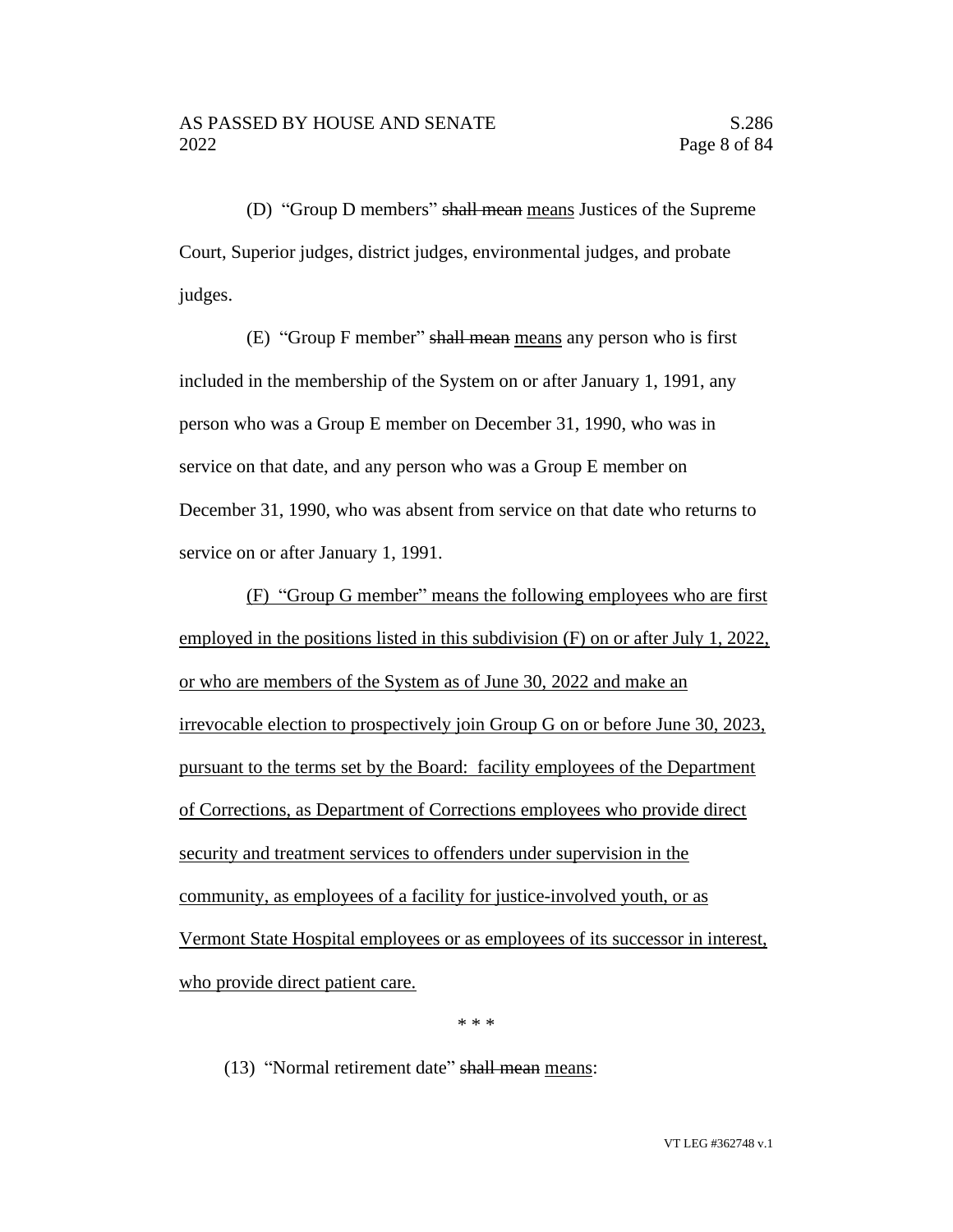(A) with respect to a Group A member, the first day of the calendar month next following (i) attainment of age 65 years of age, and following completion of five years of creditable service for those members hired on or after July 1, 2004, or (ii) attainment of age 62 and completion of 20 years of creditable service, whichever is earlier;

(B) with respect to a Group C member, the first day of the calendar month next following attainment of age 55 years of age, and following completion of five years of creditable service for those members hired on or after July 1, 2004, or completion of 30 years of service, whichever is earlier;

(C) with respect to a Group D member,:

(i) for those members first appointed or elected on or before June 30, 2022, the first day of the calendar month next following attainment of age 62 years of age and completion of five years of creditable service; or

(ii) for those members first appointed or elected on or after July 1, 2022, the first day of the calendar month next following attainment of 65 years of age and completion of five years of creditable service; and

(D) with respect to a Group F member, the first day of the calendar month next following attainment of age 62 years of age, and following completion of five years of creditable service for those members hired on or after July 1, 2004, or completion of 30 years of creditable service, whichever is earlier; and with respect to a Group F member first included in the membership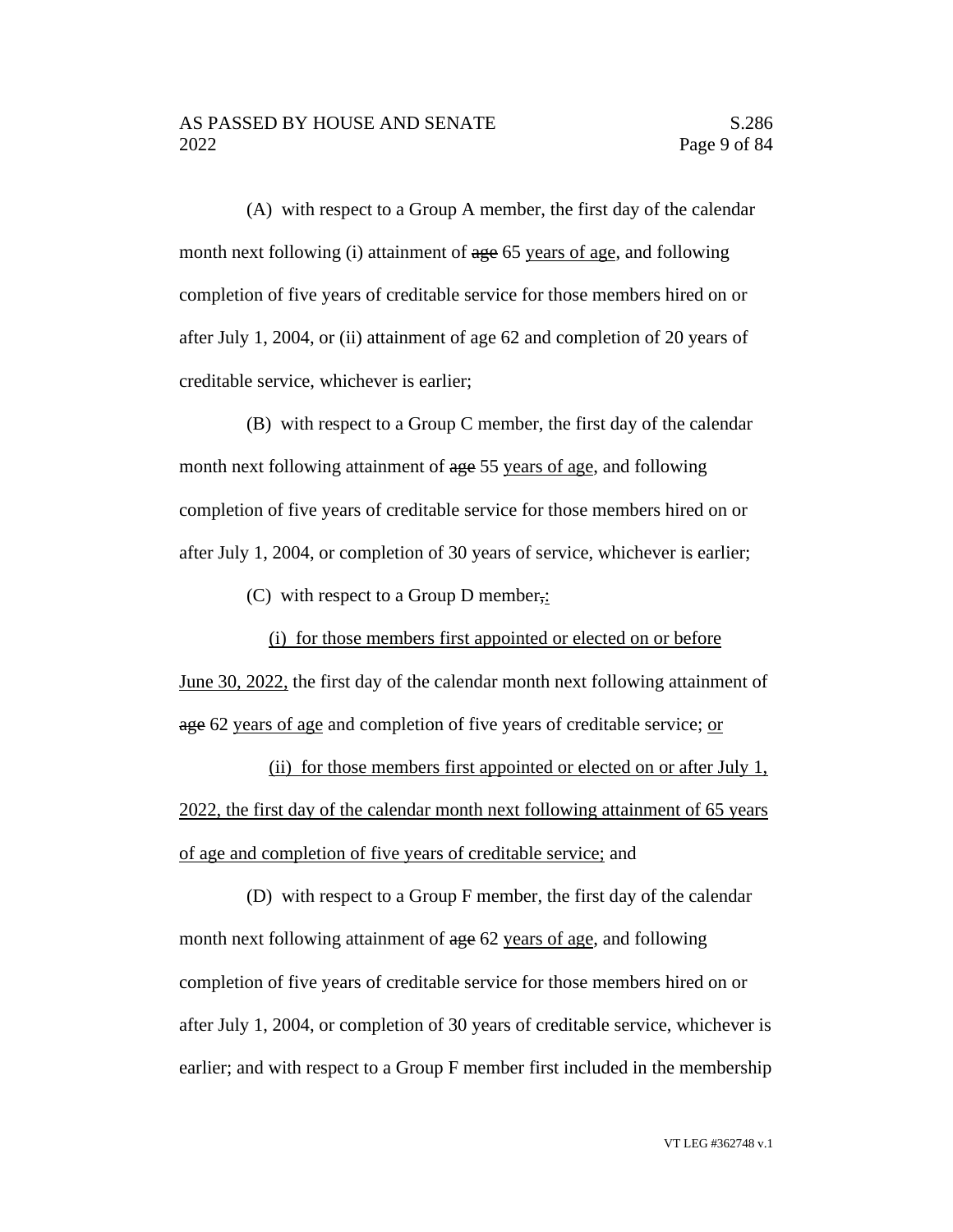of the system on or after July 1, 2008, the first day of the calendar month next following attainment of age 65 years of age and following completion of five years of creditable service, or attainment of 87 points reflecting a combination of the age of the member and number of years of service, whichever is earlier.

#### (E) with respect to a Group G member:

(i) for facility employees of the Department of Corrections, Department of Corrections employees who provide direct security and treatment services to offenders under supervision in the community, employees of a facility for justice-involved youth, or employees of the Vermont State Hospital or its successor in interest, who provide direct patient care, who were first included in the membership of the System on or before June 30, 2008, who were employed as of June 30, 2022, and who made an irrevocable election to prospectively join Group G on or before July 1, 2023, pursuant to the terms set by the Board, the first day of the calendar month next following the earlier of (I) 62 years of age and following completion of five years of creditable service, (II) completion of 30 years of creditable service, or (III) 55 years of age and following completion of 20 years of creditable service; or

(ii) for facility employees of the Department of Corrections, Department of Corrections employees who provide direct security and treatment services to offenders under supervision in the community, as employees of a facility for justice-involved youth, or employees of the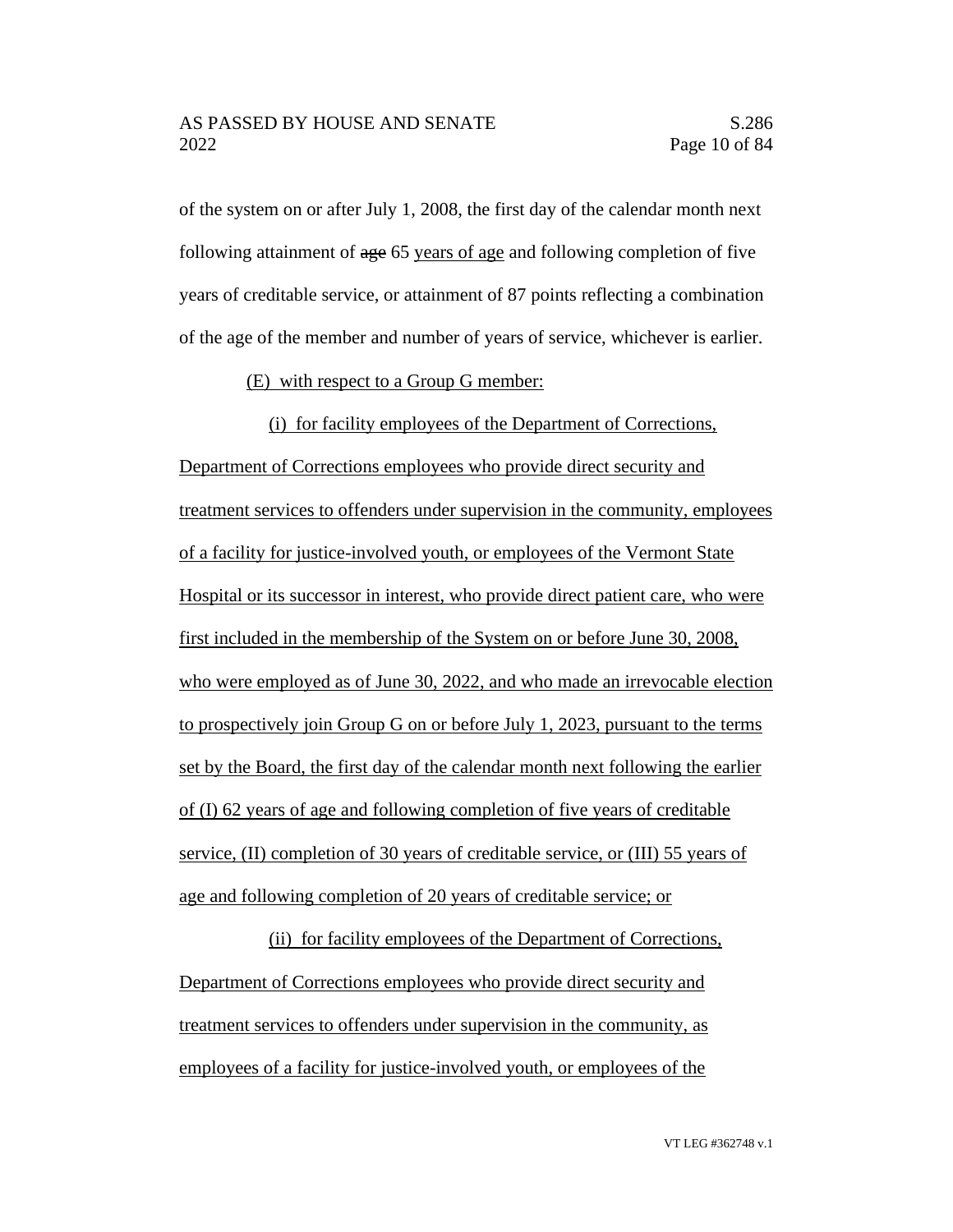Vermont State Hospital or its successor in interest, who provide direct patient care, who were first included in the membership of the System on or after July 1, 2008, who were employed as of June 30, 2022, and who made an irrevocable election to prospectively join Group G on or before July 1, 2023, pursuant to the terms set by the Board, the first day of the calendar month next following the earlier of (I) 65 years of age and following completion of five years of creditable service, (II) attainment of 87 points reflecting a combination of the age of the member and number of years of service, or (III) 55 years of age and following completion of 20 years of creditable service; or

(iii) for facility employees of the Department of Corrections, Department of Corrections employees who provide direct security and treatment services to offenders under supervision in the community, employees of a facility for justice-involved youth, or employees of the Vermont State Hospital or its successor in interest, who provide direct patient care, who first become a Group G member on or after July 1, 2023, the first day of the calendar month next following attainment of 55 years of age and following completion of 20 years of creditable service.

\* \* \*

Sec. 3. 3 V.S.A. § 457 is amended to read:

§ 457. MEMBERS

\* \* \*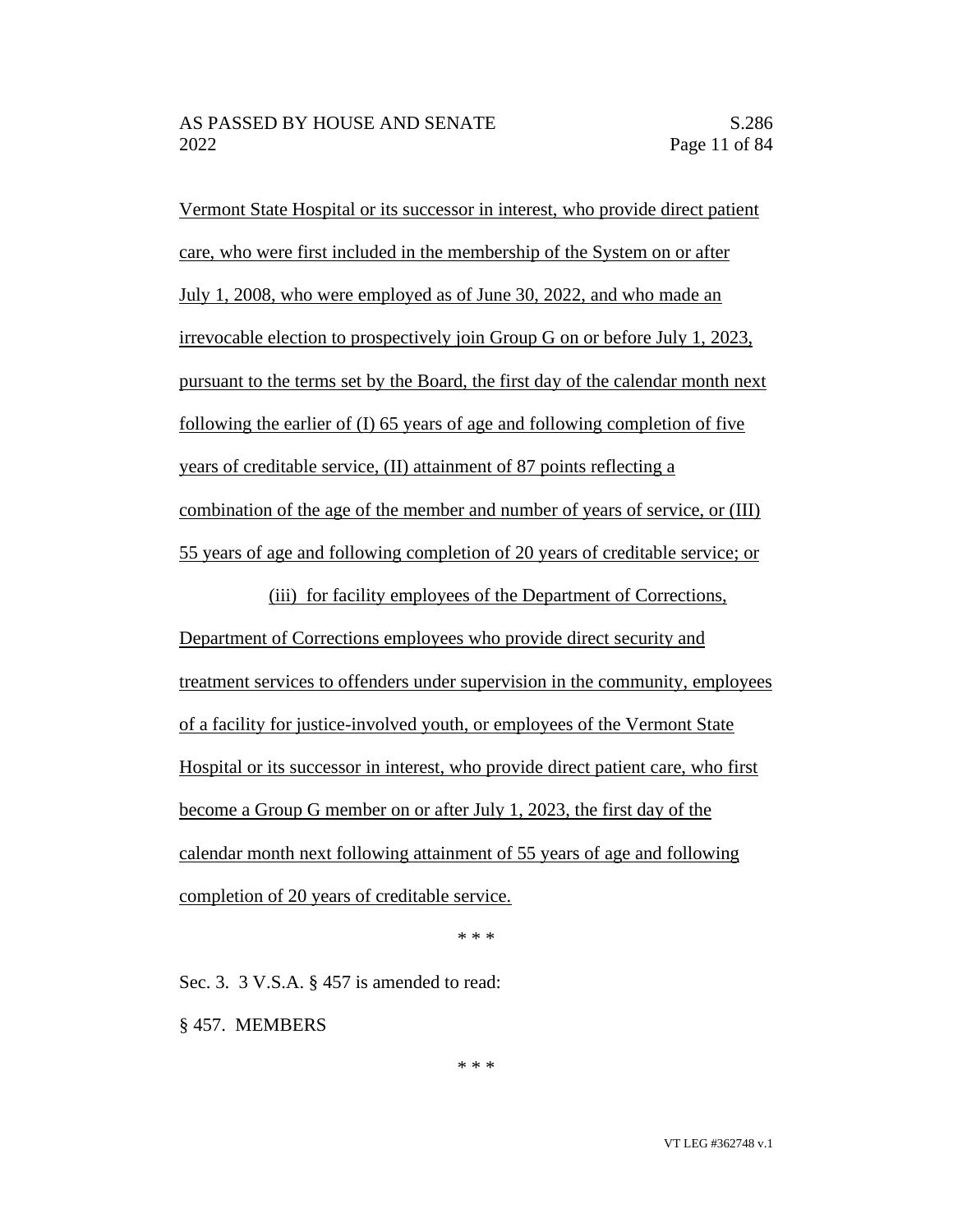(d) Should any Group A, C, D,  $\Theta$  F, or G member who has less than five years of creditable service in any period of five consecutive years after last becoming a member be absent from service more than three years or should he or she the member withdraw his or her contributions, or become a beneficiary or die, he or she the member shall thereupon cease to be a member. However, the membership of any employee entering such classes of military or naval service of the United States as may be approved by resolution of the Retirement Board, shall be continued during such military or naval service if he or she the member does not withdraw his or her contributions, but no such member shall be considered in the service of the State for the purpose of the Retirement System during such military or naval service, except as provided in subsection 458(e) of this title.

\* \* \*

Sec. 4. 3 V.S.A. § 458 is amended to read:

§ 458. CREDITABLE SERVICE; MILITARY SERVICE

\* \* \*

(b) All service of a group Group A, group Group C, group Group D,  $\Theta$ r group Group F, or Group G member since he or she the member last became a member on account of which contributions are made shall be credited as membership service.

\* \* \*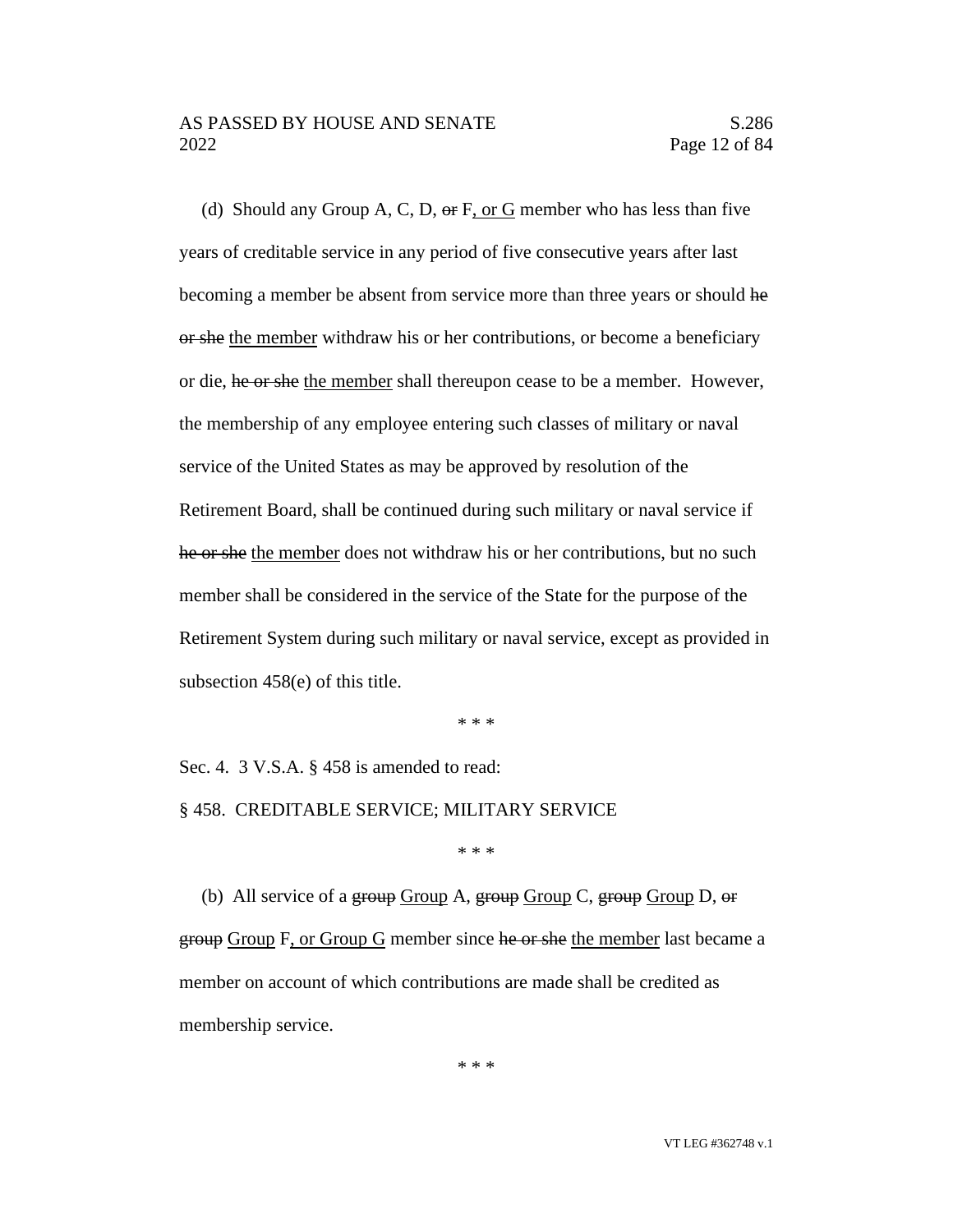#### Sec. 5. 3 V.S.A. § 459 is amended to read:

#### § 459. NORMAL AND EARLY RETIREMENT

(a) Normal retirement.

(1) Group A,  $\frac{1}{2}$  Group D, and  $\frac{1}{2}$  Group F, and Group G

members. Any group Group A, group Group D, or group Group F, or Group G member who has reached his or her the member's normal retirement date may retire on a normal retirement allowance on the first day of any month after his or her the member's separation from service by filing an application in the manner outlined in subdivision (3) of this subsection.

(2) Group C members. Any  $\frac{1}{2}$  Group C member who is an officer or employee of the Department of Public Safety assigned to police and law enforcement duties, including the Commissioner of Public Safety appointed before July 1, 2000, and who has reached his or her normal retirement date may retire on a normal retirement allowance, on the first day of any month after he or she the member may have separated from service, by filing an application in the manner outlined in subdivision (3) of this subsection. Any group Group C member in service shall be retired on a normal retirement allowance on the first day of the calendar month next following attainment of age 55 57 years of age. Notwithstanding, it is provided that any such member who is an official appointed for a term of years may remain in service until the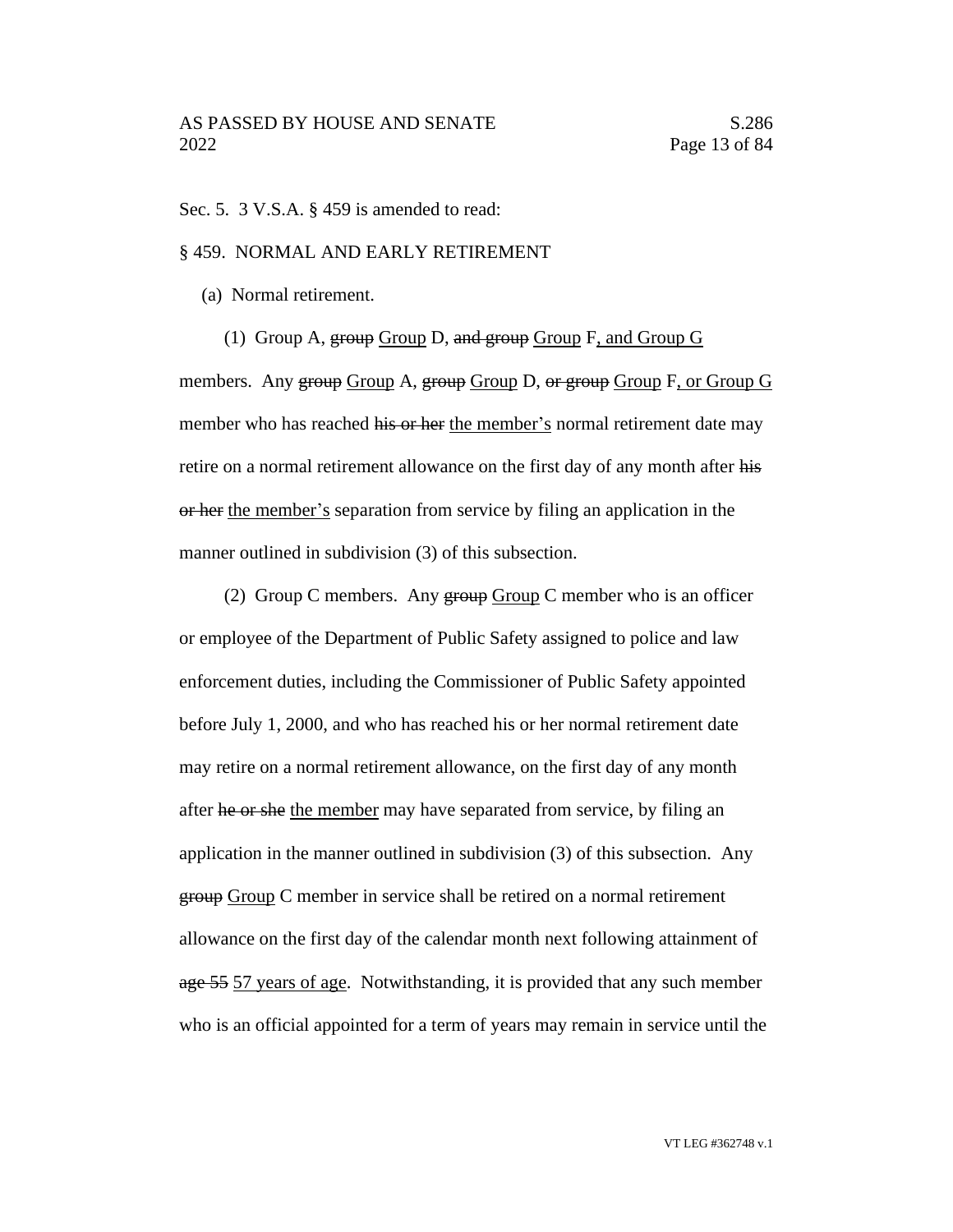end of his or her the member's term of office or any extension thereto, resulting from reappointment.

\* \* \*

(b) Normal retirement allowance.

(1) Upon normal retirement, a group Group A member shall receive a normal retirement allowance which that shall be equal to 50 percent of his or her the member's average final compensation; provided, however, that if the member has not completed 30 years of creditable service at retirement, or, if earlier, the date of attainment of such age as may be applicable under the provisions of subdivision (a)(4) of this section, his or her the member's allowance shall be multiplied by the ratio that the number of his or her the member's years of creditable service at retirement, or such earlier date, bears to 30.

 $(2)(A)$  Upon normal retirement, a group Group C member shall receive a normal retirement allowance which that shall be equal to 50 percent of his or her the member's average final compensation; provided, however, that if the member has not completed 20 years of creditable service at retirement, or, if earlier, the date of attainment of such age as may be applicable under the provisions of subdivision (a)(4) of this section, the member's allowance shall be multiplied by the ratio that the number of his or her the member's years of creditable service at retirement, or such earlier date, bears to 20.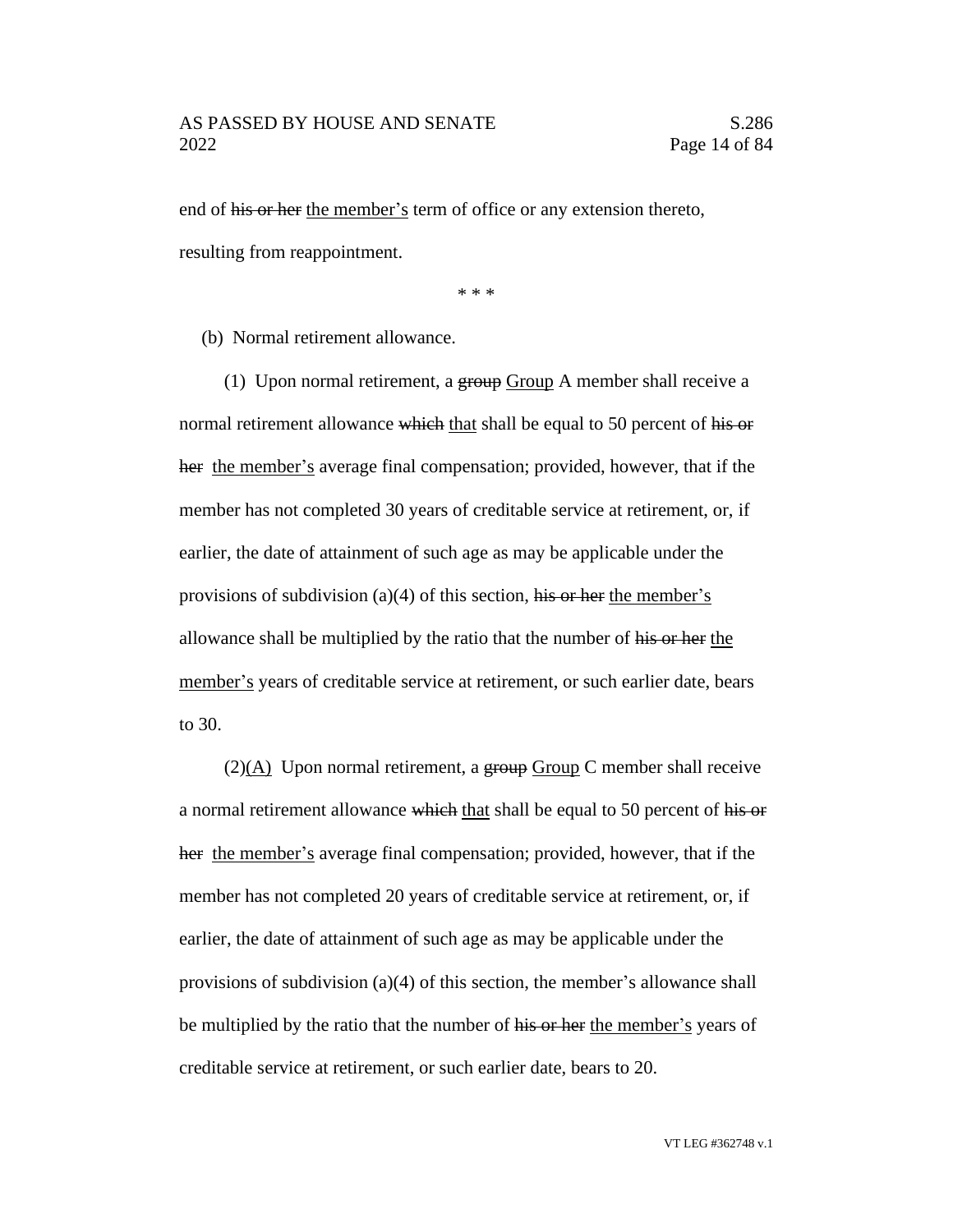(B) For a Group C member, for each year of service that is completed on or after July 1, 2022 after attaining the later of 50 years of age or completing 20 years of service, a member's maximum normal retirement allowance shall increase by an amount equal to one and one-half percent of the member's average final compensation.

(3)(A) Group D members who are Justices of the Supreme Court, Superior judges, Environmental judges, and District judges; additional retirement allowance. Justices of the Supreme Court, Superior judges, Environmental judges, and District judges, upon normal retirement under this section, shall receive a normal retirement allowance equal to one and twothirds percent of the member's average final compensation times the years of Group D membership service up to 12 years. Group D members shall receive an additional retirement allowance according to years of service as a Supreme Court Justice, a Superior judge, an Environmental judge, or a District judge, or a Probate judge, or any combination thereof, as follows:

(i) After 12 years of service, an additional retirement allowance of an amount which that, together with the normal service retirement allowance for the first 12 years, will make the total equal to two-fifths of their salary at retirement average final compensation.

(ii) For each year of service in excess of 12 years, an amount equal to  $\frac{3 \cdot 1}{3}$  three and one-third percent of their salary at retirement average

VT LEG #362748 v.1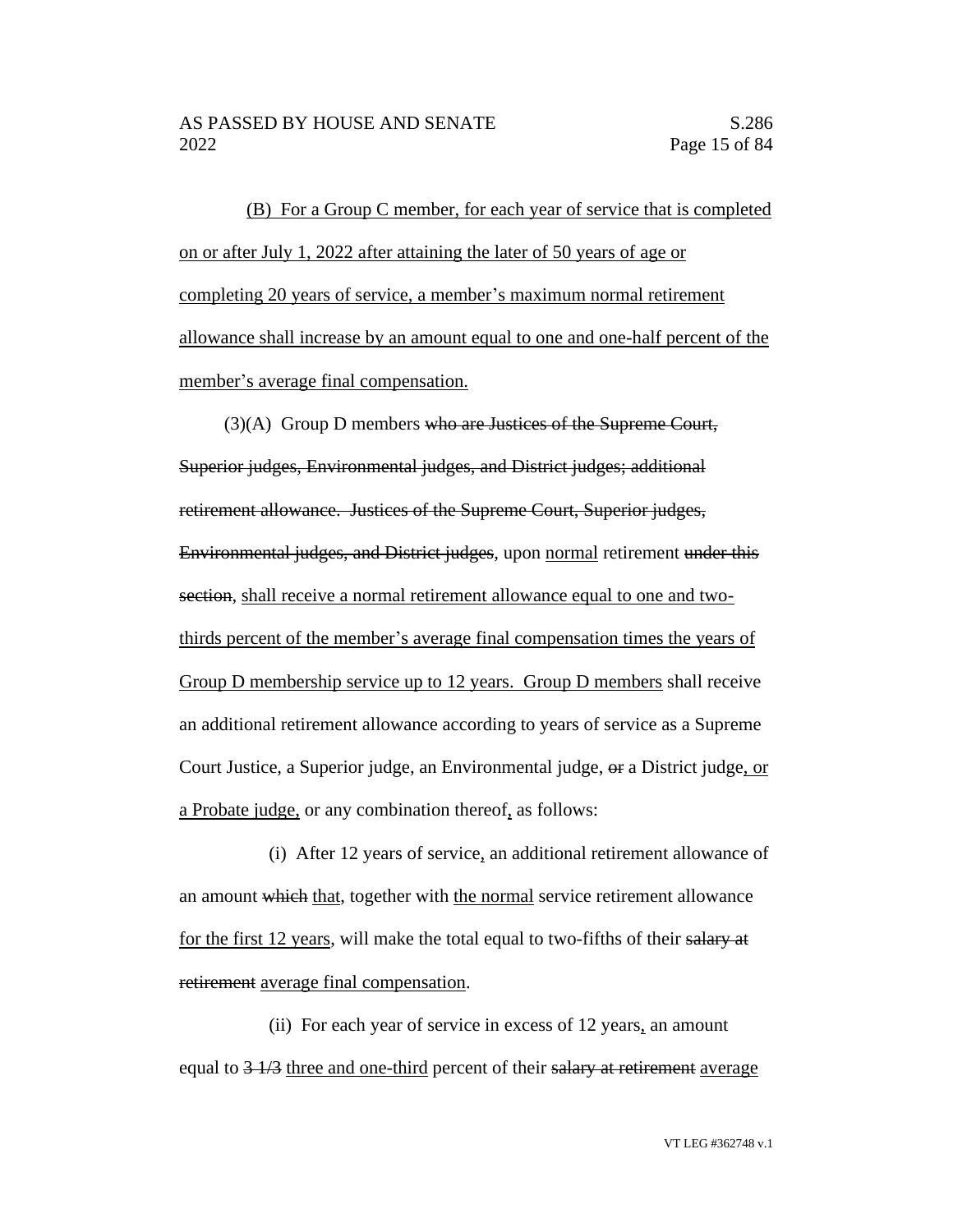final compensation shall be added to the retirement allowance as computed in subsection (a) subdivision (i) of this section subdivision (b)(3)(A). However, at no time shall the total retirement allowance exceed their salary at retirement. Such In addition to the normal retirement allowance, such additional retirement allowance shall be treated as the normal retirement allowance for all purposes of the retirement act.

(B) In order to qualify for the benefits provided by this title each Justice or judge shall have the maximum employee contribution in accordance with the requirements of the State Employees' Retirement System. These provisions shall apply to surviving Justices and judges retired before its enactment, but only from the effective date of its enactment, and not retroactively. The total retirement allowance for Group D members shall be as follows:

(i) For a Group D member who retires on or before June 30, 2022, the total retirement allowance shall not exceed the member's salary at retirement.

(ii) For a Group D member who, on or before June 30, 2022, has five years or more of service as a Supreme Court Justice, a Superior judge, an Environmental judge, a District judge, or a Probate judge, or any combination thereof, and has attained 57 years of age or older, or is a Group D member on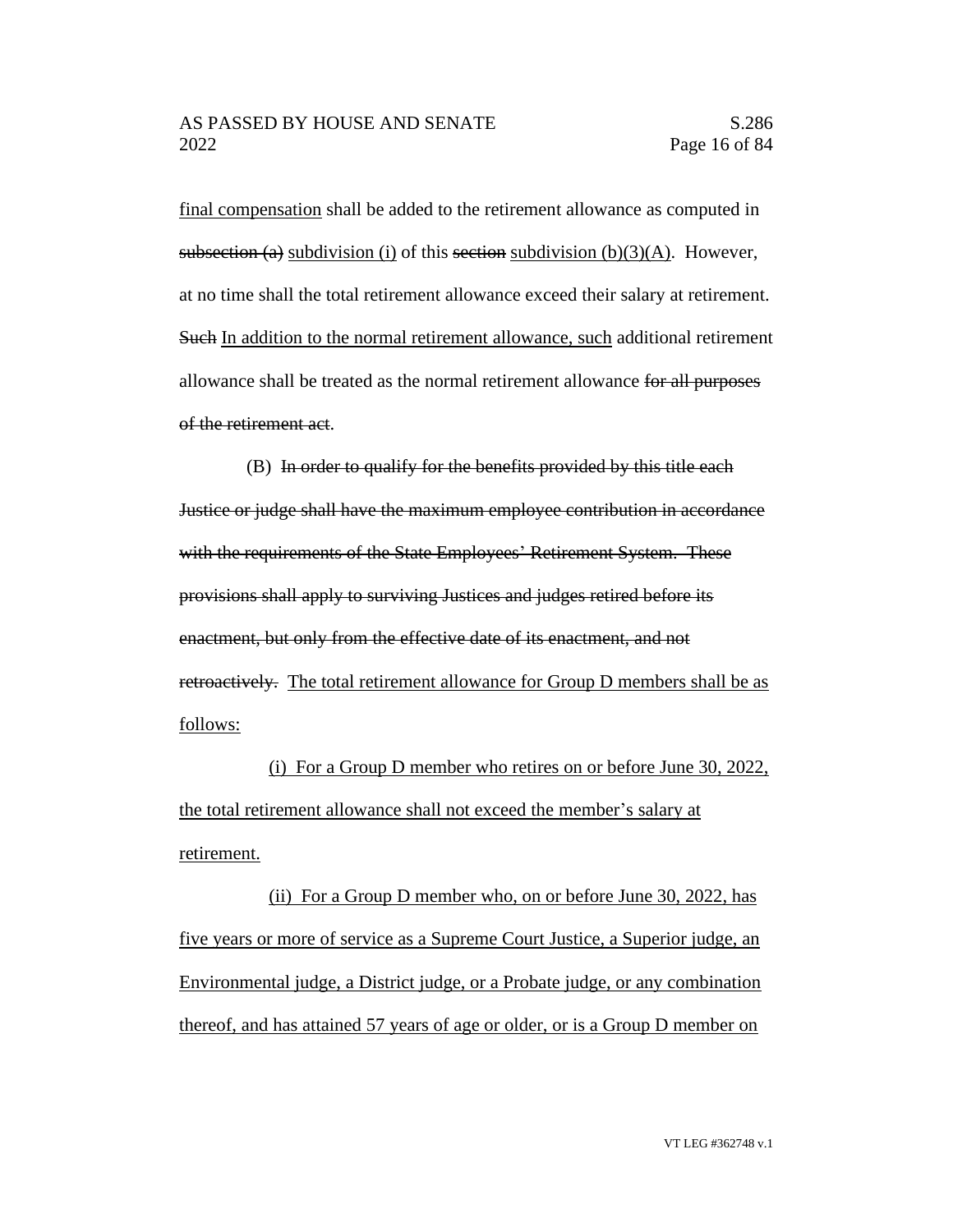or before June 30, 2022 and has 15 years or more of creditable service, the total retirement allowance shall not exceed the member's salary at retirement.

(iii) For a Group D member who retires on or after July 1, 2022, and who does not meet the requirements set forth in subdivision (i) or (ii) of this subdivision (B), the member's total retirement allowance shall not exceed 80 percent of the member's average final compensation.

(C) For the purposes of this section, years of service as a municipal judge are to be counted as years of service in determining the additional retirement allowance, insofar as they represent years of membership service. [Repealed.]

(4) Group D members who are Probate judges; additional retirement allowance. Probate judges, having retired under this section, shall be entitled to an additional retirement allowance according to their years in service as follows:

(A) Upon completion of 12 years of service an amount which with service retirement allowance will equal two-fifths of the salary at retirement.

(B) For each additional year of service, an amount equal to 3 1/3 percent of the salary at retirement shall be added to the retirement allowance as computed in subsection (a) of this section. Such additional retirement allowance shall be treated as the normal retirement allowance for all purposes of the retirement act. [Repealed.]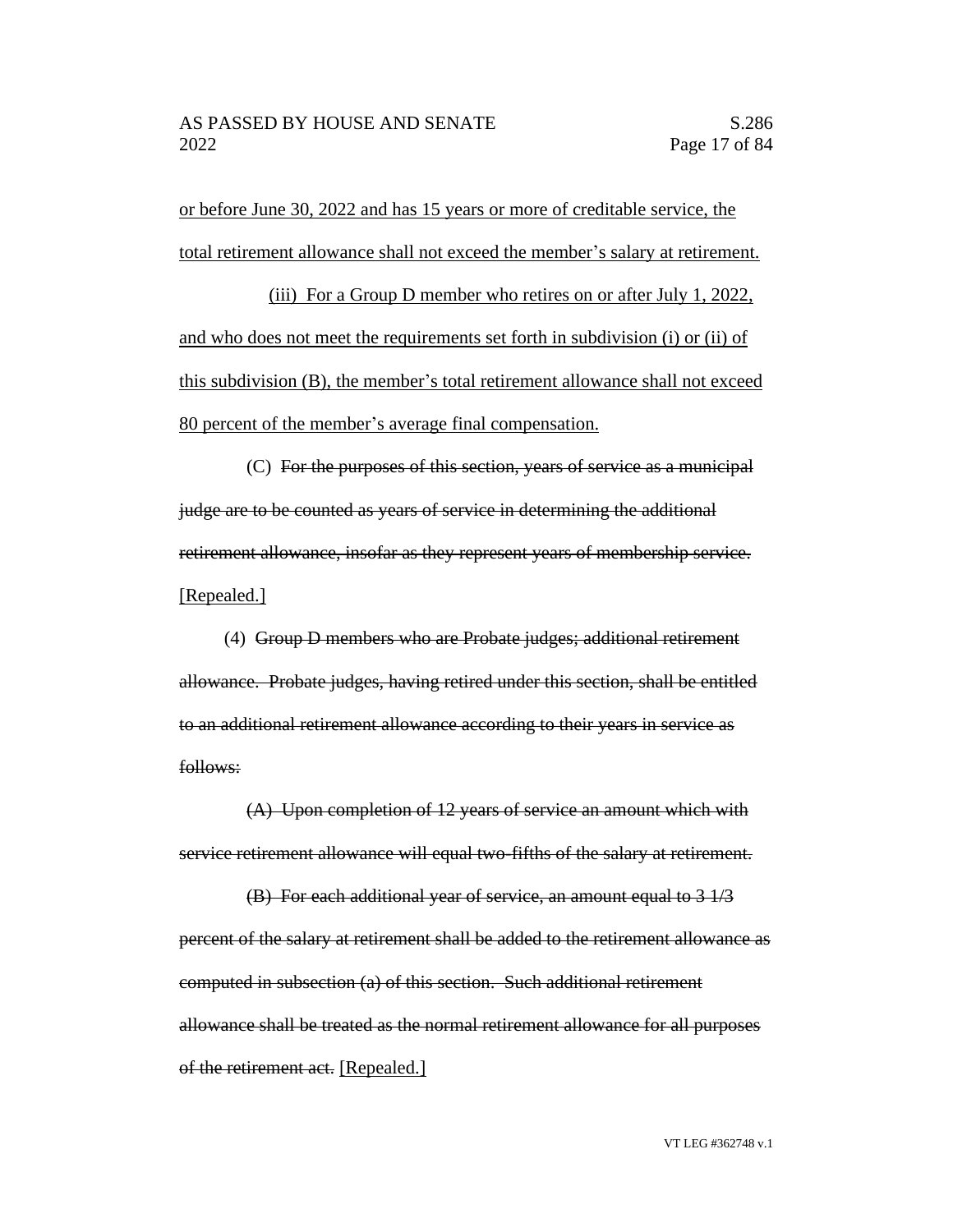\* \* \*

(6)(A) Upon normal retirement pursuant to subdivisions  $455(a)(13)(E)(i)$  and (iii) of this chapter, a group G member shall receive a normal retirement allowance equal to two and one-half of a percent of the member's average final compensation times years of membership service in Group G. The maximum retirement allowance shall be 50 percent of average final compensation.

(B) Upon normal retirement pursuant to subdivision  $455(a)(13)(E)(ii)$ of this chapter, a Group G member shall receive a normal retirement allowance equal to two and one-half of a percent of the member's average final compensation times years of membership service in Group G. The maximum retirement allowance shall be 60 percent of average final compensation.

(c) Early retirement.

\* \* \*

(4) Group G members. Any Group G member who has attained 55 years of age and has completed five years of creditable service may retire on an early retirement allowance.

(d) Early retirement allowance.

\* \* \*

(3) Upon early retirement, a group Group D member shall receive an early retirement allowance which that shall be equal to the normal retirement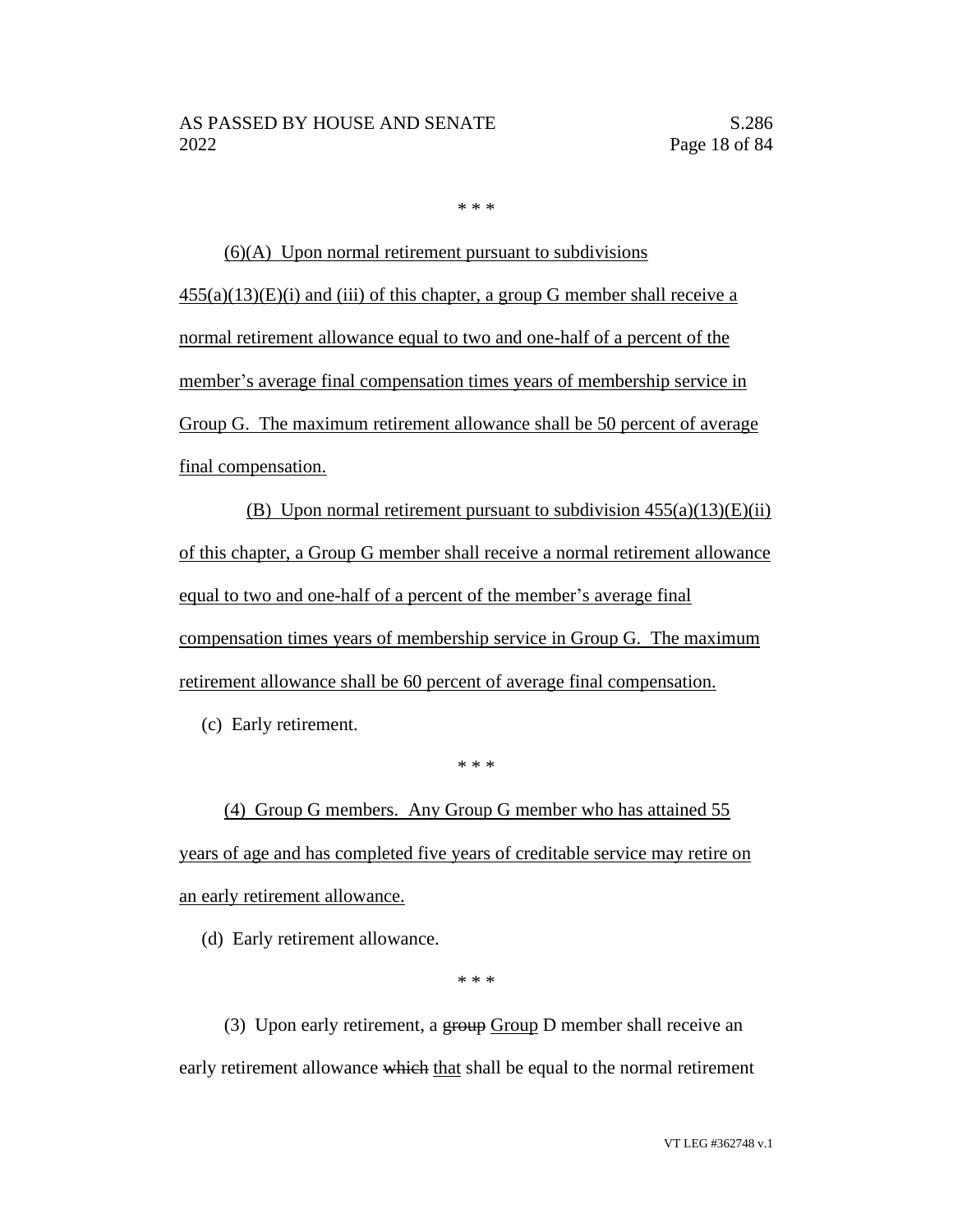allowance reduced by one-quarter of one percent for each month the member is under age 62 the member's normal retirement date at the time of early retirement.

(4)(A) Upon early retirement, a Group G member who was previously a Group F member first included in the membership of the System on or before June 30, 2008, and who elected to transfer into Group G on July 1, 2023 pursuant to the terms set by the Board, shall receive an early retirement allowance that shall be equal to the normal retirement allowance reduced by the lesser of (i) one-half of one percent for each month equal to the difference between the 240 months and the member's months of creditable service, or (ii) an amount that shall be the actuarial equivalent of the normal retirement allowance computed under subsection (b) of this section.

(B) Upon early retirement, a Group G member who was previously a Group F member first included in the membership of the System on or after July 1, 2008, and who elected to transfer into Group G on July 1, 2023 pursuant to the terms set by the Board, shall receive an early retirement allowance that shall be equal to the normal retirement allowance reduced by the lesser of (i) five-ninths of one percent for each month equal to the difference between the 240 months and the member's months of creditable service, or (ii) an amount that shall be the actuarial equivalent of the normal retirement allowance computed under subsection (b) of this section.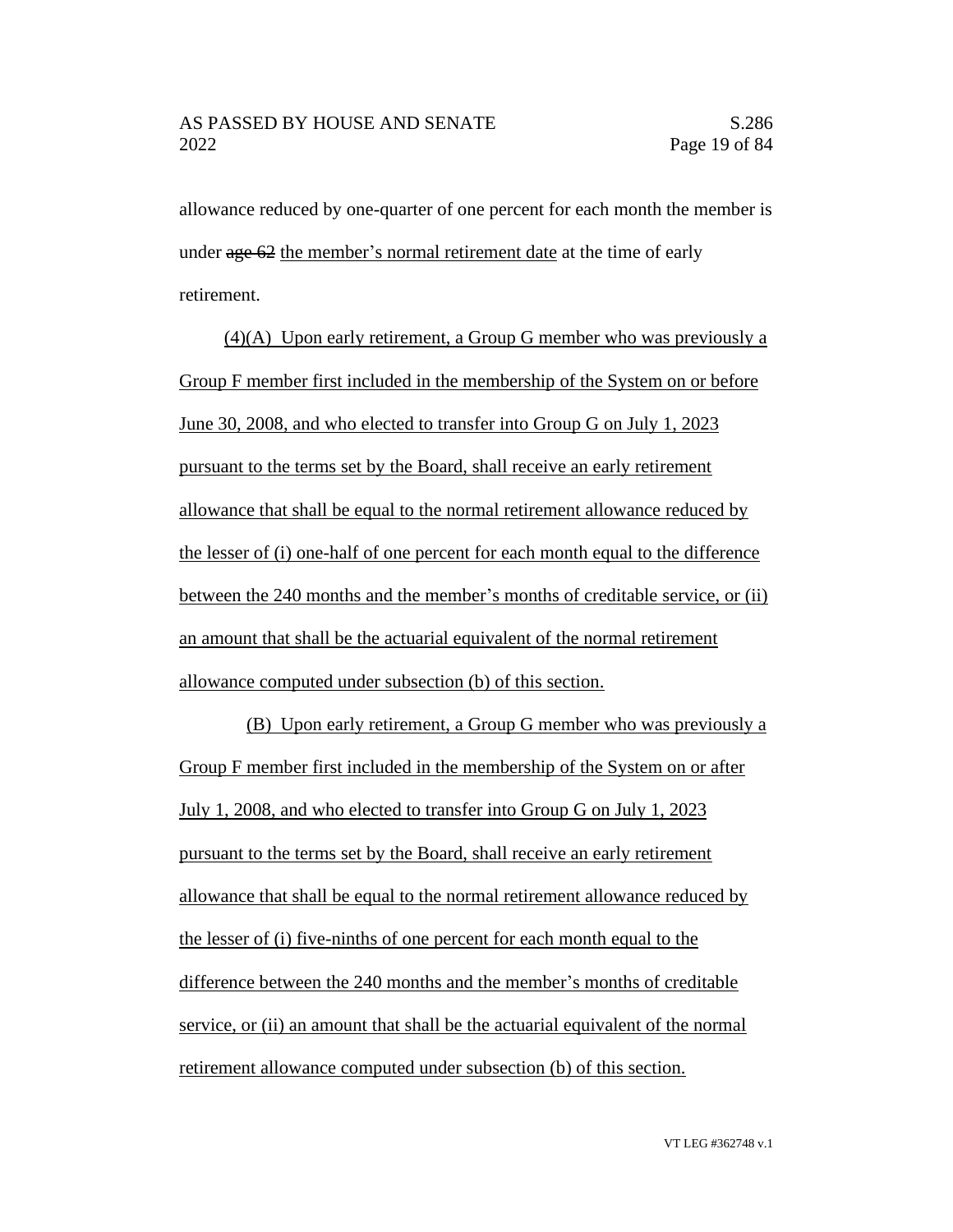(C) Upon early retirement, all Group G members other than those specified in subdivision  $(d)(4)(A)$  of this section shall receive an early retirement allowance that shall be equal to the normal retirement allowance reduced by an amount that shall be the actuarial equivalent of the normal retirement allowance computed under subsection (b) of this section.

 $(4)(5)$  Notwithstanding subdivisions (1) and (2) of this subsection, an employee of the Department of Fish and Wildlife assigned to law enforcement duties, an employee of the Military Department assigned to airport firefighting duties, or a group Group C member shall, upon early retirement, receive an early retirement allowance which that shall be equal to his or her the normal retirement allowance computed under subsection (b) of this section.

 $\left(\frac{5}{6}\right)$  Notwithstanding subdivisions (1) and (2) of this subsection, a State's Attorney, the Defender General, or sheriff who has completed 20 years of creditable service, of which 15 years has been as a State's Attorney, the Defender General, or sheriff, shall receive an early retirement allowance equal to the normal retirement allowance, at age 55 years of age, without reductions.

\* \* \*

Sec. 6. 3 V.S.A. § 459a is amended to read:

§ 459a. RESTORATION OF SERVICE

\* \* \*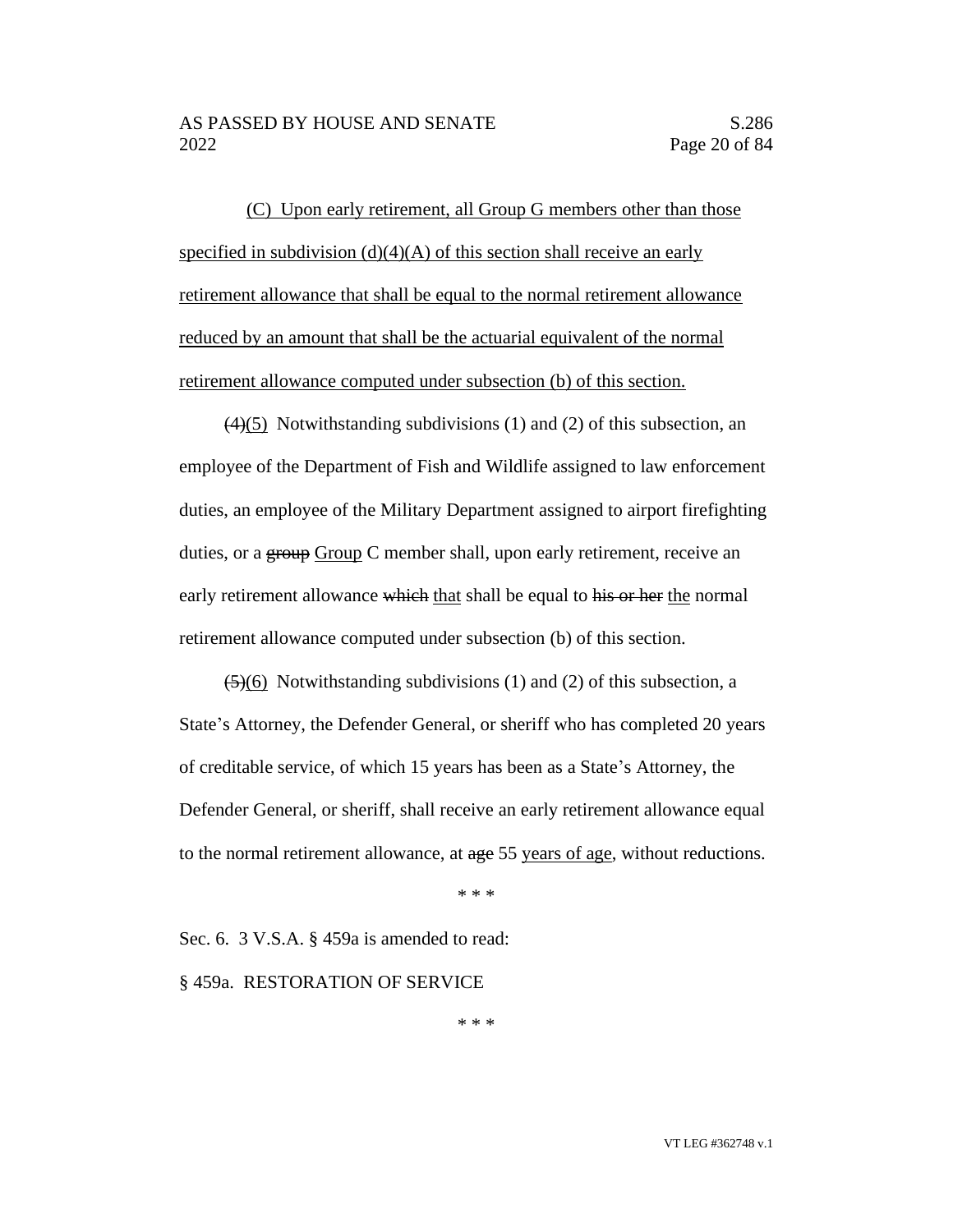### AS PASSED BY HOUSE AND SENATE S.286 2022 Page 21 of 84

(b)(1) Upon the subsequent retirement of an employee who once again became a member under subsection (a) of this section, the employee shall once again become a beneficiary whose former retirement allowance shall be restored under the same plan provisions applicable at the time of the initial retirement, but the beneficiary shall not be entitled to cost of living adjustments for the period during which he or she the beneficiary was restored to service. In addition to the former retirement allowance, a beneficiary shall be entitled to a retirement allowance separately computed for the period beginning with his or her the beneficiary's last restoration to service for which the member has made a contribution. If the beneficiary is not vested in the system since he or she the beneficiary was last restored to service, the member's contributions plus accumulated interest shall be returned to him or her the beneficiary.

(2) Notwithstanding subdivision (1) of this subsection, for a Group C member who has attained the later of 50 years of age and has completed 20 or more years of service, in no event shall the member's separately computed retirement allowance increase by an amount equal to more than one and onehalf percent of the member's average final compensation per year of service actually performed during the period beginning with the member's last restoration to service.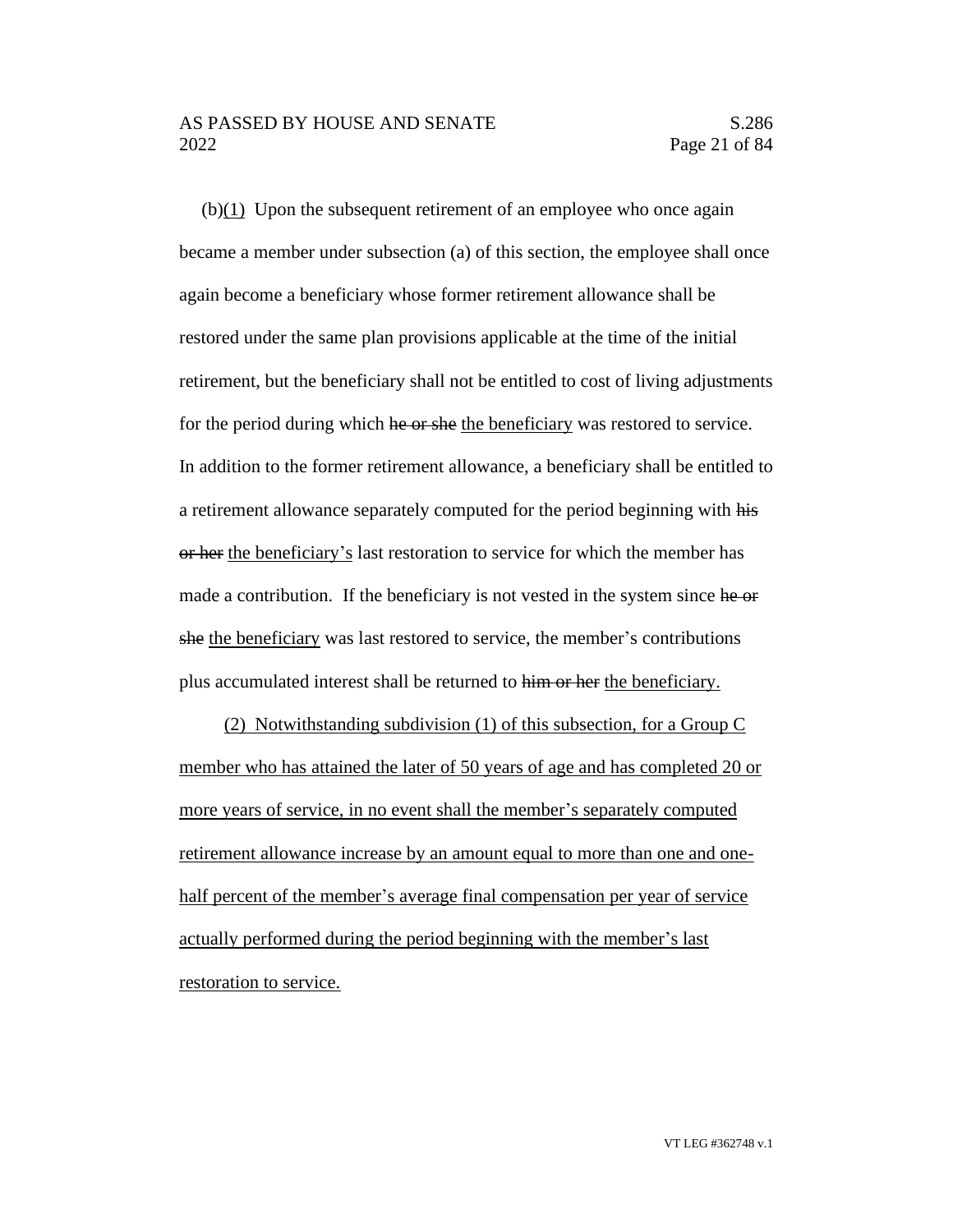#### Sec. 7. 3 V.S.A. § 460 is amended to read:

#### § 460. ORDINARY DISABILITY RETIREMENT

(a) Upon the application of a member or of his or her the member's department head not later than 90 days, or longer for cause shown, after the date the member may have separated from service, any group Group A, group Group C, group Group D, or group Group F, or Group G member who has had five or more years of creditable service may be retired by the retirement board on an ordinary disability retirement allowance, not less than 30 nor more than 90 days after filing such application; provided he or she the member is not eligible for accidental disability retirement; provided he or she the member has requested application prior to death; and provided that the Medical Board, after a medical examination of such member, shall certify that the member is mentally or physically incapacitated for the further performance of duty, that such incapacity has existed since the time of the member's separation from service and is likely to be permanent, and that he or she should be retired. The Retirement Board may consider, or may ask the Medical Board or a certified vocational rehabilitation counselor to consider whether the individual is disabled from performing other types of suitable work. However, if disability is denied because the individual is found to be suitable for other work, the member shall be advised at the time of denial of the following provisions which that shall apply: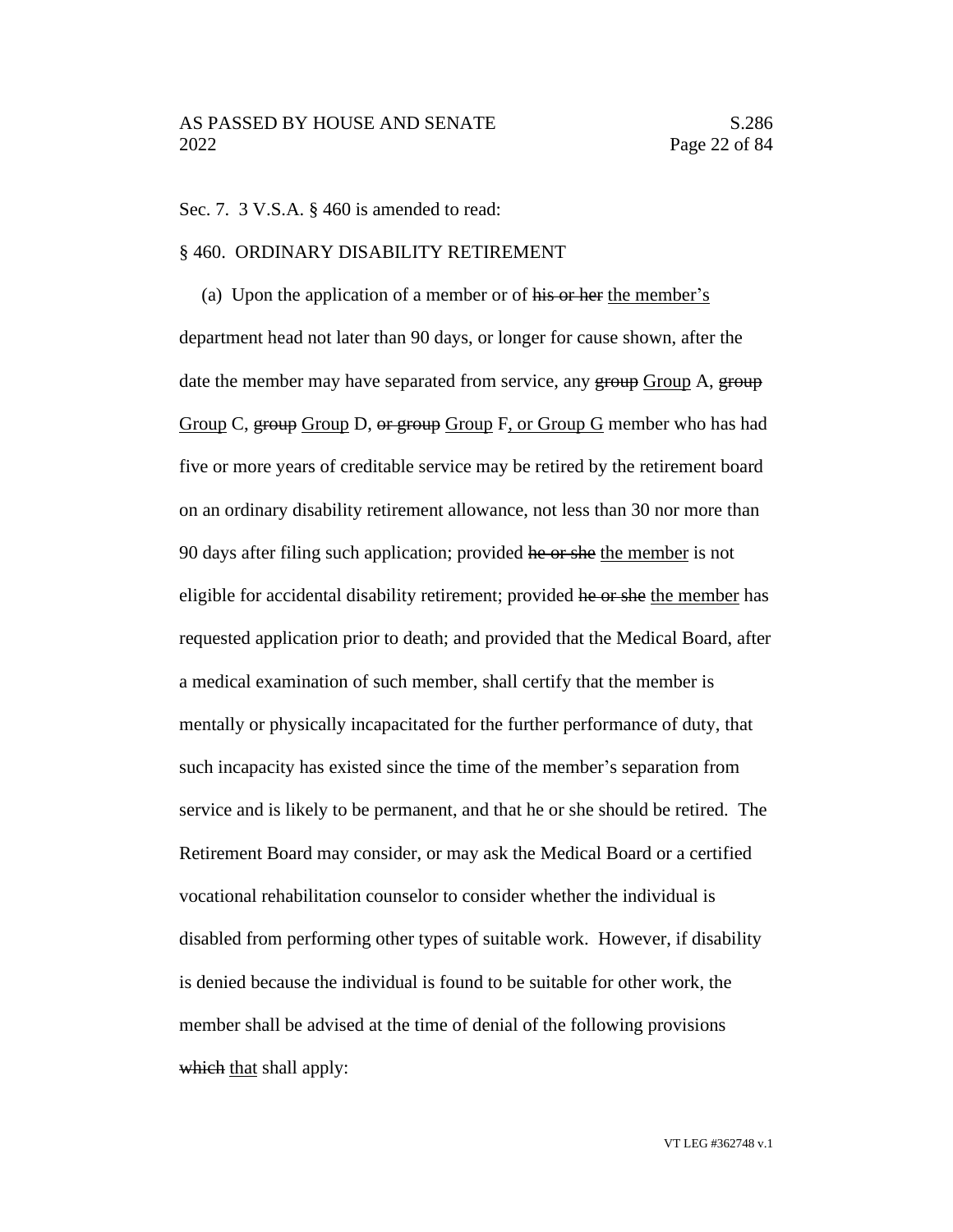(1) the individual will retain his or her the individual's existing retirement accrual status;

(2) the State shall provide any necessary retraining;

(3) there shall be no loss in pay;

(4) involuntary geographical moves beyond normal commuting distance are not permitted; and

(5) before any individual who is reassigned to another position rather than retired on disability may be terminated for performance reasons, the individual must first be reconsidered for disability retirement by the Retirement Board.

(b) $(1)$  Upon ordinary disability retirement, a group Group A, group Group D, or group Group F, or Group G member shall receive a normal retirement allowance equal to the normal retirement benefit accrued to the effective date of the disability retirement; provided, however, that such allowance shall not be less than 25 percent of his or her the member's average final compensation at the time of his or her the member's disability retirement.

(2) Employees who are not eligible for representation by the Vermont State Employees' Association, including managerial, confidential, elected, and appointed officials, judicial, legislative, and exempt employees, who are employed on February 1, 1997, and whose application for the State's long-term disability plan is denied solely because of a preexisting condition, shall, if they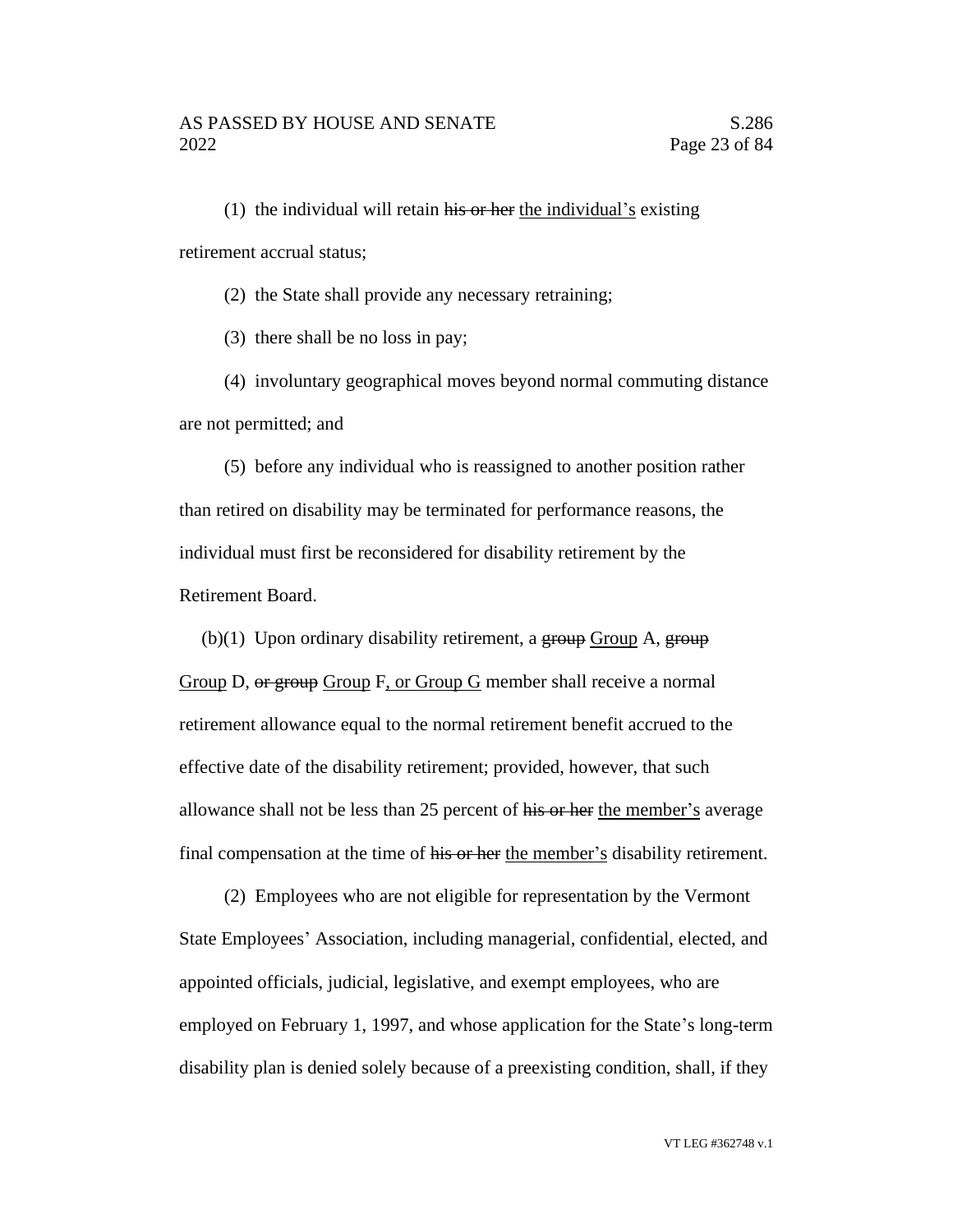are otherwise eligible for ordinary disability retirement, be entitled to a retirement allowance which, when added to Social Security and/or other disability payments, equals 662/3 percent of his or her the employee's final average compensation at the time of the disability retirement.

\* \* \*

Sec. 8. 3 V.S.A. § 464 is amended to read:

# § 464. ACCIDENTAL AND OCCUPATIONALLY RELATED DEATH **BENEFIT**

(a) If the Retirement Board shall find on the basis of such evidence as may come before it that a group Group A, group Group D, or group Group F, or group G member in service died prior to his or her retirement under the system as the natural and proximate result of an accident occurring at a definite time and place during the course of his or her performance of duty as an employee and that such accident was not the result of the member's own gross negligence or willful misconduct, a retirement allowance shall be paid to his or her the member's designated dependent beneficiary during his or her the member's life.

\* \* \*

Sec. 9. 3 V.S.A. § 465 is amended to read:

## § 465. TERMINATION OF SERVICE; ORDINARY DEATH BENEFIT

\* \* \*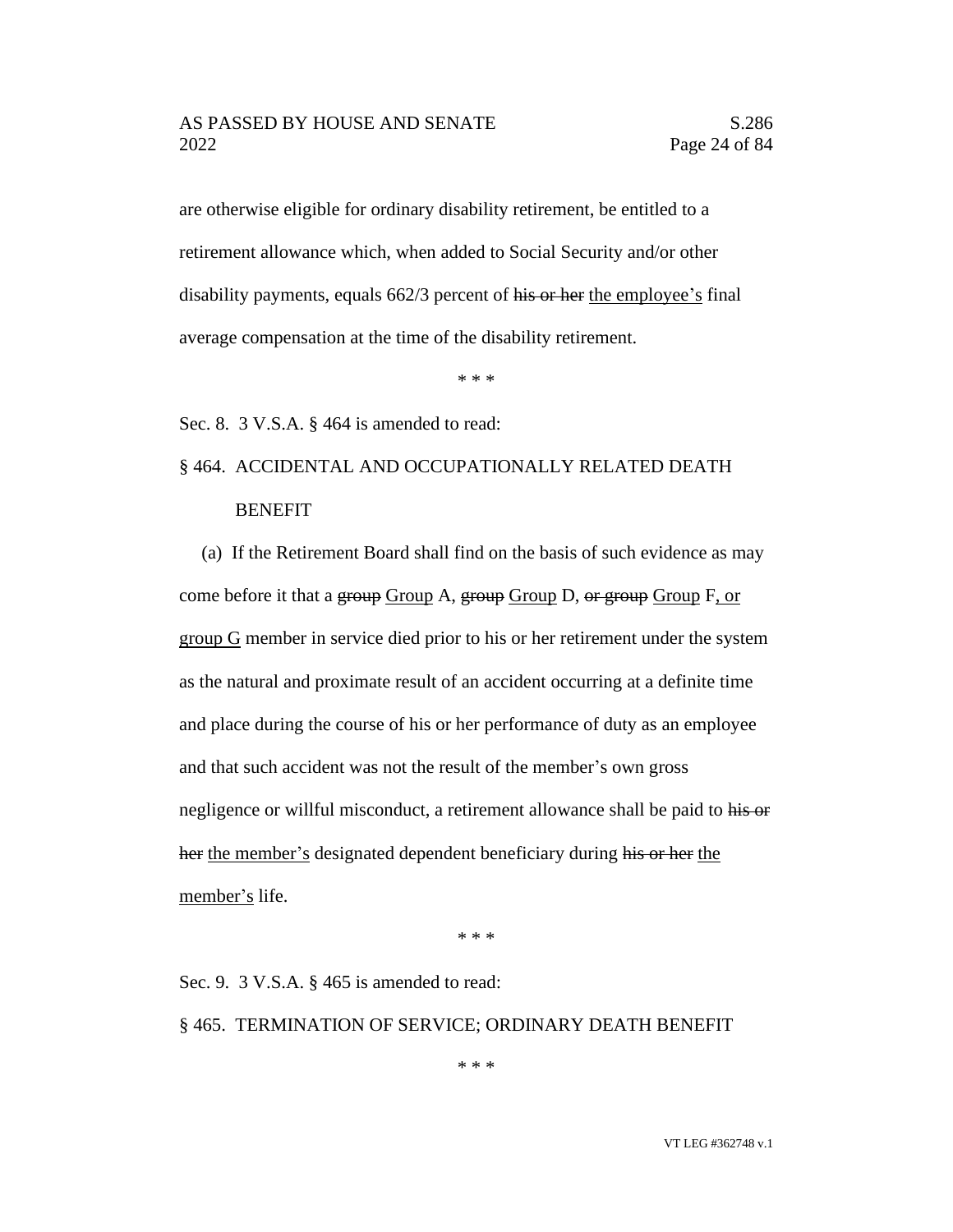(c) If a Group A, Group D, or Group F, or Group G member dies in service after becoming eligible for early retirement or after completing 10 years of creditable service, a retirement allowance will be payable to the member's designated dependent beneficiary during his or her the member's life. If the designated dependent beneficiary so elects, however, the return of the member's accumulated contributions shall be made in lieu thereof.

\* \* \*

Sec. 10. 3 V.S.A. § 470 is amended to read:

# § 470. POSTRETIREMENT ADJUSTMENTS TO RETIREMENT ALLOWANCES

(a) For Group  $A$ , Group C, and Group D members, as of June 30th in each year, commencing June 30, 1972, a determination shall be made of any increase or decrease, to the nearest one-tenth of a percent, in the ratio of the average of the Consumer Price Index for the month ending on that date to the average of said index for the month ending on June 30, 1971, or the month ending on June 30th of the most recent year subsequent thereto. In the event of an increase, and provided that the net increase following the application of any offset as provided in this subsection equals or exceeds one percent, the retirement allowance of each beneficiary in receipt of an allowance for at least one year on the next following December 31st shall be increased by an equal percentage. Such increase shall commence on the January 1st immediately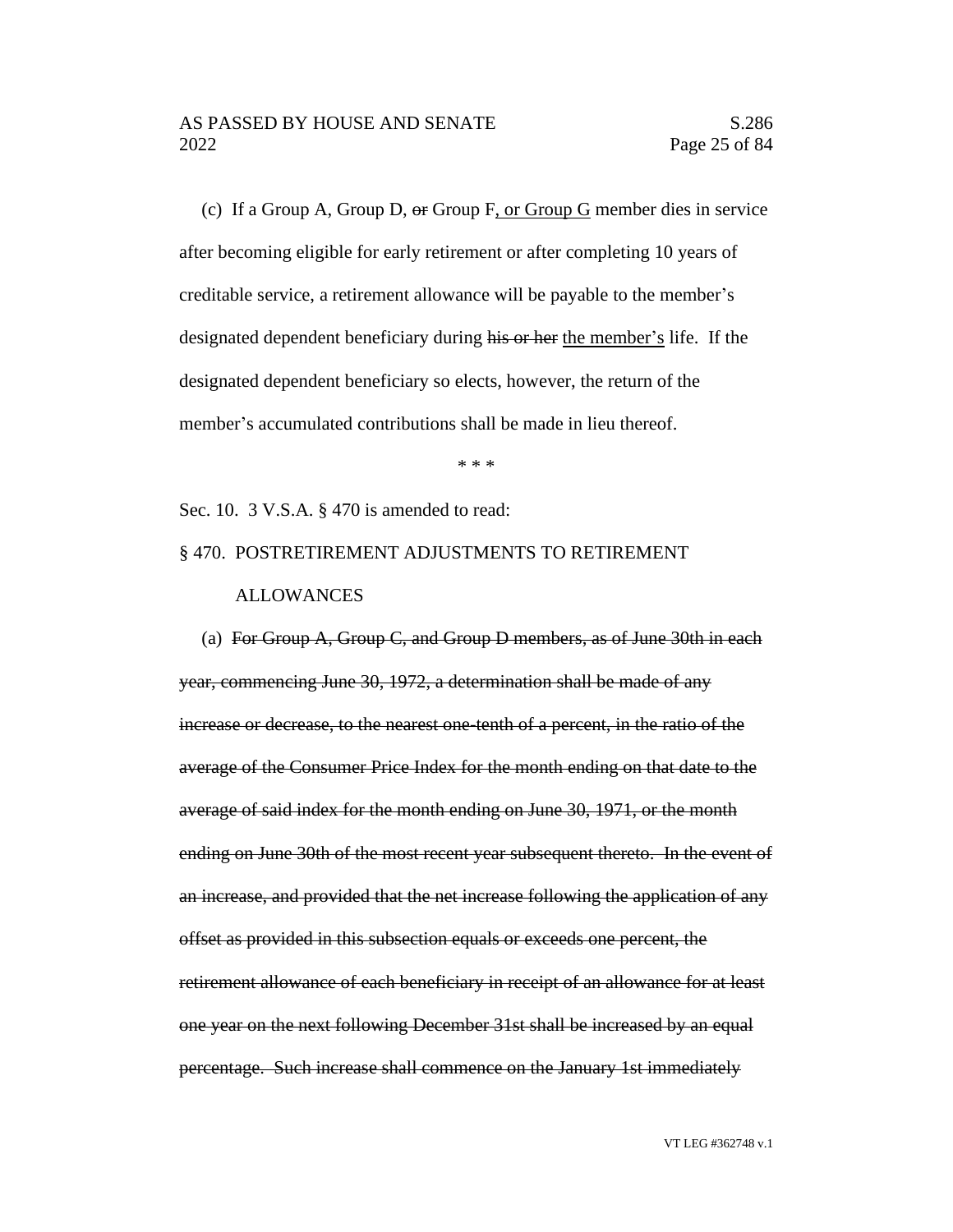following such December 31st. Such percentage increase shall also be made in the retirement allowance payable to a beneficiary in receipt of an allowance under an optional election, provided the member on whose account the allowance is payable and such other person shall have received a total of at least 12 monthly payments by such December 31st. In the event of a decrease of the Consumer Price Index as of June 30th for the preceding year, the retirement allowance of a beneficiary shall not be subject to any adjustment on the next following January 1st; provided, however, that:

(1) such decrease shall be applied as an offset against the first subsequent year's increase of the Consumer Price Index when such increase equals or exceeds one percent, up to the full amount of such increase; and

(2) to the extent that such decrease is greater than such subsequent year's increase, such decrease shall be offset in the same manner against two or more years of such increases, for up to but not exceeding five subsequent years of such increases, until fully offset. Postretirement adjustments to retirement allowance. Beginning January 1, 2023 and each year thereafter, the retirement allowance of each beneficiary of the System who is in receipt of a retirement allowance and who meets the eligibility criteria set forth in this section shall be adjusted by the amount described in subsection (d) of this section. In no event shall a beneficiary receive a negative adjustment to the beneficiary's retirement allowance.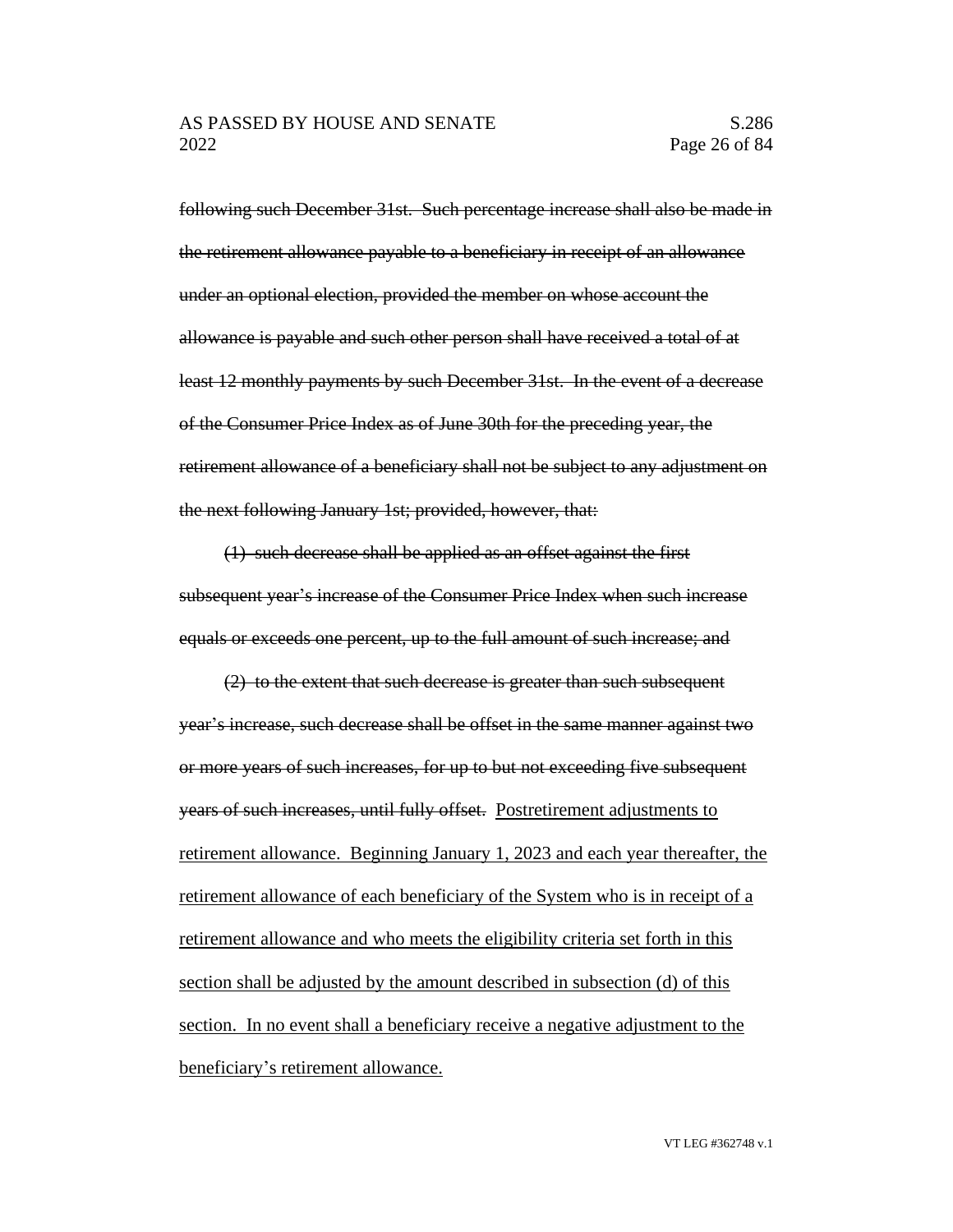(b) For Group F members, as of June 30th in each year, commencing January 1, 1991, a determination shall be made of any increase or decrease, to the nearest one-tenth of a percent of the Consumer Price Index for the preceding fiscal year. In the event of an increase, and provided that there exists a net increase following the application of any offset as provided in this subsection, the retirement allowance of each beneficiary in receipt of an allowance for at least one year on the next following December 31st shall be increased by an amount equal to one-half of the net percentage increase. Commencing January 1, 2014, the retirement allowance of each beneficiary who was an active contributing member of the Group F plan on or after June 30, 2008, and who retires on or after July 1, 2008, shall be increased by an amount equal to the net percentage increase. The increase shall commence on the January 1st immediately following such December 31st. The increase shall apply to Group F members receiving an early retirement allowance only in the year following attainment of normal retirement age, provided the member has received benefits for at least 12 months as of December 31st of the year preceding any January adjustment. In the event of a decrease of the Consumer Price Index as of June 30th for the preceding year, the retirement allowance of a beneficiary shall not be subject to any adjustment on the next following January 1st; provided, however, that: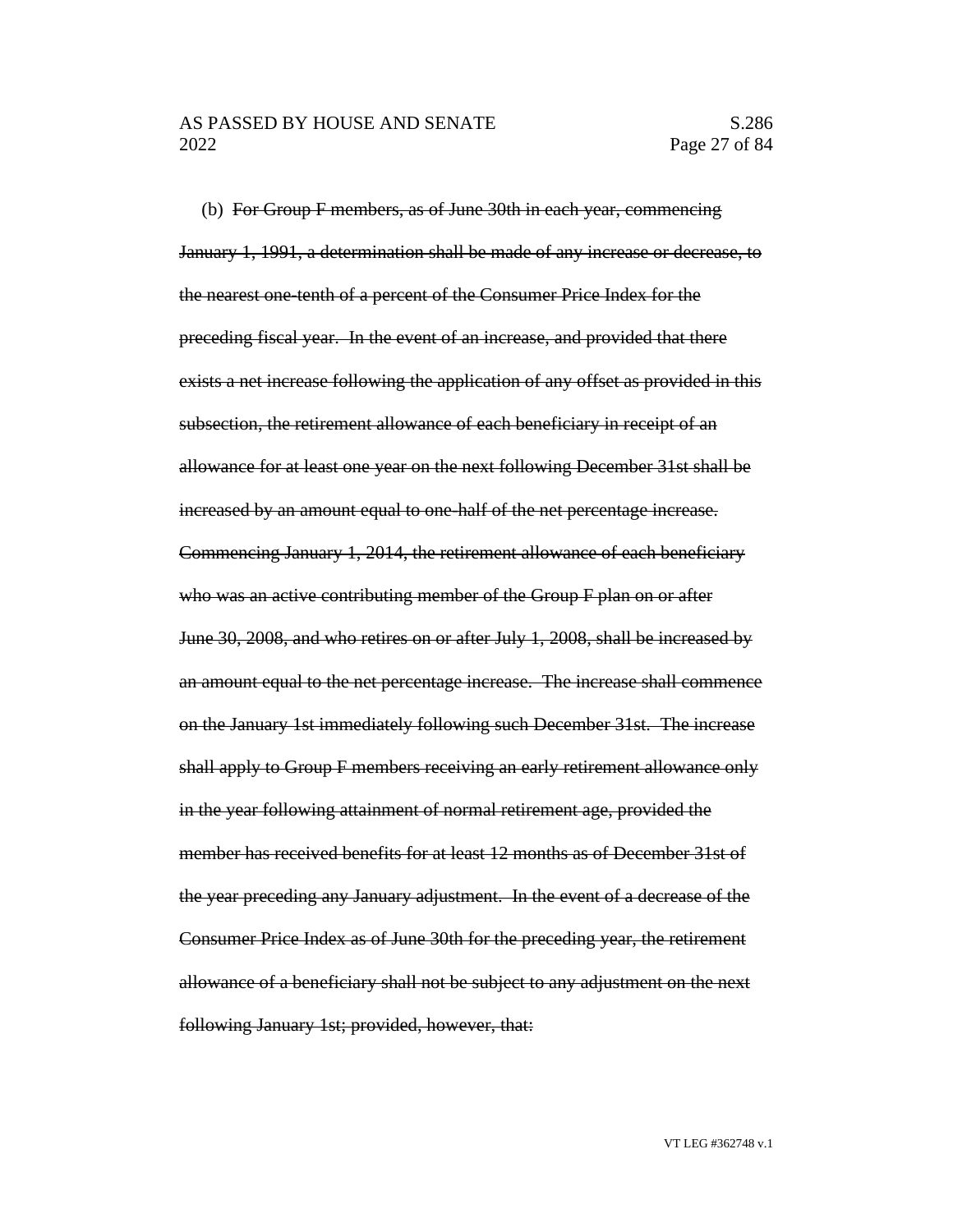(1) such decrease shall be applied as an offset against the first subsequent year's increase of the Consumer Price Index, up to the full amount of such increase; and

(2) to the extent that such decrease is greater than such subsequent year's increase, such decrease shall be offset in the same manner against two or more years of such increases, for up to but not exceeding five subsequent years of such increases, until fully offset. Calculation of net percentage increase.

(1) Consumer Price Index; maximum and minimum amounts. Prior to October 1 of each year, a determination shall be made of any increase or decrease, to the nearest one-tenth of a percent, in the Consumer Price Index for the month ending on June 30 of that year to the average of said index for the month ending on June 30 of the previous year. Any increase or decrease in the Consumer Price Index shall be subject to adjustment so as to remain within the following maximum and minimum amounts:

(A) For Group A members, the maximum amount of any increase or decrease used to determine the net percentage increase shall be five percent.

(B) For Group C members who are first eligible for normal retirement or unreduced early retirement on or before June 30, 2022, or who are vested deferred members as of June 30, 2022, the maximum amount of any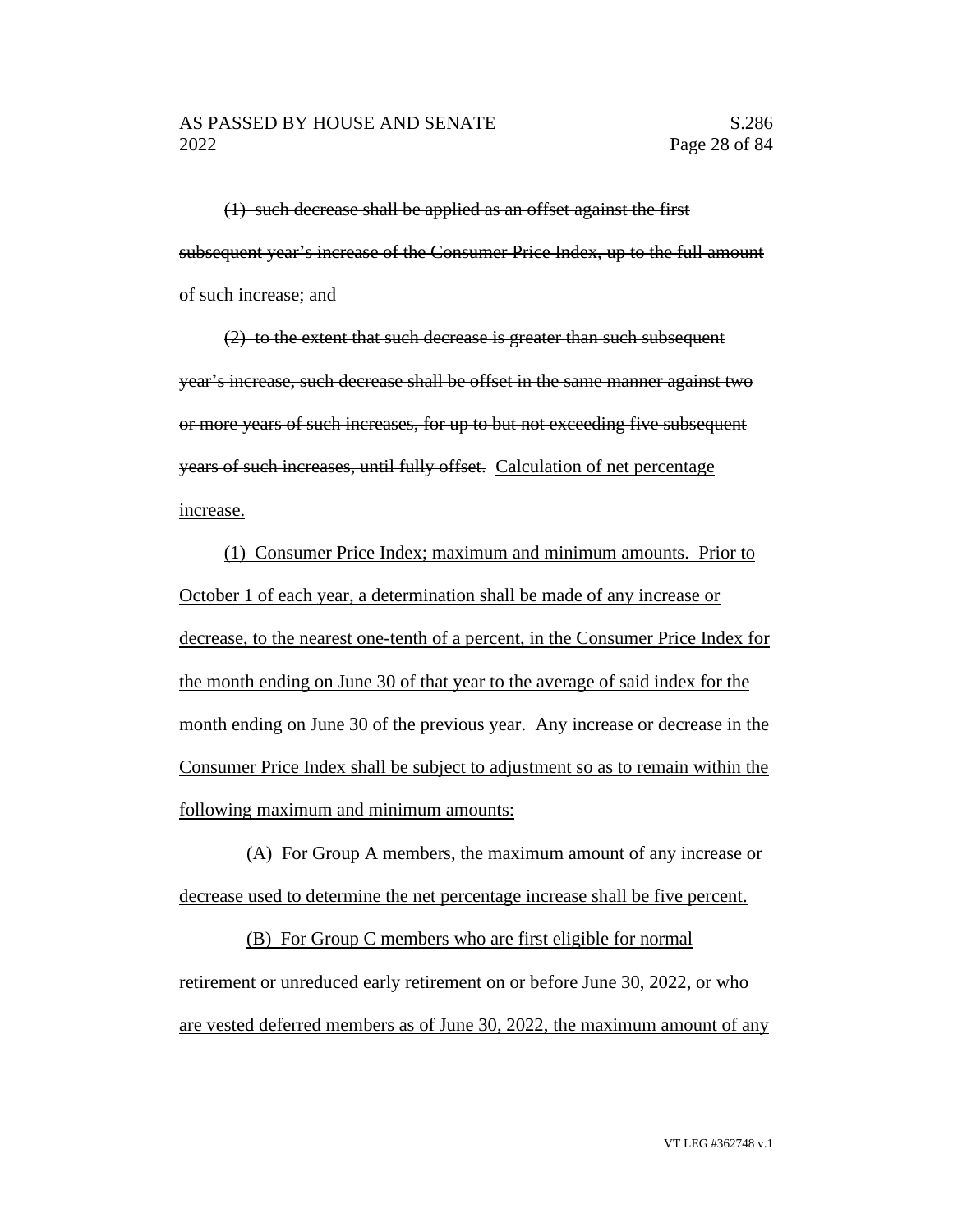increase or decrease used to determine the net percentage increase shall be five percent.

(C) For Group C members who are first eligible for normal retirement or unreduced early retirement on or after July 1, 2022, the maximum amount of any increase or decrease used to determine the net percentage increase shall be four percent.

(D) For Group D members, the maximum amount of any increase or decrease used to determine the net percentage increase shall be five percent.

(E) For Group F members who are first eligible for normal retirement or unreduced early retirement on or before June 30, 2022, or who are vested deferred members as of June 30, 2022, the maximum amount of any increase or decrease used to determine the net percentage increase shall be five percent. In the event that there is an increase or decrease of less than one percent, the net percentage increase shall be assigned a value of one percent and shall not be subject to further adjustment pursuant to subsection (d) of this section.

(F) For Group F and Group G members who are first eligible for normal retirement or unreduced early retirement on or after July 1, 2022, the maximum amount of any increase or decrease used to determine the net percentage increase shall be four percent.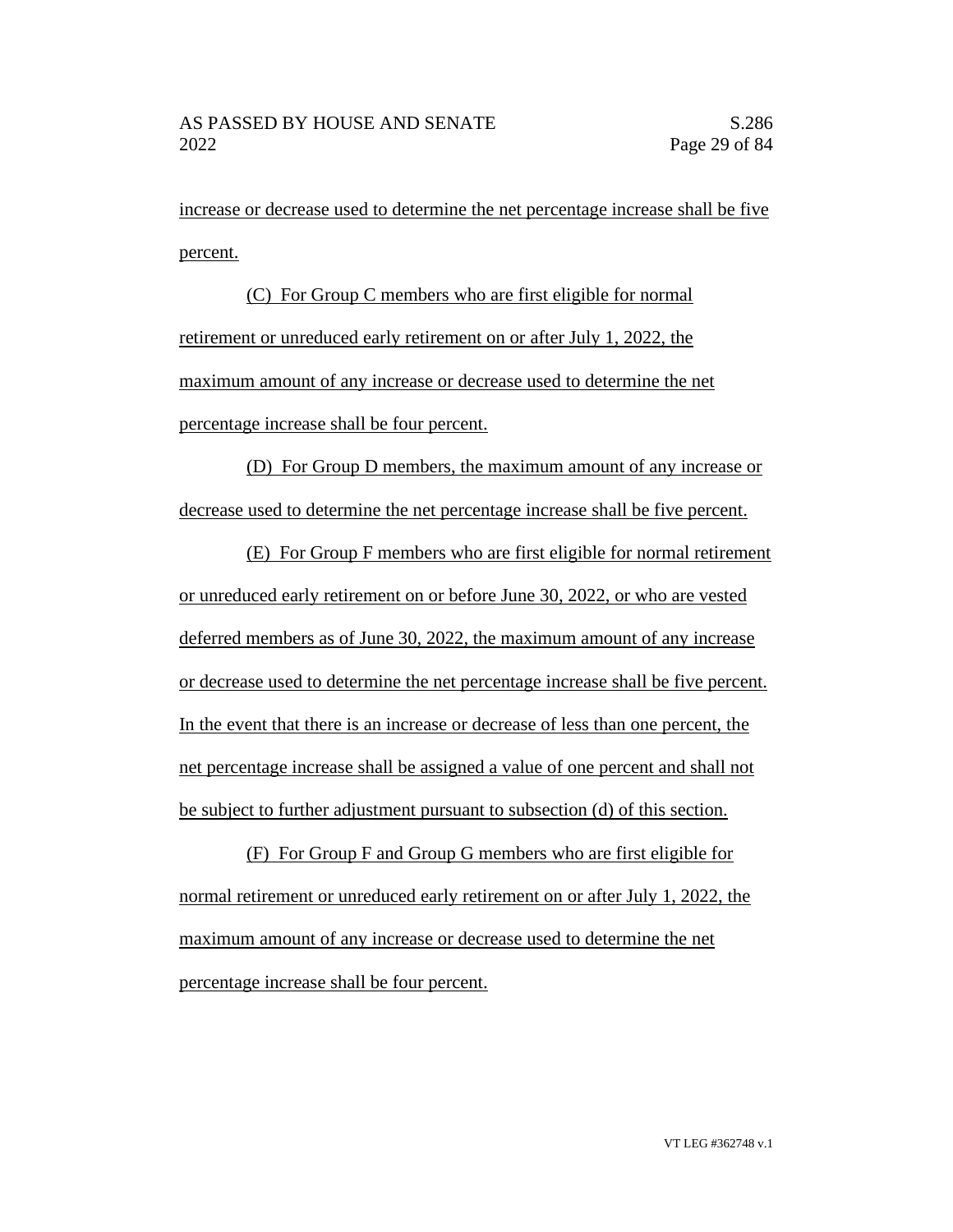(2) Consumer Price Index; decreases. In the event of a decrease in the Consumer Price Index, there shall be no adjustment to retirement allowances for the subsequent year beginning January 1; provided, however, that:

(A) such decrease shall be applied as an offset against the first subsequent year's increase of the Consumer Price Index, up to the full amount of such increase; and

(B) to the extent that such decrease is greater than such subsequent year's increase, such decrease shall be offset in the same manner against two or more years of such increases, for up to but not exceeding five subsequent years of such increases, until fully offset.

(3) Consumer Price Index; increases. In the event of an increase in the Consumer Price Index, and provided there remains an increase following the application of any offset as in subdivision (2) of this subsection, that amount shall be identified as the net percentage increase and used to determine the members' postretirement adjustment as described herein.

(c) For purposes of subsection (a) of this section, the maximum amount of any increase or decrease utilized to determine the net percentage increase shall be five percent. For purposes of subsection (b) of this section, the maximum amount of any increase or decrease utilized to determine the net percentage increase shall be five percent, and any increase or decrease of less than one percent shall be assigned a value of one percent. Eligibility for postretirement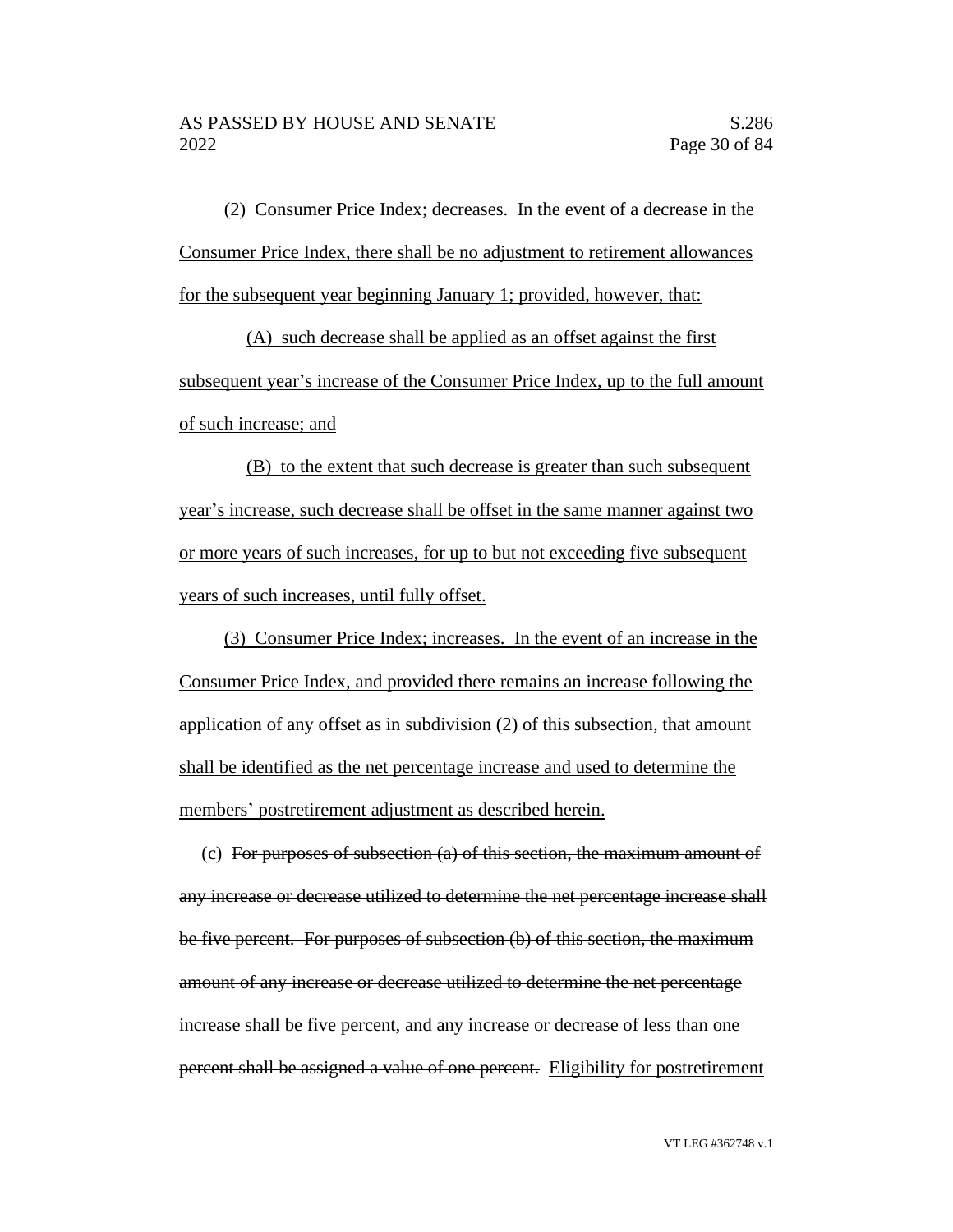adjustment. In order for a beneficiary to receive a postretirement adjustment to the beneficiary's retirement allowance, the beneficiary must meet the following eligibility requirements:

(1) Retired and vested deferred on or before June 30, 2022. For all members who are retired or vested deferred on or before June 30, 2022, other than those Group F members on an early retirement allowance who have not reached normal retirement age, as specified in subdivision (4) of this subsection, the member must be in receipt of a retirement allowance for at least 12 months prior to the January 1 effective date of any postretirement adjustment.

(2) In service on or before June 30, 2022. For all Group A, C, and F members who are first eligible for normal retirement or unreduced early retirement on or before June 30, 2022, and for Group D members first appointed or elected on or before June 30, 2022, the member must be in receipt of a retirement allowance for at least 12 months prior to the January 1 effective date of any postretirement adjustment.

(3) In service on or after July 1, 2022. For all Group A, C, F, and G members who are first eligible for normal retirement or unreduced early retirement on or after July 1, 2022, and for Group D members first appointed or elected on or after July 1, 2022, the member must be in receipt of a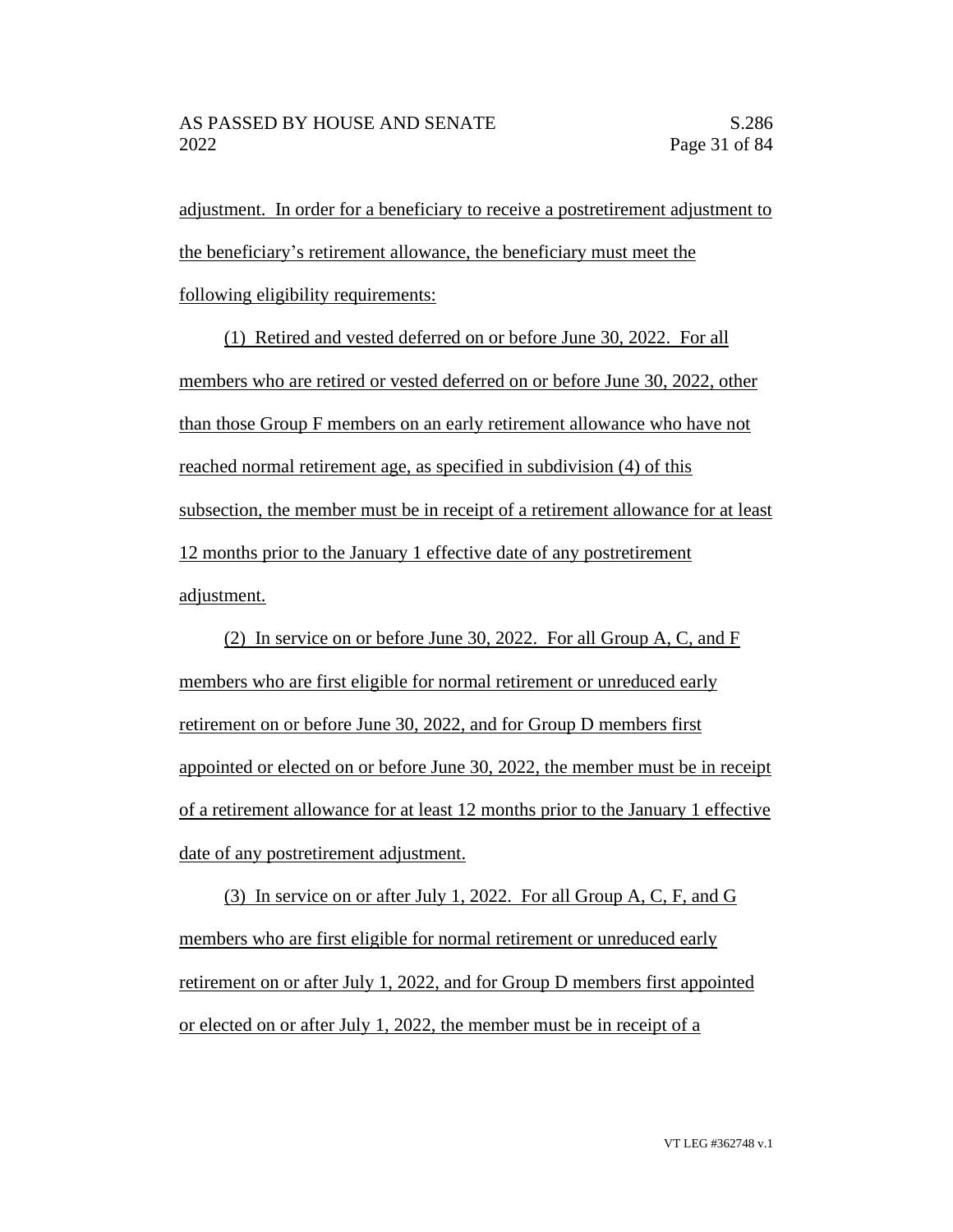retirement allowance for at least 24 months prior to the January 1 effective date of any postretirement adjustment.

(4) Special rule for Group F and Group G early retirement. A Group F or Group G member in receipt of an early retirement allowance shall not receive a postretirement adjustment to the member's retirement allowance until such time as the member has reached normal retirement age, provided the member has also met the other eligibility criteria set forth in this subsection.

(d) For purposed of this section, Consumer Price Index shall mean the Northeast Region Consumer Price Index for all urban consumers, designated as "CPI-U," in the northeast region, as published by the U.S. Department of Labor, Bureau of Labor Statistics. Amount of postretirement adjustment. The postretirement adjustment for each member who meets the eligibility criteria set forth in subsection (c) of this section shall be as follows:

(1) the full amount of the net percentage increase calculated in subsection (b) of this section for the following:

(A) Group A and C members, provided that the net increase following the application of any offset as provided in this section equals or exceeds one percent;

(B) Group D members first appointed or elected on or before June 30, 2022, provided that the net increase following the application of any offset as provided in this section equals or exceeds one percent; and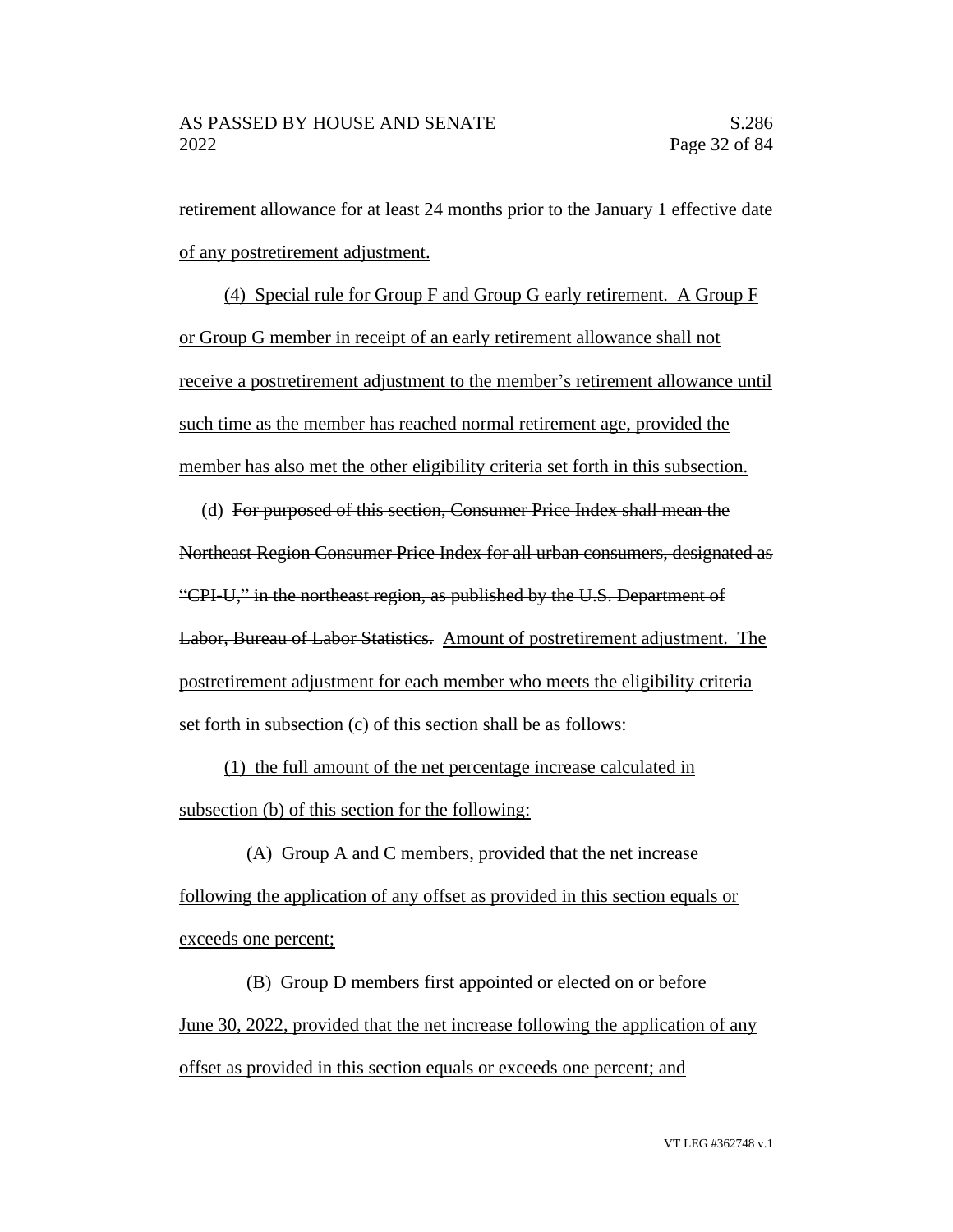(C) commencing January 1, 2014, any active contributing member of the Group F or Group G plan on or after June 30, 2008, and who retires as a Group F or Group G member on or after July 1, 2008;

(2) one-half of the net percentage increase calculated in subsection (b) of this section for Group F members who retired on or before June 30, 2008;

(3) for Group D members first appointed or elected on or after July 1, 2022, provided that the net increase following the application of any offset as provided in this section equals or exceeds one percent, the full amount of the net percentage increase calculated in subsection (b) of this section for amounts equal to or less than \$75,000.00 of annual retirement allowance and one-half the net percentage increase calculated in subsection (b) of this section for amounts \$75,000.01 or greater of annual retirement allowance.

(e) Definition. For purposes of this section:

(1) "Consumer Price Index" means the Northeast Region Consumer Price Index for all urban consumers, designated as "CPI-U," in the northeast region, as published by the U.S. Department of Labor, Bureau of Labor Statistics.

(2) "Vested deferred" means a member who receives a vested deferred allowance payable pursuant to subsection 465(a) of this title.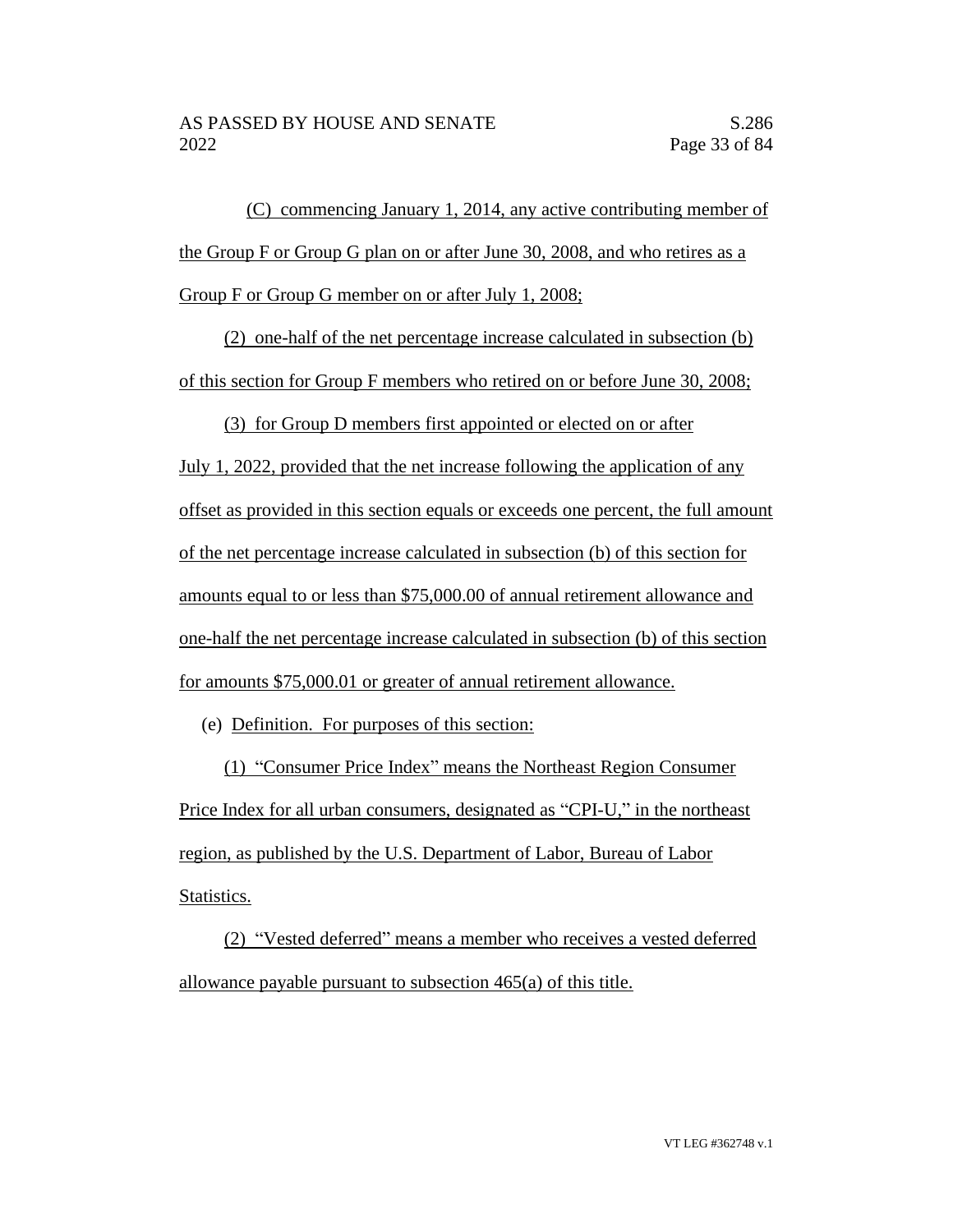(f) Deferred vested allowance. No increase shall be made pursuant to this section in a deferred vested allowance payable pursuant to subsection 465(a) of this title prior to its commencement.

Sec. 11. 3 V.S.A. § 473 is amended to read:

§ 473. FUNDS

(a) Assets. All of the assets of the Retirement System shall be credited to the Vermont State Retirement Fund.

(b) Member contributions.

(1)(A) Allocations. Contributions deducted from the compensation of members together with any member contributions transferred thereto from the predecessor systems shall be accumulated in the Fund and separately recorded for each member. The amounts so transferred on account of Group A members shall be allocated between regular and additional contributions. The amounts so allocated as regular contributions shall be determined as if the rate of contribution of four percent has been continuously in effect in the predecessor system from which such amounts were transferred and the balance of any amount so transferred on account of any Group A member shall be deemed additional contributions. In the case of Group C members who were members as of the date of establishment and Group D members, all contributions transferred from predecessor systems shall be deemed regular contributions. Those members who, prior to the date of establishment of this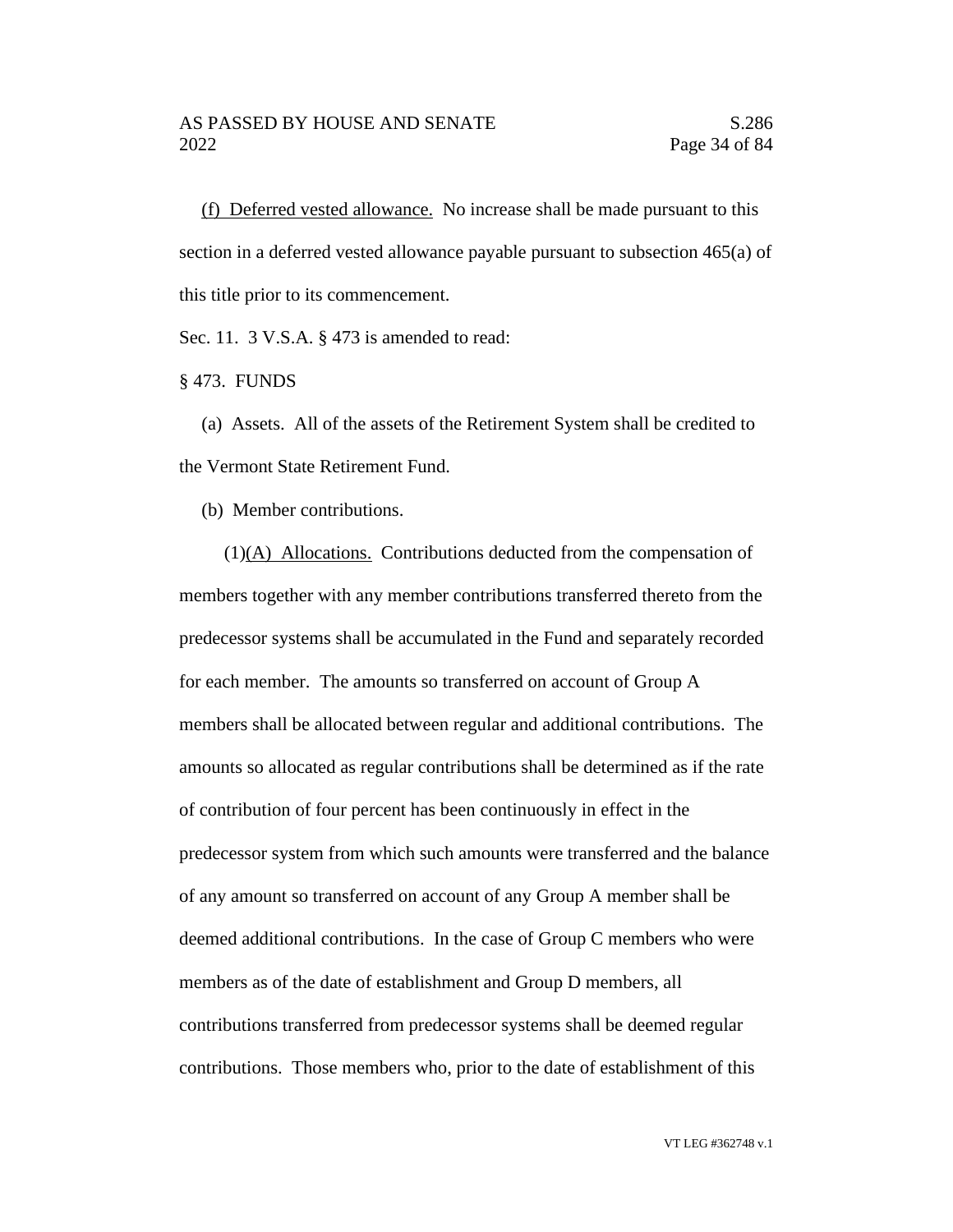system, had been contributing at a rate less than four percent shall have any benefit otherwise payable on their behalf actuarially reduced to reflect such prior contribution rate of less than four percent. Upon a member's retirement or other withdrawal from service on the basis of which a retirement allowance is payable, the member's additional contributions, with interest thereon, shall be paid as an additional allowance equal to an annuity which that is the actuarial equivalent of such amount, in the same manner as the benefit otherwise payable under the System.

(B) Periodic review. When the State Employees' Retirement System has been determined by the actuary to have assets at least equal to its accrued liability, contribution rates will be reevaluated by the actuary with a subsequent recommendation to the General Assembly. In determining the amount earnable by a member in a payroll period, the Retirement Board may consider the annual or other periodic rate of earnable compensation payable to such member on the first day of the payroll period as continuing throughout such payroll period, and it may omit deduction from compensation for any period less than a full payroll period if an employee was not a member on the first day of the payroll period, and to facilitate the making of deductions it may modify the deduction required of any member by such an amount as, on an annual basis, shall not exceed one-tenth of one percent of the annual earnable compensation upon the basis of which such deduction is to be made. Each of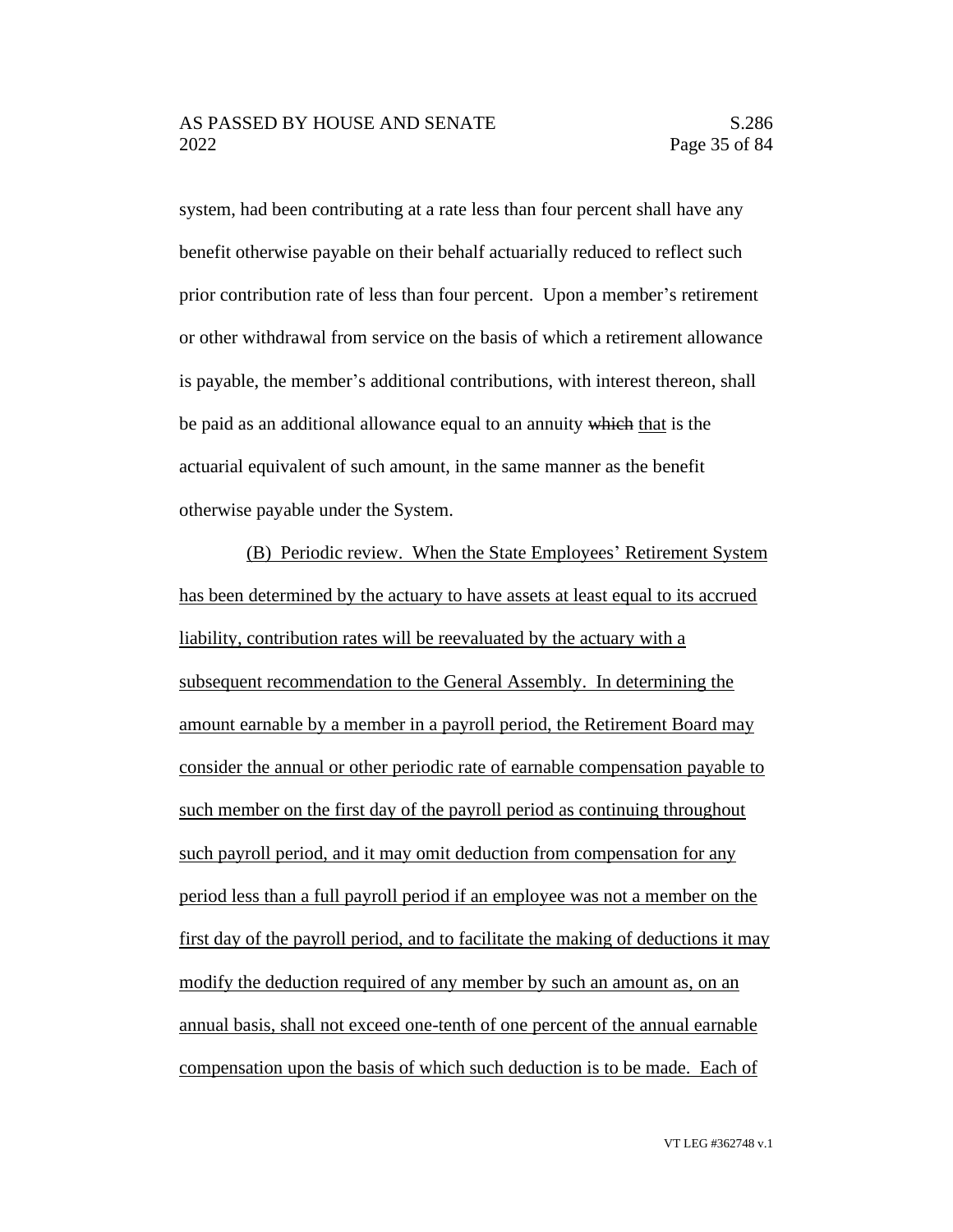the amounts shall be deducted until the member retires or otherwise withdraws from service and when deducted shall be paid into the Annuity Savings Fund and shall be credited to the individual account of the member from whose compensation the deduction was made.

(2)(A) Group A members. Commencing on July 1, 2016, contributions shall be 6.55 percent of compensation for Group  $A$ ,  $D$ , and  $F$  members and 8.43 percent of compensation for Group C members. When the State Employees' Retirement System has been determined by the actuary to have assets at least equal to its accrued liability, contribution rates will be reevaluated by the actuary with a subsequent recommendation to the General Assembly. In determining the amount earnable by a member in a payroll period, the Retirement Board may consider the annual or other periodic rate of earnable compensation payable to such member on the first day of the payroll period as continuing throughout such payroll period, and it may omit deduction from compensation for any period less than a full payroll period if an employee was not a member on the first day of the payroll period, and to facilitate the making of deductions it may modify the deduction required of any member by such an amount as, on an annual basis, shall not exceed one-tenth of one percent of the annual earnable compensation upon the basis of which such deduction is to be made. Each of the amounts shall be deducted until the member retires or otherwise withdraws from service, and when deducted shall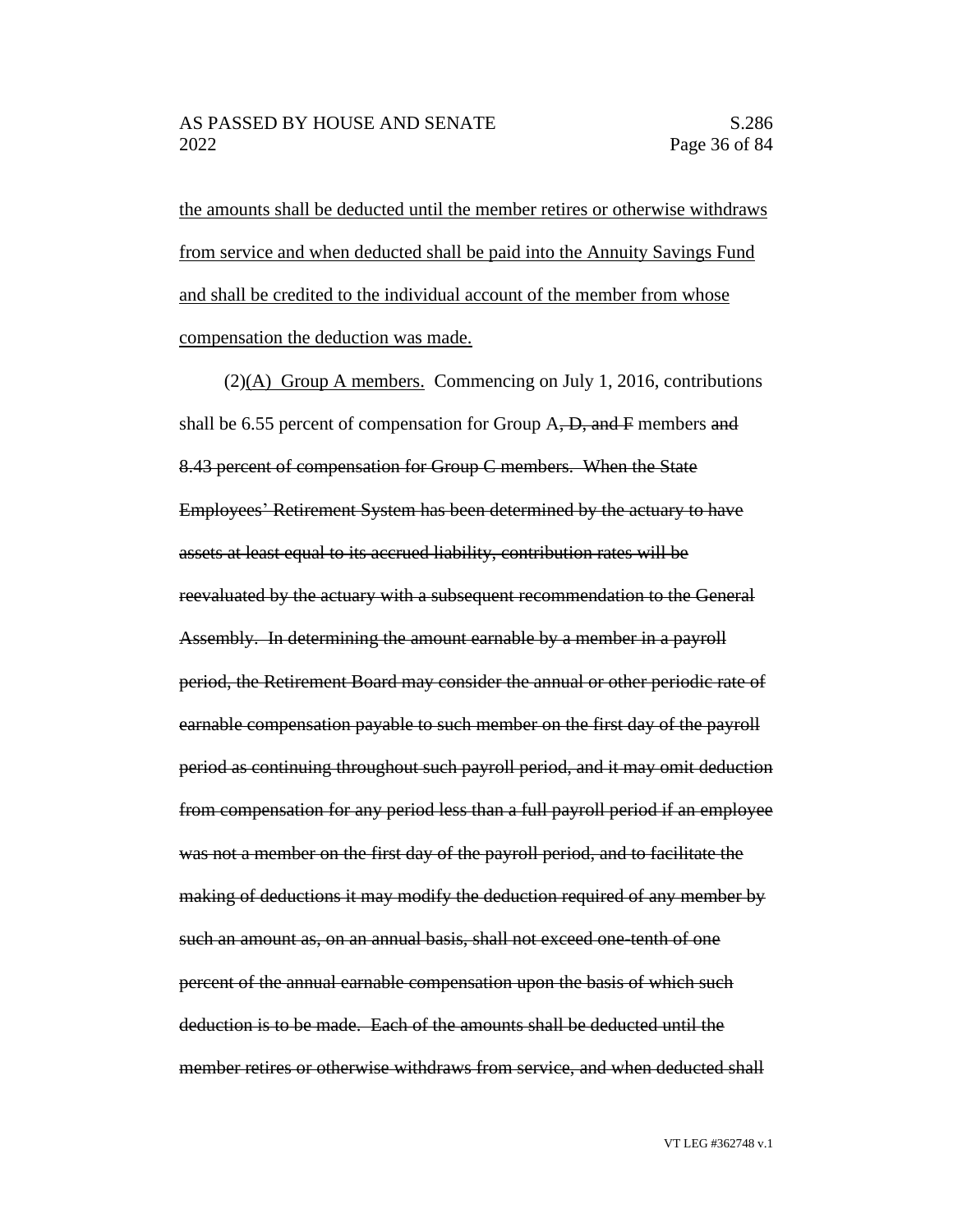be paid into the Annuity Savings Fund, and shall be credited to the individual account of the member from whose compensation the deduction was made.

(B) Group C members.

(i) Commencing the first full pay period in fiscal year 2023, the contribution rate for Group C members shall be 8.93 percent of compensation.

(ii) Commencing the first full pay period in fiscal year 2024, the contribution rate for Group C members shall be 9.43 percent of compensation.

(iii) Commencing the first full pay period in fiscal year 2025 and annually thereafter, the contribution rate for Group C members shall be 9.93 percent of compensation.

(C) Group D members. Commencing on July 1, 2022, the contribution rate for Group D members shall be based on the quartile in which a member's hourly rate of pay falls. Quartiles shall be determined annually in the first full pay period of each fiscal year by the Department of Human Resources based on the hourly rate of pay by all Group D members. The contribution rates shall be based on the schedule set forth below:

(i) Based on the quartiles for the first full pay period of each fiscal year and effective the first full pay period in that fiscal year, for members who have an hourly rate of pay in any pay period below the 25th percentile of Group D member hourly rates of pay, the contribution rate shall be 6.55 percent of compensation.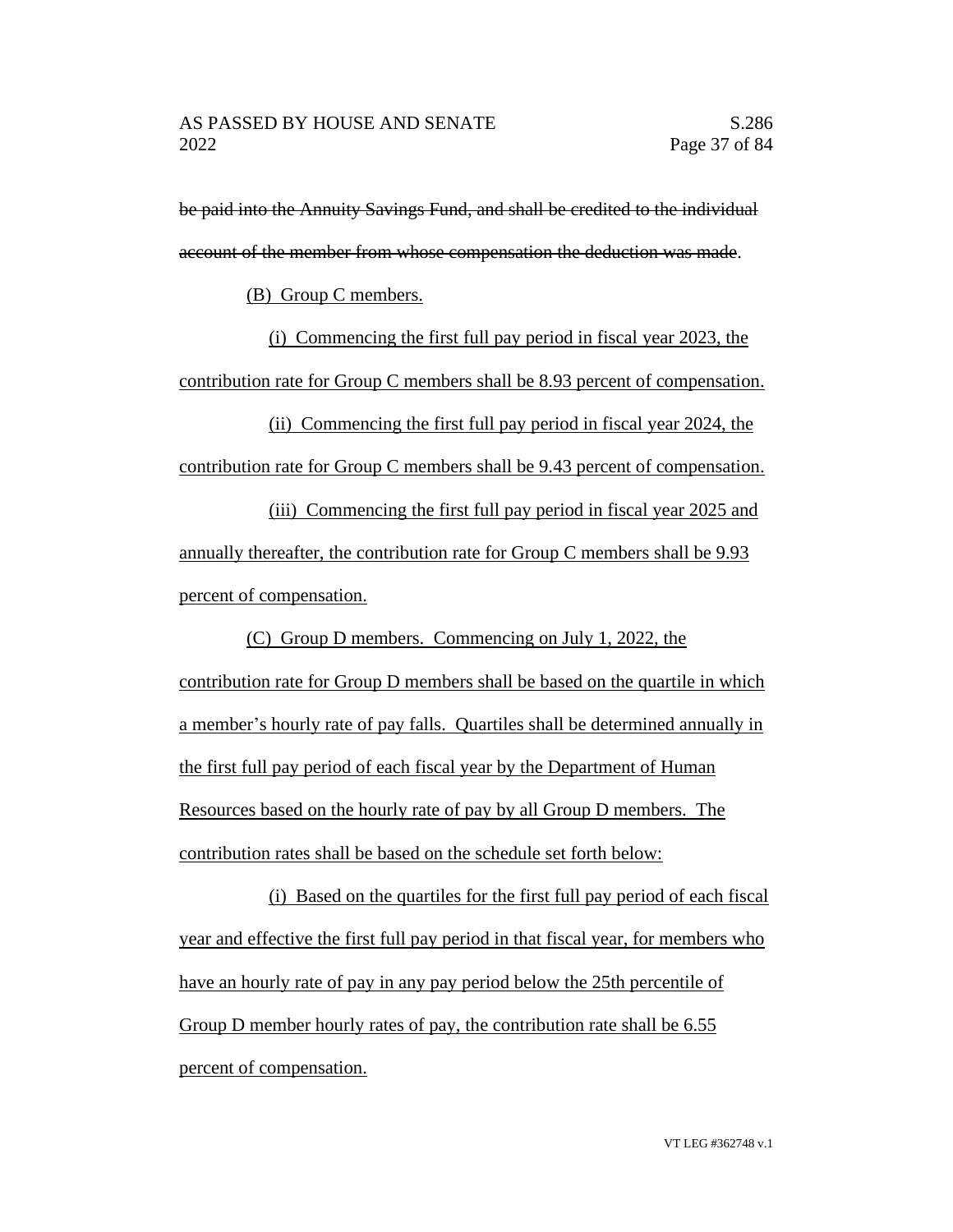(ii) Based on the quartiles for the first full pay period of each fiscal year and effective the first full pay period in that fiscal year, for members who have an hourly rate of pay in any pay period at the 25th percentile and below the 50th percentile of Group D member hourly rates of pay, the contribution rate shall be as follows:

(I) commencing in fiscal year 2023, 7.05 percent of compensation;

(II) commencing in fiscal year 2024, 7.55 percent of compensation; and

(III) commencing in fiscal year 2025 and annually thereafter, 8.05 percent of compensation.

(iii) Based on the quartiles for the first full pay period of each fiscal year and effective the first full pay period in that fiscal year, for members who have an hourly rate of pay in any pay period at the 50th percentile and below the 75th percentile of Group D member hourly rates of pay, the contribution rate shall be as follows:

(I) commencing in fiscal year 2023, 7.05 percent of compensation;

(II) commencing in fiscal year 2024, 7.55 percent of compensation;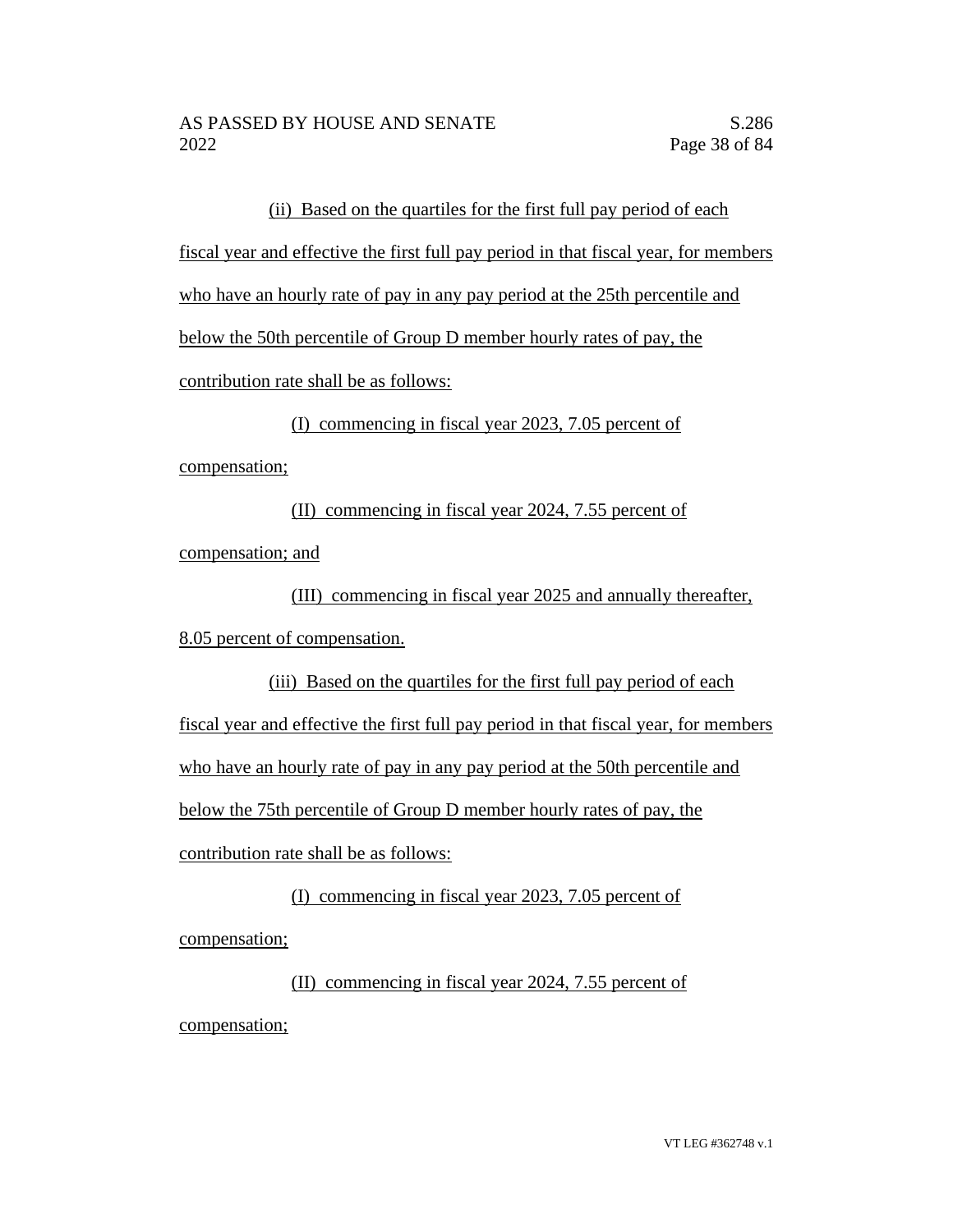#### (III) commencing in fiscal year 2025, 8.05 percent of

compensation; and

(IV) commencing in fiscal year 2026 and annually thereafter,

8.55 percent of compensation.

(iv) Based on the quartiles for the first full pay period of each fiscal year and effective the first full pay period in that fiscal year, for members who have an hourly rate of pay in any pay period at or above the 75th percentile of Group D member hourly rates of pay, the contribution rate shall be as follows:

(I) commencing in fiscal year 2023, 7.05 percent of

compensation;

### (II) commencing in fiscal year 2024, 7.55 percent of

compensation;

(III) commencing in fiscal year 2025, 8.05 percent of compensation;

(IV) commencing in fiscal year 2026, 8.55 percent of compensation; and

(V) commencing in fiscal year 2027 and annually thereafter, 9.05 percent of compensation.

(D) Group F members. Commencing on July 1, 2022, the

contribution rate for Group F members shall be based on the quartile in which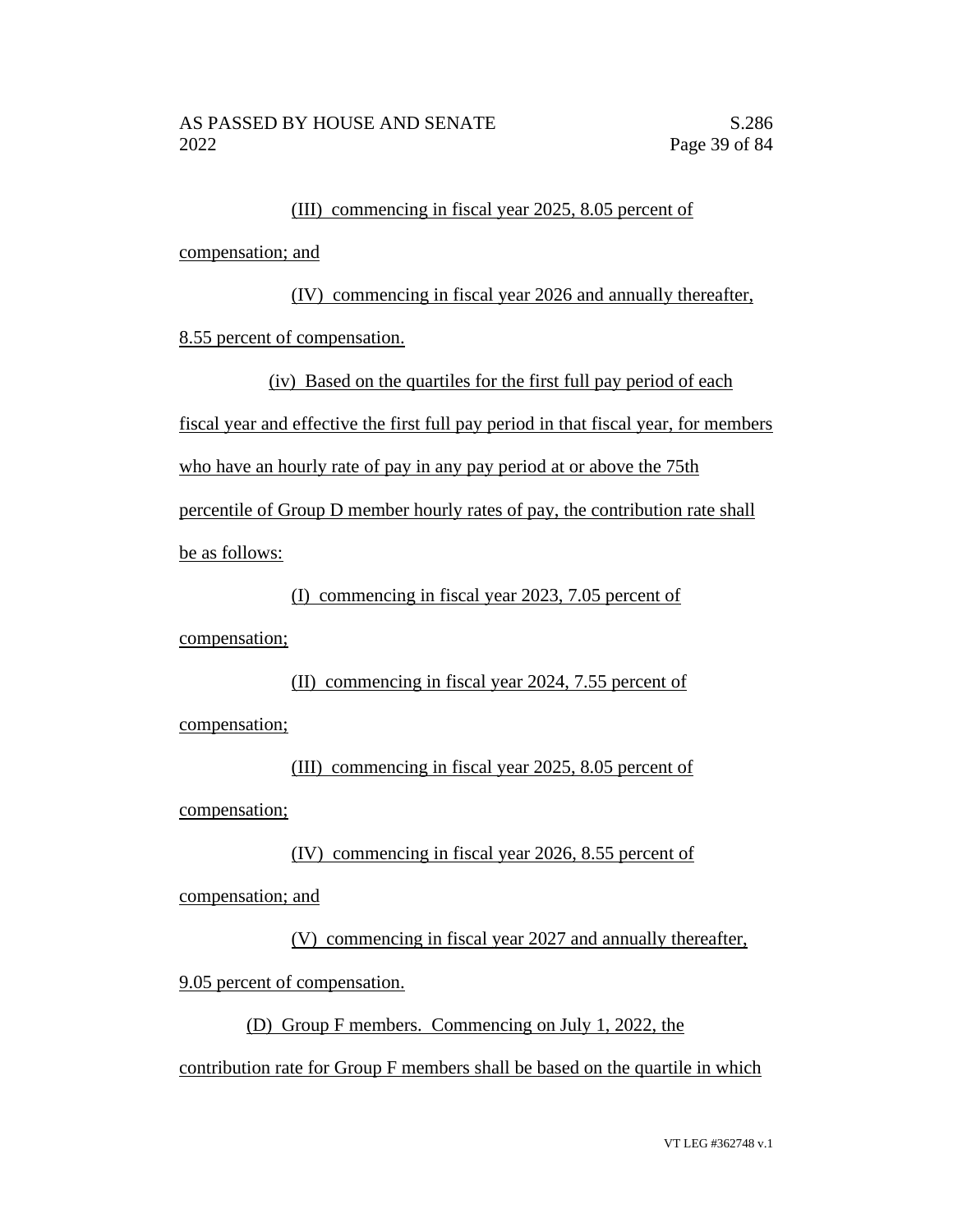a member's hourly rate of pay falls. Quartiles shall be determined annually in the first full pay period of each fiscal year by the Department of Human Resources based on the hourly rate of pay of all Group F members. The contribution rates shall be based on the schedule set forth below:

(i) Based on the quartiles for the first full pay period of each fiscal year and effective the first full pay period in that fiscal year, for members who have an hourly rate of pay in any pay period below the 25th percentile of Group F member hourly rates of pay, the contribution rate shall be 6.55 percent of compensation.

(ii) Based on the quartiles for the first full pay period of each fiscal year and effective the first full pay period in that fiscal year, for members who have an hourly rate of pay in any pay period at the 25th percentile and below the 50th percentile of Group F member hourly rates of pay, the contribution rate shall be as follows:

(I) commencing in fiscal year 2023, 7.05 percent of compensation;

(II) commencing in fiscal year 2024, 7.55 percent of compensation; and

(III) commencing in fiscal year 2025 and annually thereafter, 8.05 percent of compensation.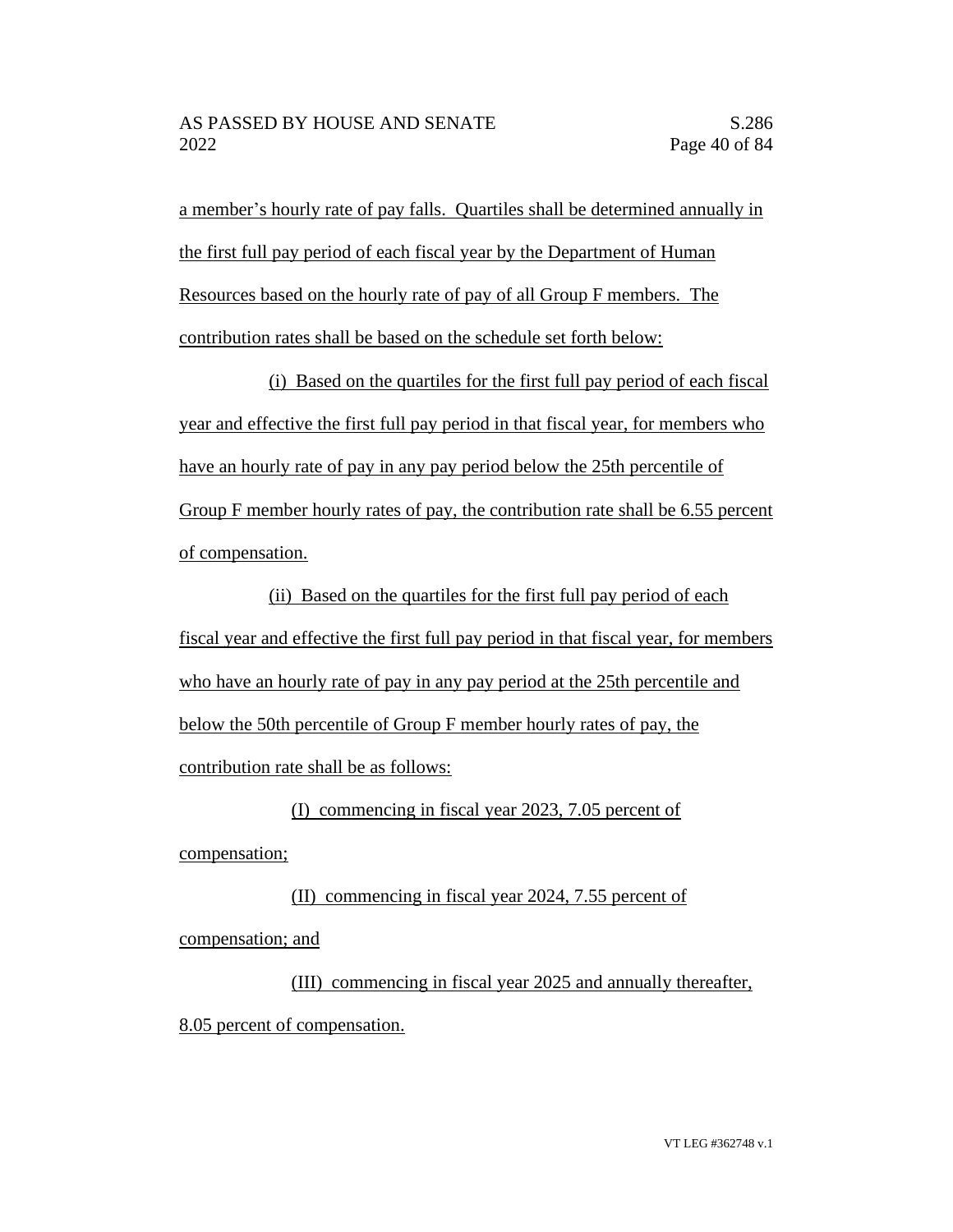(iii) Based on the quartiles for the first full pay period of each

fiscal year and effective the first full pay period in that fiscal year, for members

who have an hourly rate of pay in any pay period at the 50th percentile and

below the 75th percentile of Group F member hourly rates of pay, the

contribution rate shall be as follows:

(I) commencing in fiscal year 2023, 7.05 percent of

compensation;

(II) commencing in fiscal year 2024, 7.55 percent of compensation;

(III) commencing in fiscal year 2025, 8.05 percent of

compensation; and

(IV) commencing in fiscal year 2026 and annually thereafter, 8.55 percent of compensation.

(iv) Based on the quartiles for the first full pay period of each fiscal year and effective the first full pay period in that fiscal year, for members who have an hourly rate of pay in any pay period at or above the 75th percentile of Group F member hourly rates of pay, the contribution rate shall be as follows:

(I) commencing in fiscal year 2023, 7.05 percent of compensation;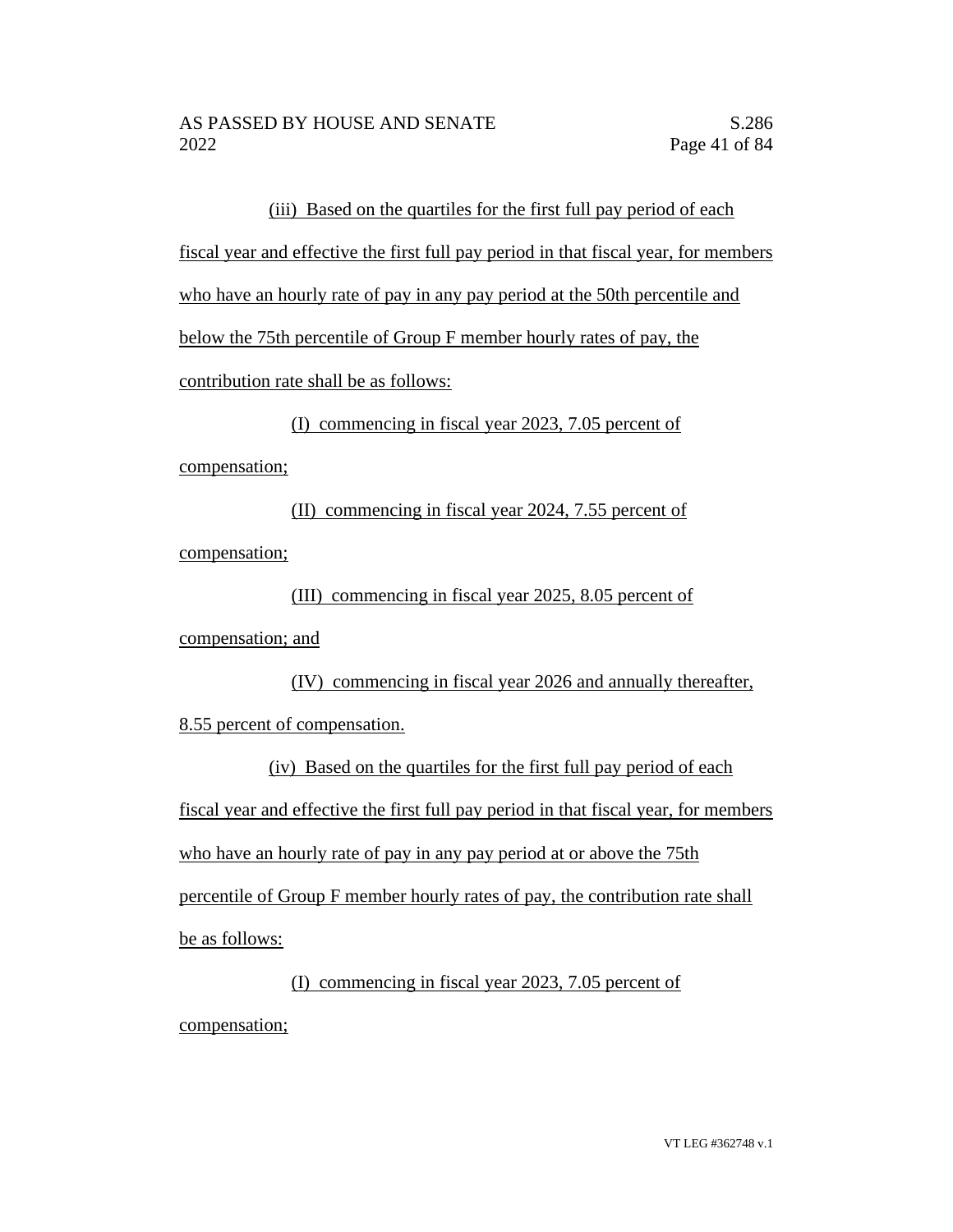# (II) commencing in fiscal year 2024, 7.55 percent of

compensation;

(III) commencing in fiscal year 2025, 8.05 percent of compensation;

(IV) commencing in fiscal year 2026, 8.55 percent of compensation; and

(V) commencing in fiscal year 2027 and annually thereafter, 9.05 percent of compensation.

(E) Group G members. Commencing on July 1, 2023, the contribution rate for Group G members shall be based on the quartile in which a member's hourly rate of pay falls. Quartiles shall be determined annually in the first full pay period of each fiscal year by the Department of Human Resources based on the hourly rate of pay of all Group G members. The contribution rates shall be based on the schedule set forth below:

(i) Based on the quartiles for the first full pay period of each fiscal year and effective the first full pay period in that fiscal year, for members who have an hourly rate of pay in any pay period below the 25th percentile of Group G member hourly rates of pay, the contribution rate shall be 11.23 percent of compensation.

(ii) Based on the quartiles for the first full pay period of each fiscal year and effective the first full pay period in that fiscal year, for members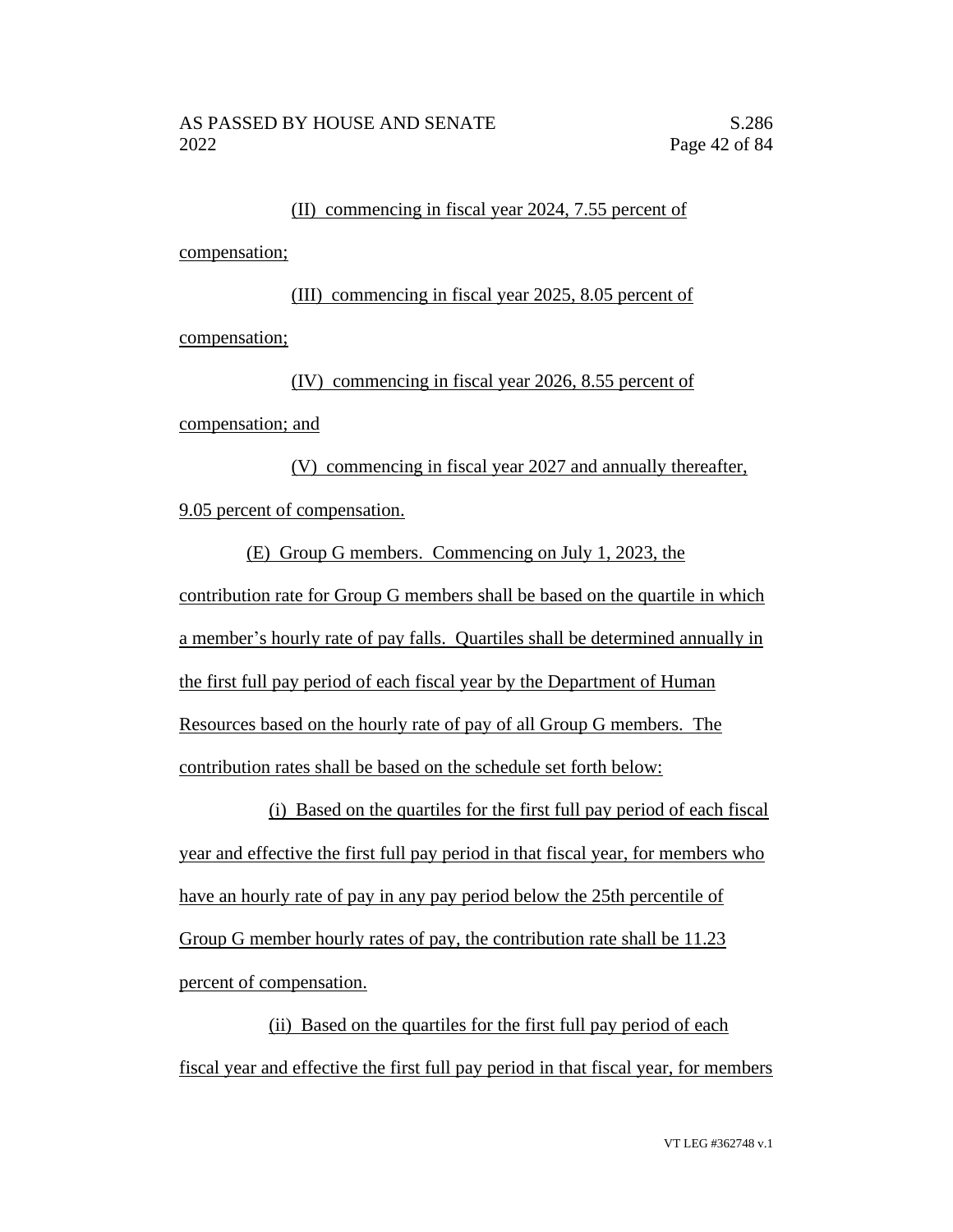who have an hourly rate of pay in any pay period at the 25th percentile and below the 50th percentile of Group G member hourly rates of pay, the

contribution rate shall be as follows:

(I) commencing in fiscal year 2024, 12.23 percent of

compensation; and

(II) commencing in fiscal year 2025 and annually thereafter,

12.73 percent of compensation.

(iii) Based on the quartiles for the first full pay period of each fiscal year and effective the first full pay period in that fiscal year, for members who have an hourly rate of pay in any pay period at the 50th percentile and below the 75th percentile of Group G member hourly rates of pay, the contribution rate shall be as follows:

(I) commencing in fiscal year 2024, 12.23 percent of compensation;

(II) commencing in fiscal year 2025, 12.73 percent of

compensation; and

(III) commencing in fiscal year 2026 and annually thereafter, 13.23 percent of compensation.

(iv) Based on the quartiles for the first full pay period of each fiscal year and effective the first full pay period in that fiscal year, for members who have an hourly rate of pay in any pay period at or above the 75th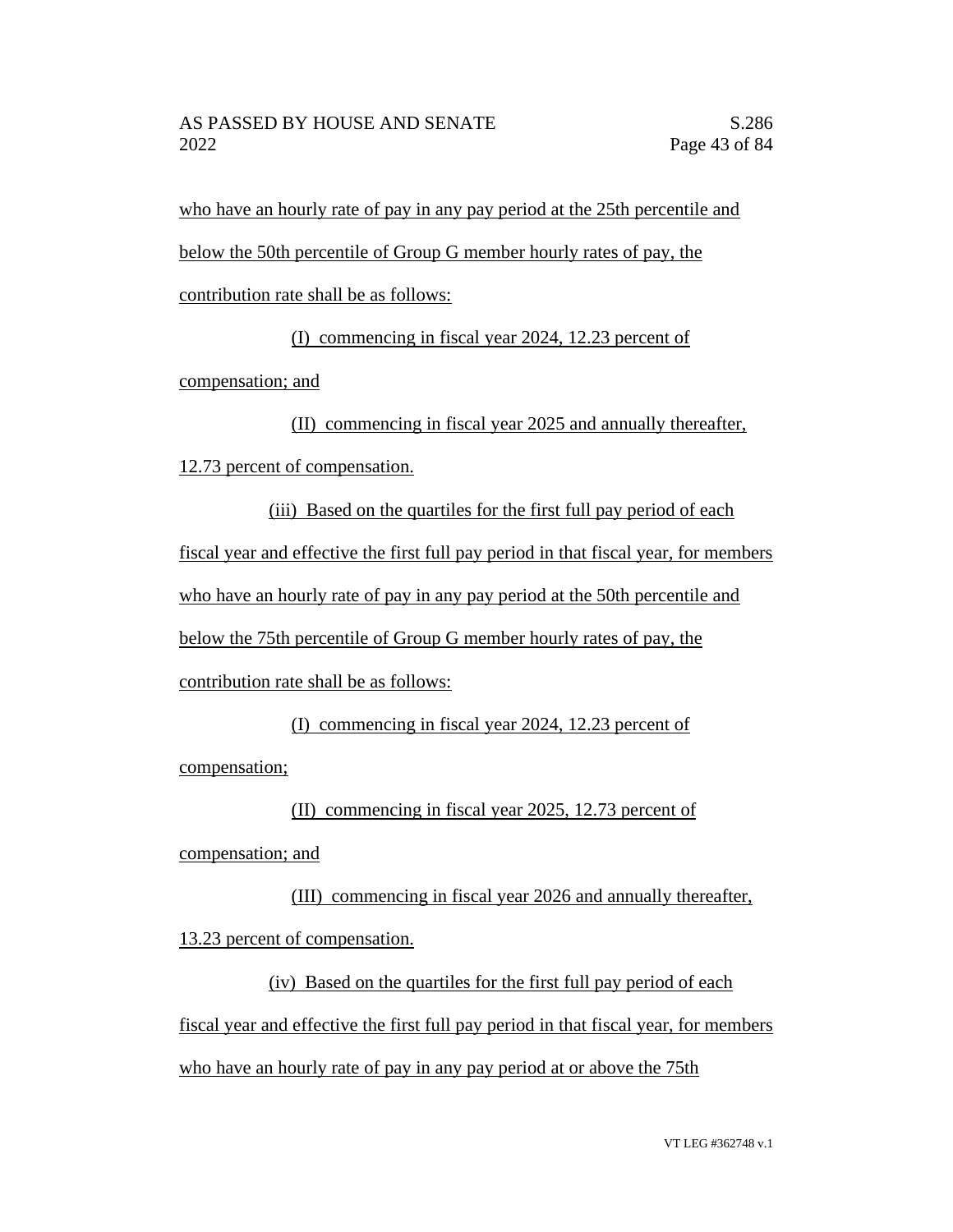percentile of Group G member hourly rates of pay, the contribution rate shall be as follows:

(I) commencing in fiscal year 2024, 12.23 percent of compensation;

(II) commencing in fiscal year 2025, 12.73 percent of compensation;

(III) commencing in fiscal year 2026, 13.23 percent of compensation; and

(IV) commencing in fiscal year 2027 and annually thereafter, 13.73 percent of compensation.

(3) Deductions. The deductions provided for herein shall be made notwithstanding that the minimum compensation provided for by law for any member shall be reduced thereby. Every member shall be deemed to consent and agree to the deductions made and provided herein and shall receipt for full compensation, and payment of compensation less such deduction shall be a full and complete discharge and acquittance of all claims and demands whatsoever for the services rendered by such person during the period covered by such payment, except as to the benefits provided under this subchapter.

(4) Additional contributions. Subject to the approval of the Retirement Board, in addition to the contributions deducted from compensation as hereinbefore provided, any member may redeposit in the Fund by a single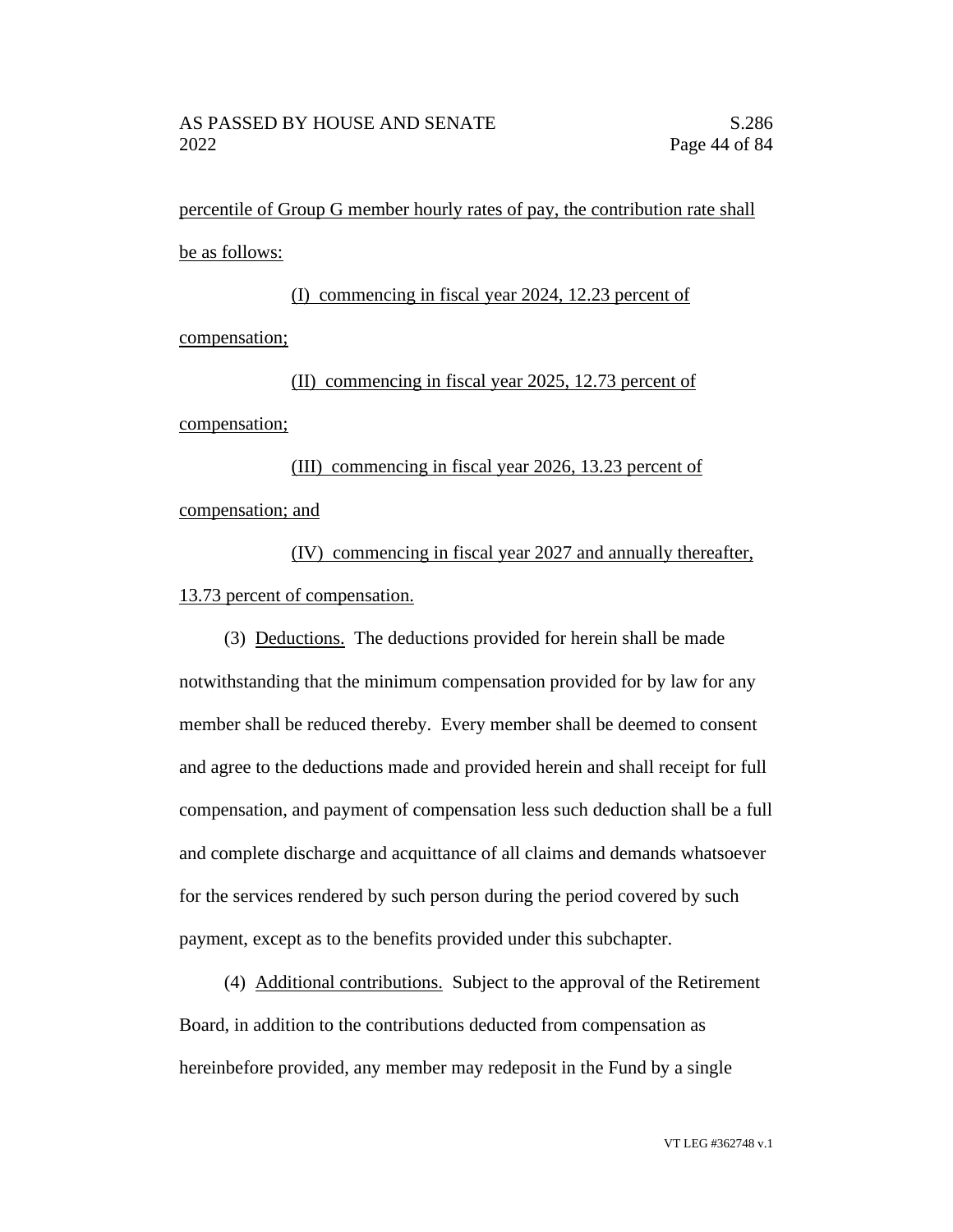#### AS PASSED BY HOUSE AND SENATE S.286 2022 Page 45 of 84

payment or by an increased rate of contribution an amount equal to the total amount which that the member previously withdrew from this System or one of the predecessor systems; or any member may deposit therein by a single payment or by an increased rate of contribution an amount computed to be sufficient to purchase an additional annuity which that, together with prospective retirement allowance, will provide for the member a total retirement allowance not in excess of one-half of average final compensation at normal retirement date, with the exception of Group D members for whom creditable service shall be restored upon redeposits of amounts previously withdrawn from the System, or for whom creditable service shall be granted upon deposit of amounts equal to what would have been paid if payment had been made during any period of service during which such a member did not contribute. Such additional amounts so deposited shall become a part of the member's accumulated contributions as additional contributions.

(5) Beneficiaries. The contributions of a member and such interest as may be allowed thereon which that are withdrawn by the member or paid to the member estate or to a designated beneficiary in event of the member's death, shall be paid from the Fund.

(6) Scope. Contributions required under this subsection shall be limited to contributions from Group A, Group C, Group D, and Group F, and Group G members.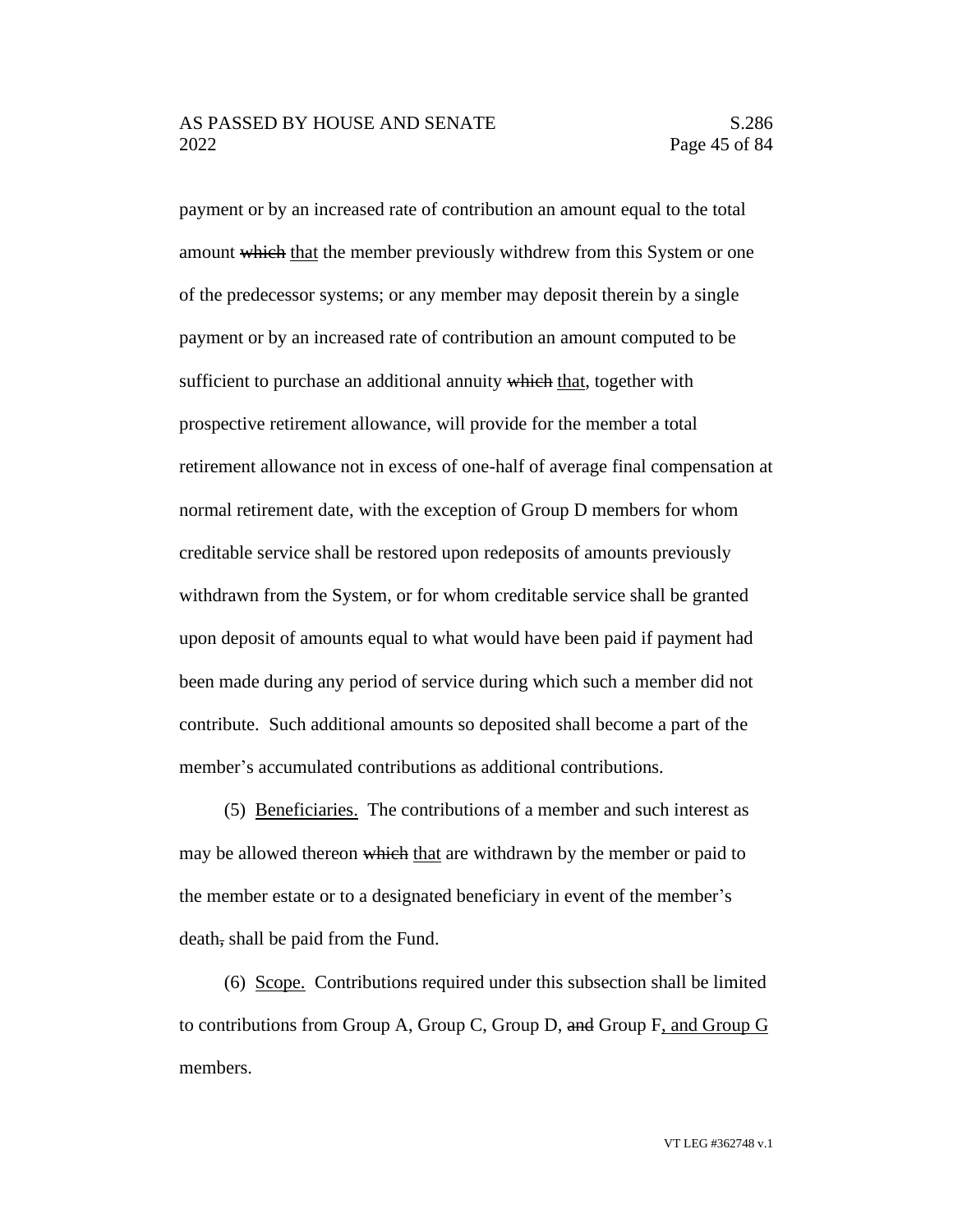(7) [Repealed.]

(c) Employer contributions, earnings, and payments.

\* \* \*

(8) Annually, the Board shall certify an amount to pay the annual

actuarially determined employer contribution, as calculated in this subsection,

and additional amounts as follows:

(A) in fiscal year 2024, the amount of \$9,000,000.00;

(B) in fiscal year 2025, the amount of \$12,000,000.00; and

(C) in fiscal year 2026 and in any year thereafter when the Fund is

calculated to have a funded ratio of less than 90 percent, the amount of \$15,000,000.00.

\* \* \*

Sec. 12. 3 V.S.A. § 477a is amended to read:

§ 477a. ELECTIONS

\* \* \*

(h) When a  $Group F$  member has a minimum of 25 years of creditable service, he or she the member may elect to purchase up to five years of additional service credit. A member who makes an election under this subsection shall deposit in the fund by a single contribution, an amount computed at regular interest to be sufficient to provide at normal retirement an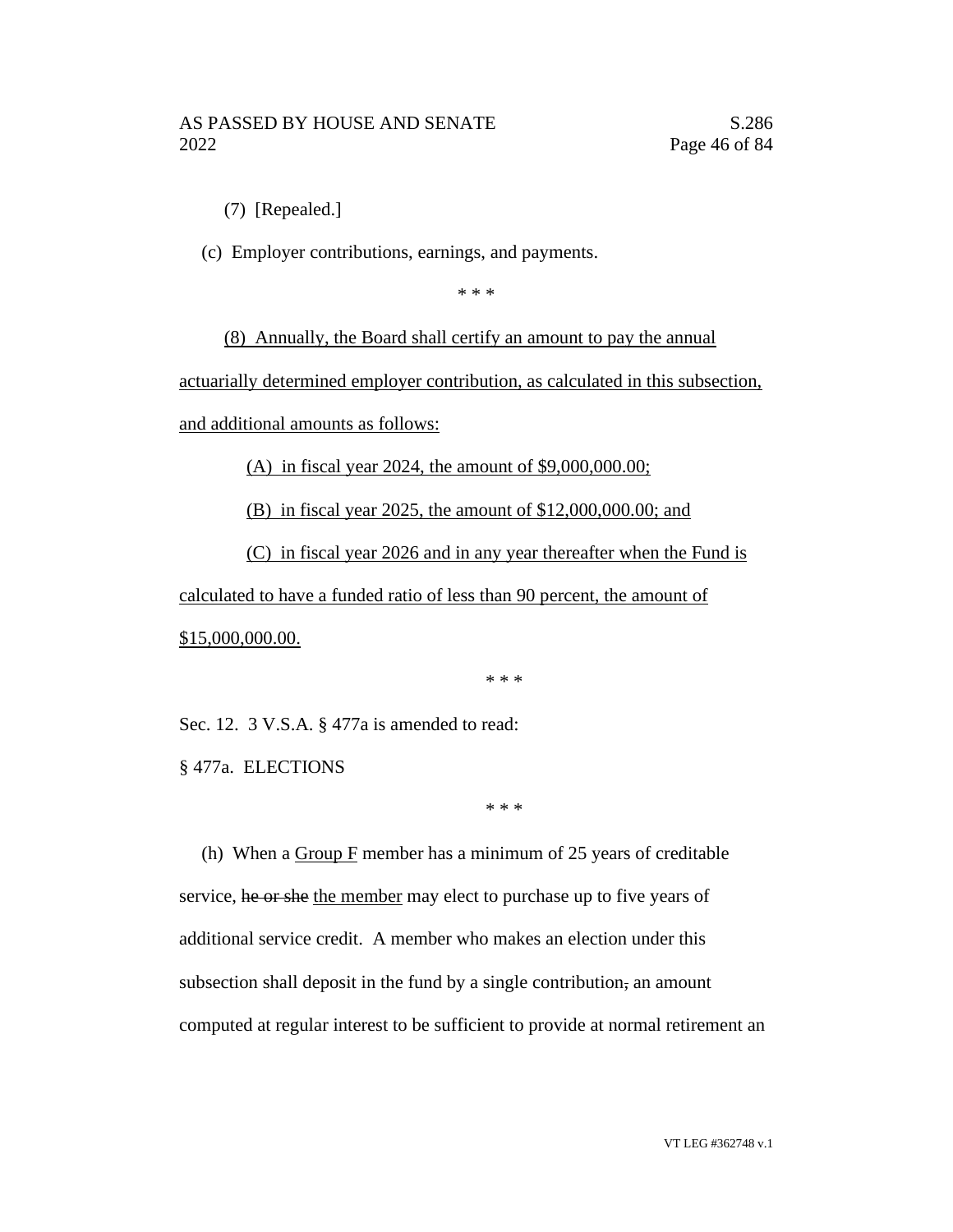#### AS PASSED BY HOUSE AND SENATE S.286 2022 Page 47 of 84

annuity equal to 1-2/3 percent of the member's average final compensation multiplied by the number of years purchased.

Sec. 13. 3 V.S.A. § 479 is amended to read:

#### § 479. GROUP INSURANCE

(a) As provided under section 631 of this title, a member who is insured by the respective group insurance plans immediately preceding the member's effective date of retirement shall be entitled to continuation of group insurance as follows:

(1)(A) coverage in the group medical benefit plan provided by the State of Vermont for active State employees; or

(B) for a Group F and Group G plan member first included in the membership of the system on or after July 1, 2008, coverage in the group medical benefit plan offered by the State of Vermont for active State employees and pursuant to the following, provided:

(i) a member who has completed five years and less than 10 years of creditable service at his or her the member's retirement shall pay the full cost of the premium;

(ii) a member who has completed 10 years and less than 15 years of creditable service at his or her the member's retirement shall pay 60 percent of the cost of the premium;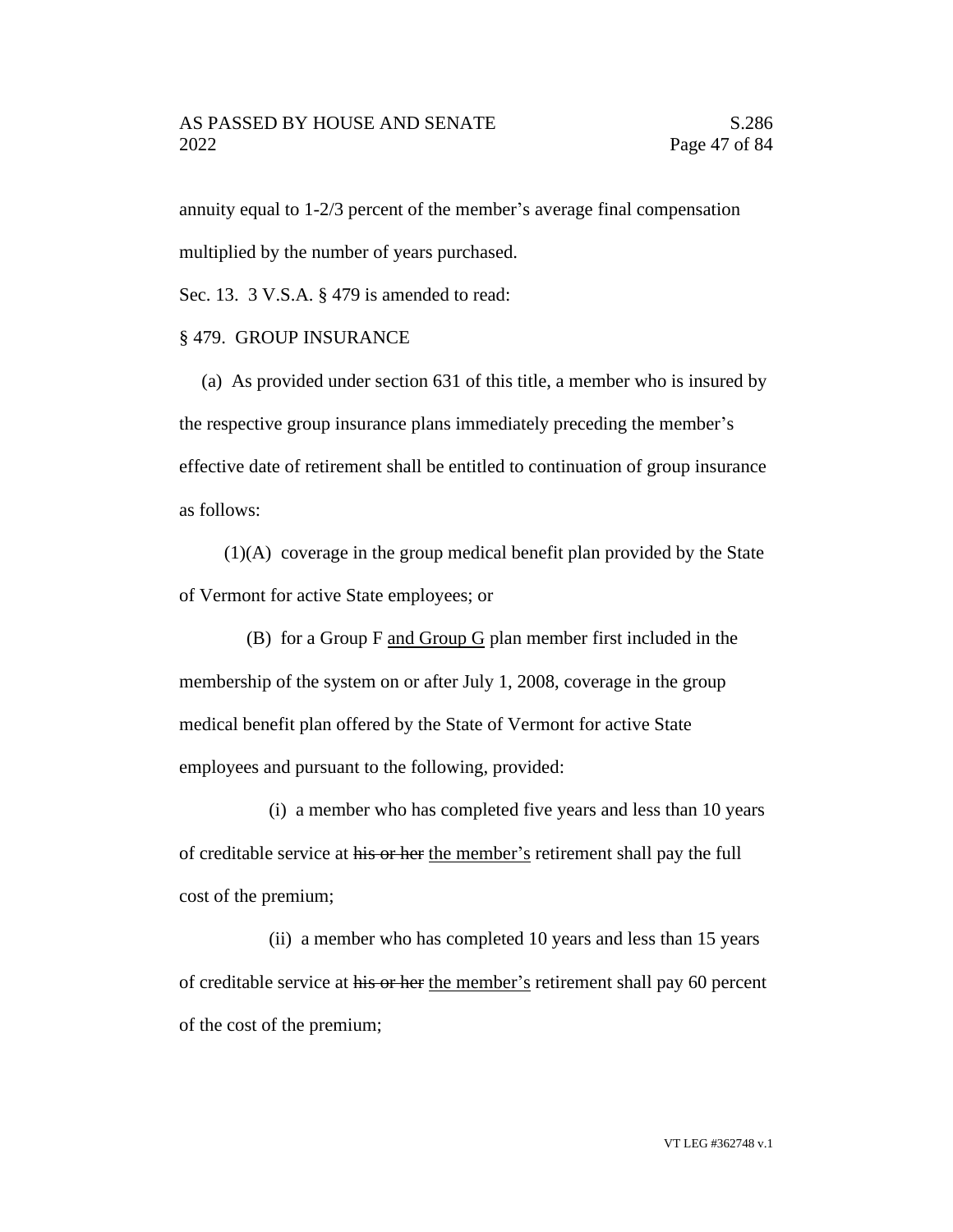(iii) a member who has completed 15 years and less than 20 years of creditable service at his or her retirement shall pay 40 percent of the cost of the premium;

(iv) a member who has completed 20 years or more of creditable service at his or her retirement shall pay 20 percent of the cost of the premium; and

(2) members who have completed 20 years of creditable service at their effective date of retirement shall be entitled to the continuation of life insurance in the amount of \$10,000.00.

\* \* \*

(g) A member of the Group F or Group G plan who is first included in the membership of the System on or after July 1, 2008, who separates from service prior to being eligible for retirement benefits under this chapter, who has at least 20 years of creditable service, and who participated in the group medical benefit plan at the time of separation from service shall have a one-time option at the time retirement benefits commence to reinstate the same level of coverage, in the group medical benefit plan provided by the State of Vermont for active State employees, that existed at the date of separation from service. Premiums for the plan shall be prorated between the retired member and the Retirement System pursuant to subsection 479(a) of this title.

\* \* \*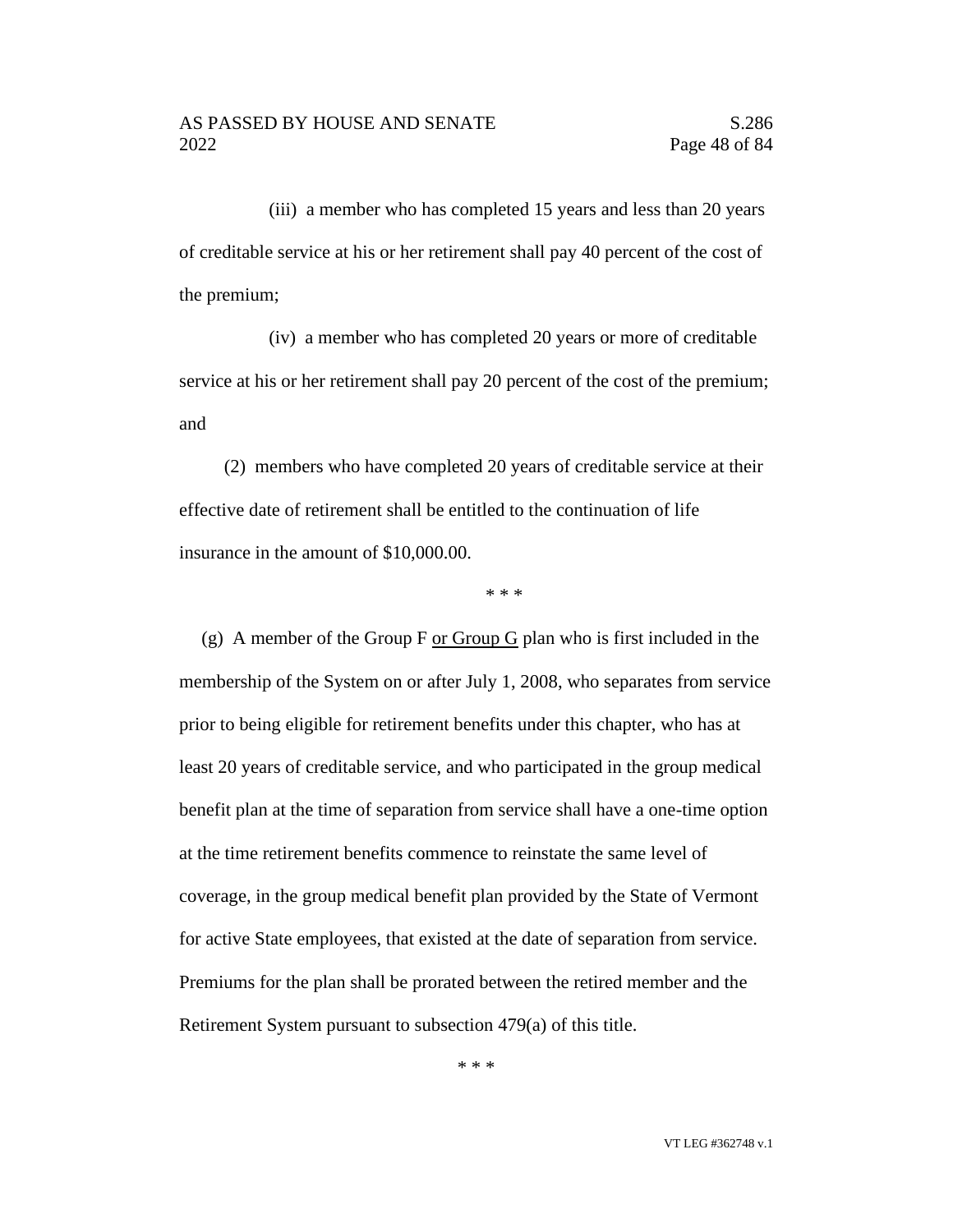#### Sec. 14. ONE-TIME IRREVOCABLE ELECTION FOR CERTAIN

#### CORRECTIONS WORKERS

(a) On or before September 15, 2022, the Department of Human Resources,

in consultation with the State Treasurer's office, shall establish a list of

positions eligible for Group G of the Vermont State Employees' Retirement

System. The list of Group G-eligible positions shall be limited to the

following State employees:

(1) facility employees of the Department of Corrections;

(2) Department of Corrections employees who provide direct security

and treatment services to offenders under supervision in the community;

(3) employees of a facility for justice-involved youth; and

(4) employees of the Vermont State Hospital or its successor in interest, who provide direct patient care.

(b) It is the intent of the General Assembly that Group G-eligible positions include those positions that are currently eligible for unreduced early retirement pursuant to  $3$  V.S.A.  $\S$  459(d)(2).

(c) In establishing any new corrections position on and after July 1, 2023, the Department of Human Resources shall identify that position as eligible for either Group G, pursuant to the criteria set forth in subsection (a), or Group F.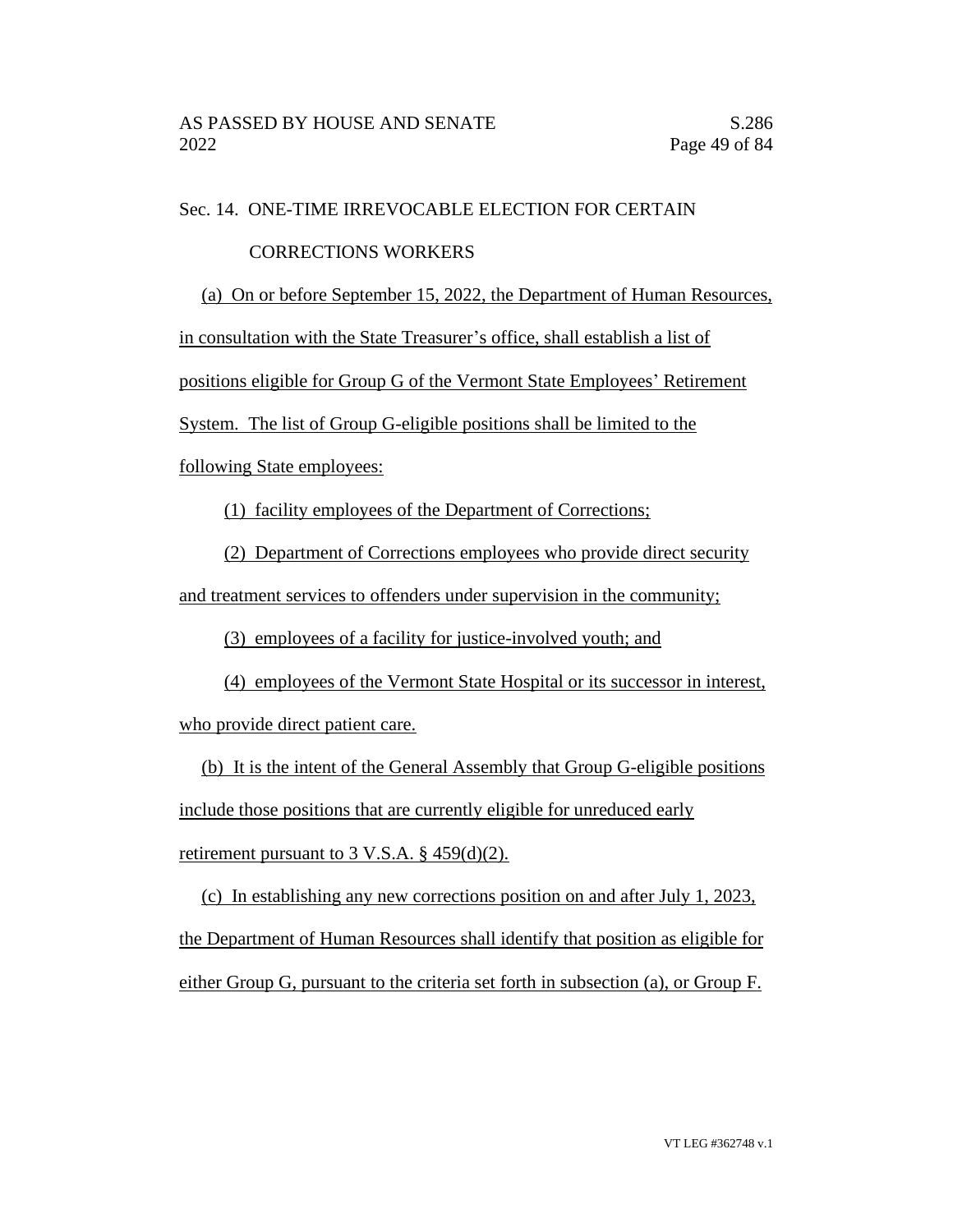(d)(1) Each person employed in a Group G-eligible position on or before June 30, 2023 shall have a one-time option to transfer to the Group G plan pursuant to the following schedule:

(A) For Group G-eligible employees who are employed on or before March 31, 2023, election to join Group G under this subsection (d) shall be made on or before June 1, 2023.

(B) For Group G-eligible employees who are first employed on or after April 1, 2023, election to join Group G under this subsection (d) shall be made not more than 60 days from the employee's date of hire.

(2) Election to join the Group G plan under this subsection shall be irrevocable.

(e) The effective date of participation in a new group plan for those employees covered under this section and who elect to transfer shall be the first full pay period in fiscal year 2024. All past service accrued through the date of transfer shall be calculated based upon the plan in which it was accrued, with all provisions and penalties, if applicable, applied.

\* \* \* Other Postemployment Benefits \* \* \*

Sec. 15. 3 V.S.A. § 479a is amended to read:

§ 479a. STATE EMPLOYEES' POSTEMPLOYMENT BENEFITS TRUST FUND

\* \* \*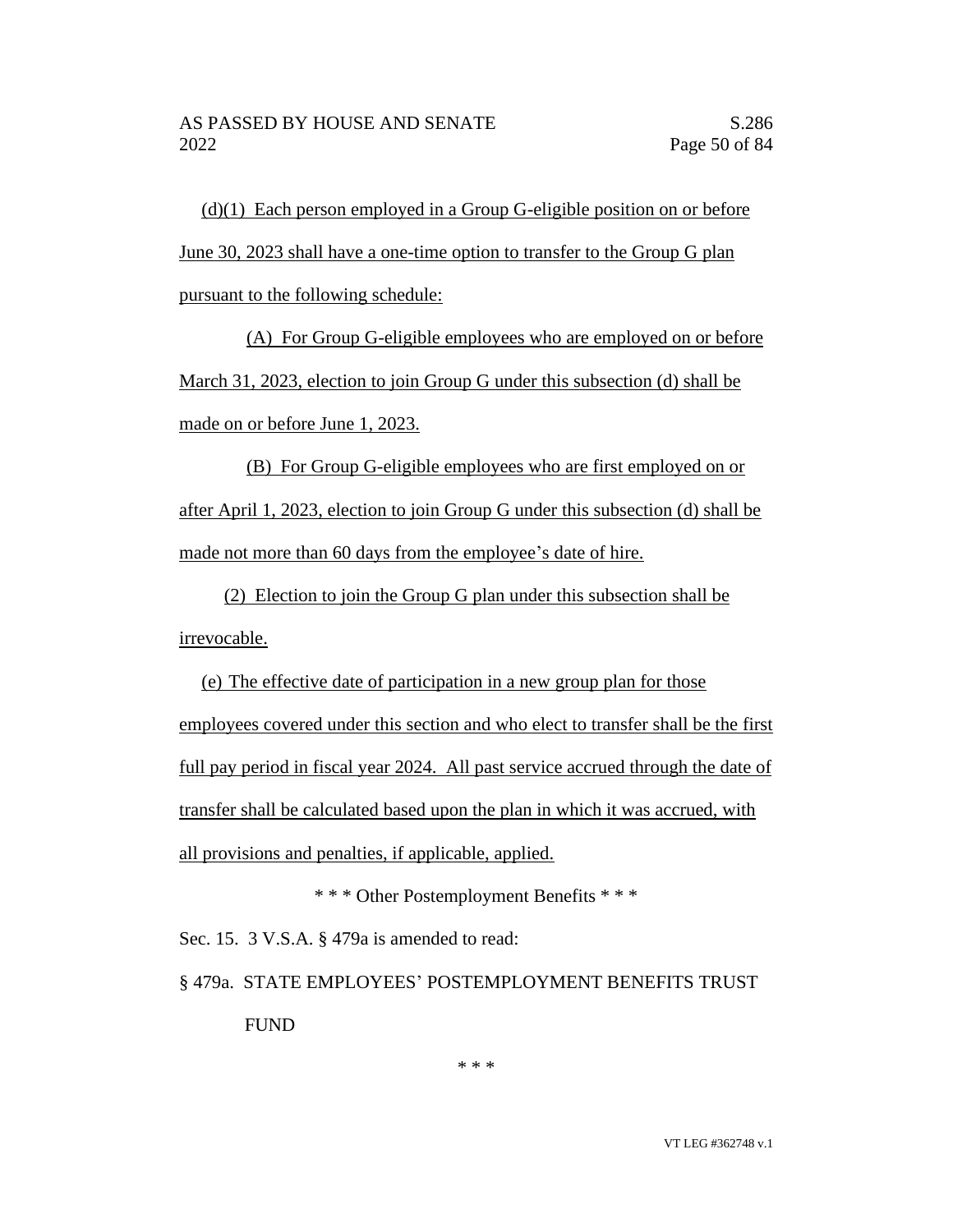(b) Into the Benefits Fund shall be deposited:

(1) all assets remitted to the State as a subsidy on behalf of the members of the Vermont State Employees' Retirement System for employer-sponsored qualified prescription drug plans pursuant to the Medicare Prescription Drug Improvement and Modernization Act of 2003, except that any subsidy received from an Employer Group Waiver Program is not subject to this requirement;

(2) any appropriations by the General Assembly for the purposes of paying current and future retiree postemployment benefits for members of the Vermont State Employees' Retirement System; and

(3) amounts contributed or otherwise made available by members of the System or their beneficiaries for the purpose of paying current or future postemployment benefits costs; and

(4) any monies pursuant to subsection (e) of this section.

(c) The Benefits Fund shall be administered by the State Treasurer. The Treasurer may invest monies in the Benefits Fund in accordance with the provisions of 32 V.S.A. § 434 or, in the alternative, may enter into an agreement with the Commission to invest such monies in accordance with the standards of care established by the prudent investor rule under 14A V.S.A. § 902, in a manner similar to the Committee's Commission's investment of retirements retirement system monies. All balances in the Benefits Fund at the end of the fiscal year shall be carried forward. Interest earned shall remain in

VT LEG #362748 v.1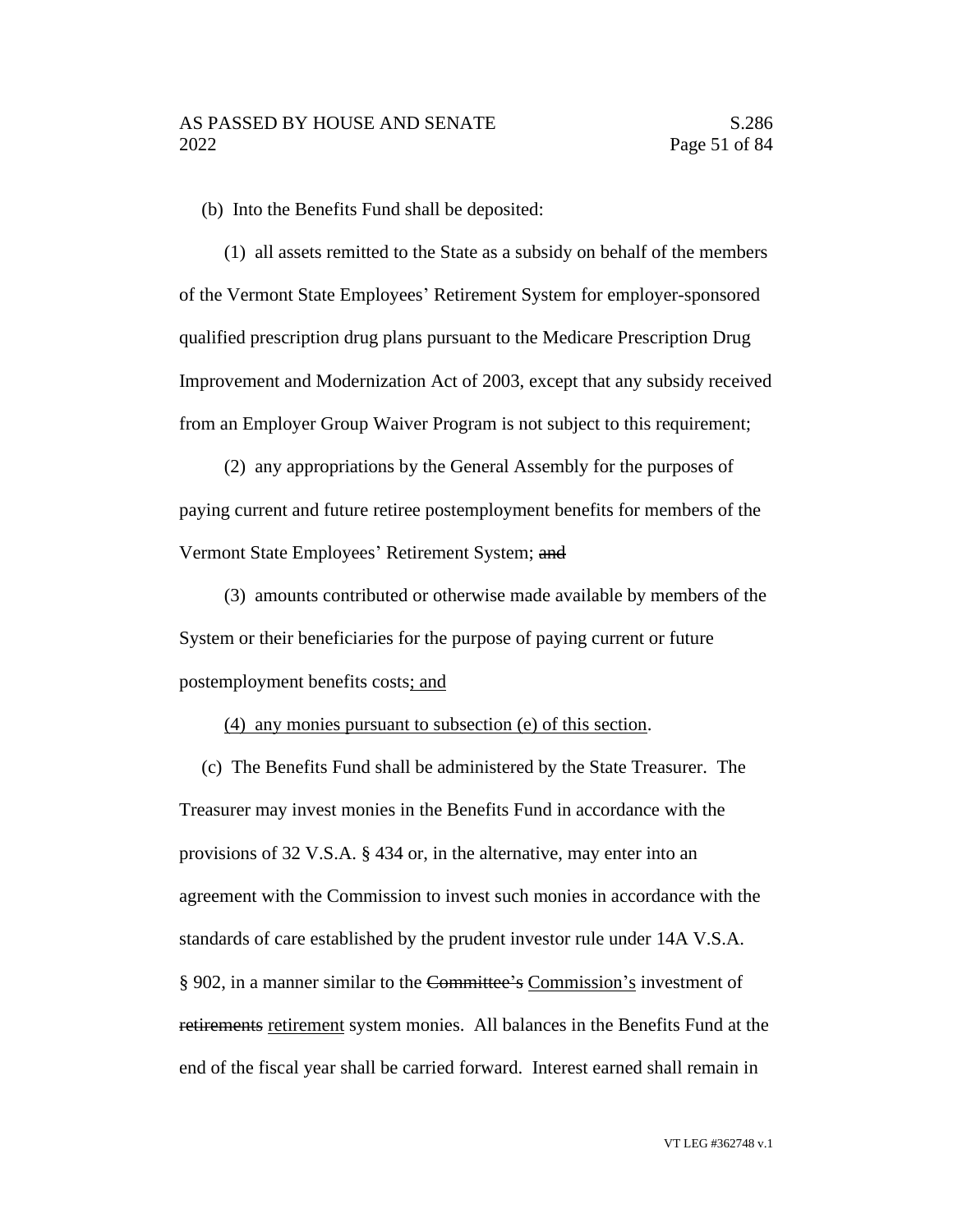the Benefits Fund. The Treasurer's annual financial report to the Governor and the General Assembly shall contain an accounting of receipts, disbursements, and earnings of the Benefits Fund.

\* \* \*

#### (e) State Contribution.

(1) Beginning on July 1, 2022 and annually thereafter, the State shall make annual contributions to the Benefits Fund known as the "normal contribution" and the "accrued liability contribution," each of which shall be fixed on the basis of the liabilities of the System as shown by the most recent actuarial valuation and made by the payroll assessment included in annual agency and department budgets:

(A) The "normal contribution" shall be the amount that, if contributed over each member's prospective period of service, will be sufficient to provide for the payment of all future retiree postemployment benefits after subtracting the unfunded actuarial liability and the total assets of the Benefits Fund. The "normal contribution" shall be identified using the actuarial cost method known as "projected unit credit" and applying a rate of return equal to the most recently adopted actuarial rate of return pursuant to section 523 of this title.

(B) The "accrued liability contribution" shall be the annual payment set forth in the most recent actuarial valuation that is necessary to liquidate the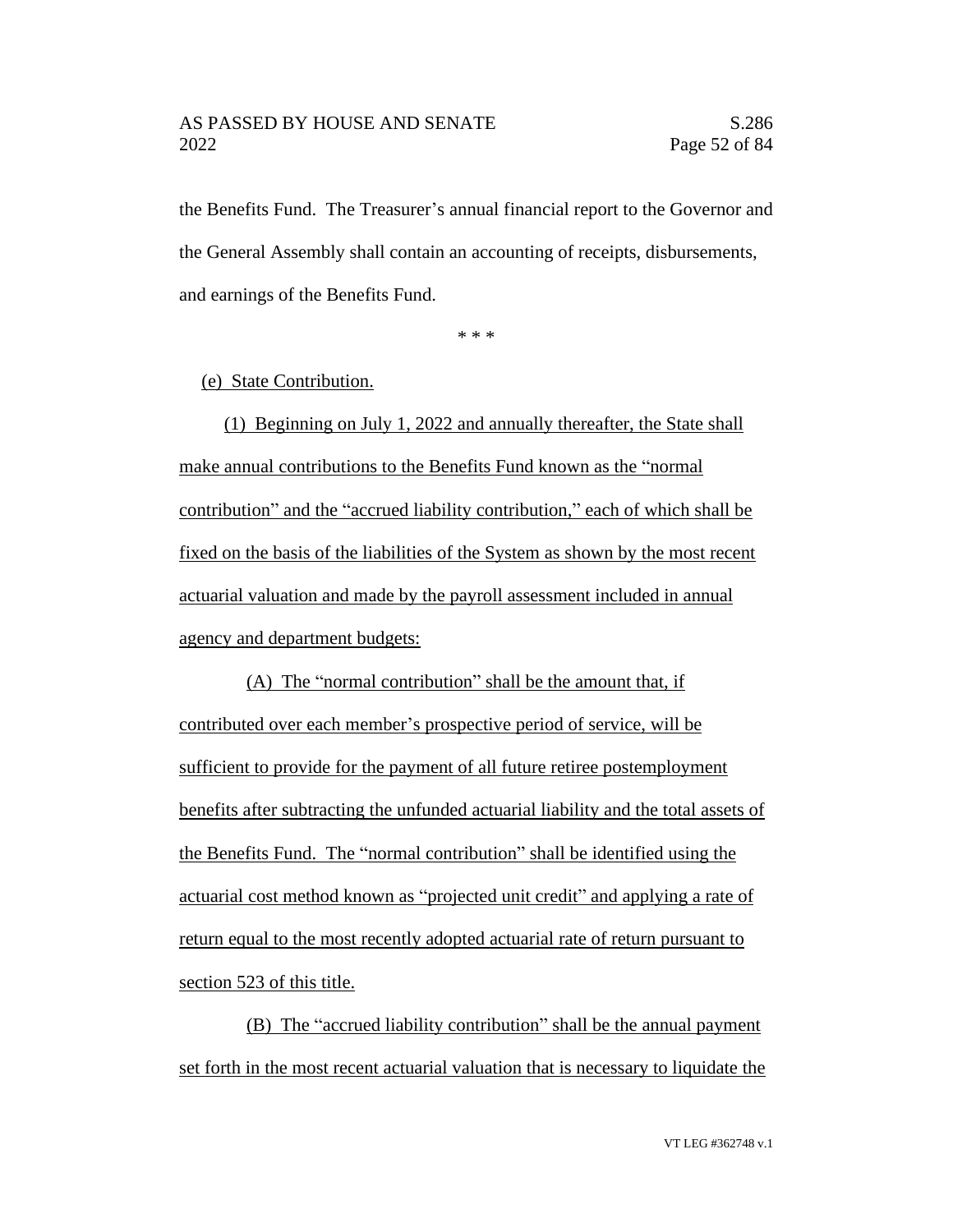unfunded accrued liability over a closed period of 26 years and determined based on the funding schedule set forth in this section.

(i) It is the policy of the State of Vermont to liquidate fully the unfunded accrued liability for the payment of retiree health and medical benefits.

(ii) Beginning on July 1, 2022, until the unfunded accrued liability is liquidated, the accrued liability contribution shall be the annual payment required to liquidate the unfunded accrued liability over a closed period of 26 years ending on June 30, 2048, provided that the amount of each annual basic accrued liability contribution shall be determined by amortization of the unfunded liability over the remainder of the closed 26-year period in installments.

(2) Any variation in the contribution of normal or accrued liability contributions from those recommended by the actuary and any actuarial gains and losses shall be added or subtracted to the unfunded accrued liability and amortized over the remainder of the closed 26-year period.

(3) The Board shall review annually the amount of State contributions recommended by the actuary. Based on this review, the Board shall determine the amount of State contribution necessary for the next fiscal year to achieve and preserve the financial integrity of the funds and certify a statement of the percentage of the payroll of all members sufficient to fund the normal cost and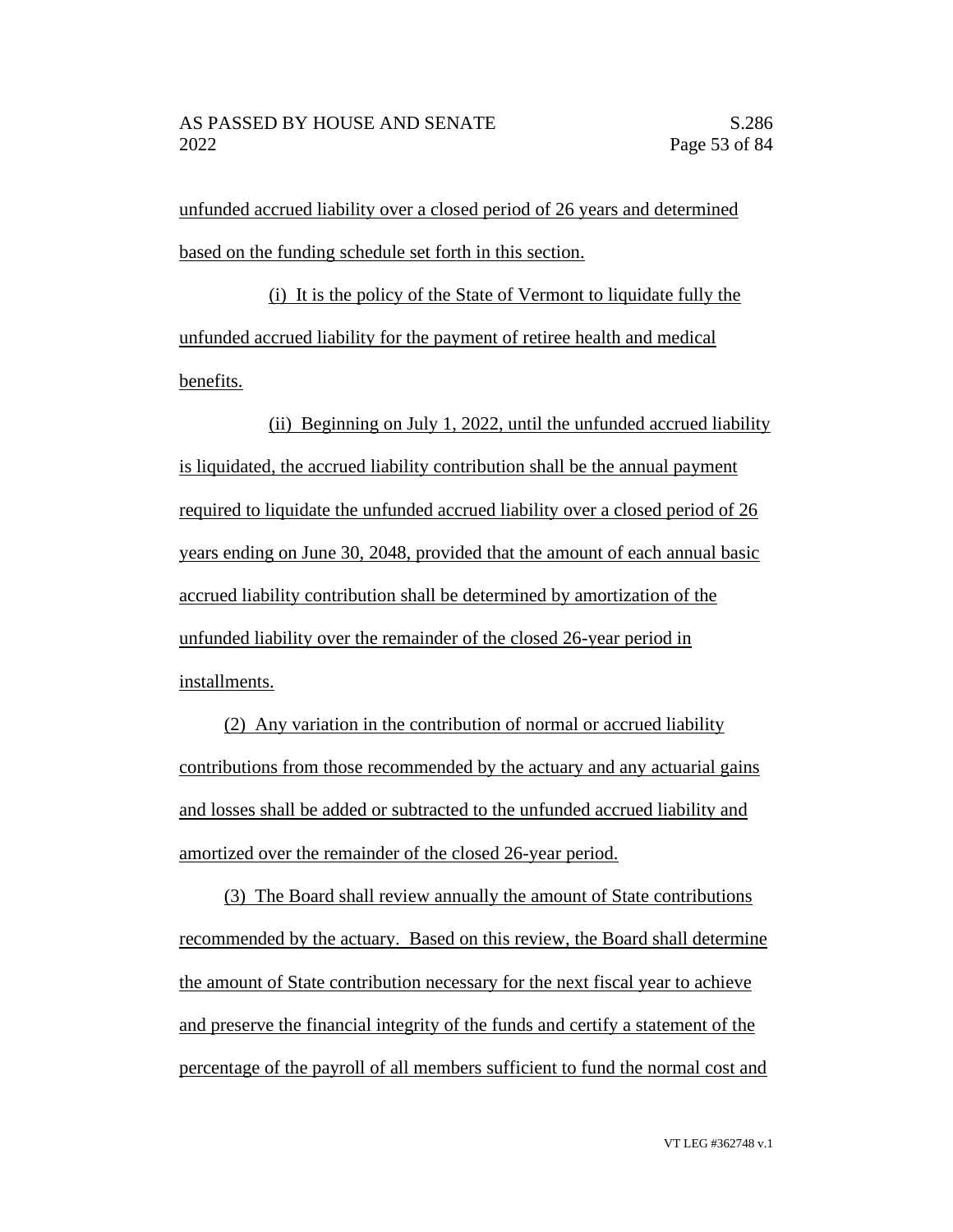the accrued liability contribution. On or before December 15 of each year, the Board shall inform the Governor and the House and Senate Committees on Government Operations and on Appropriations in writing about the amount needed. The provisions of 2 V.S.A. § 20(d) (expiration of required reports) shall not apply to the report to be made under this subsection.

\* \* \* VSERS Actuarial Studies \* \* \*

Sec. 16. 3 V.S.A. § 523 is amended to read:

§ 523. VERMONT PENSION INVESTMENT COMMISSION; DUTIES

\* \* \*

(f) Asset and liability study. Beginning on July 1, 2022 2023, and every three years thereafter, based on the most recent actuarial valuations of each Plan, the Commission shall study the assets and liabilities of each Plan over a 20-year period. The study shall:

(1) project the expected path of the key indicators of each Plan's financial health based on all current actuarial and investment assumptions; current contribution and benefit policies, including the Plans' mark-to-market funded ratio; actuarially required contributions by source; payout ratio; and related liquidity obligations; and

(2) project the effect on each Plan's financial health resulting from:

(A) possible material deviations from Plan assumptions in investment assumptions, including returns versus those expected and embedded in the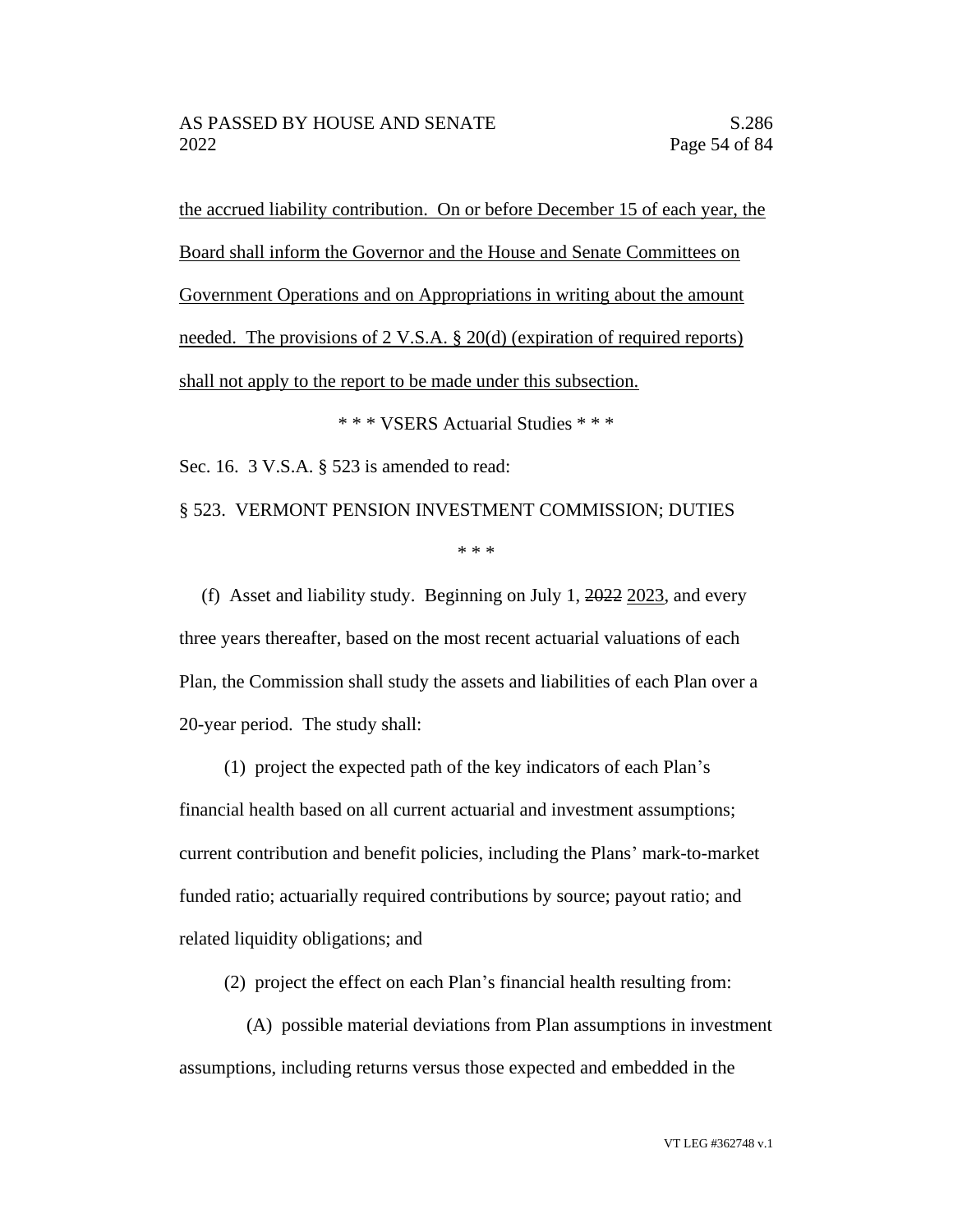actuary's estimate of actuarially required contributions and any material changes in capital markets volatility; and

(B) possible material deviations from key plan actuarial assumptions, including retiree longevity, potential benefit increases, and inflation.

\* \* \*

Sec. 17. 3 V.S.A. § 471 is amended to read:

## § 471. RETIREMENT BOARD; MEDICAL BOARD; ACTUARY; RATES OF CONTRIBUTION; SAFEKEEPING OF SECURITIES

\* \* \*

(j) The Retirement Board shall designate an actuary who shall be the technical advisor of the Board on matters regarding the operation of the Fund of the Retirement System, and shall perform such other duties as are required in connection therewith. Immediately after the establishment of the Retirement System, the Retirement Board shall adopt for the Retirement System such mortality and service tables as shall be deemed necessary and shall certify the rates of contribution payable under the provisions of this subchapter. At Beginning July 1, 2023, at least once in each three-year period every three fiscal years following the establishment of the System, the actuary shall make an actuarial investigation into the mortality, service, and compensation experience of the members and beneficiaries of the Retirement System, and taking into account the results of such investigation, the Retirement Board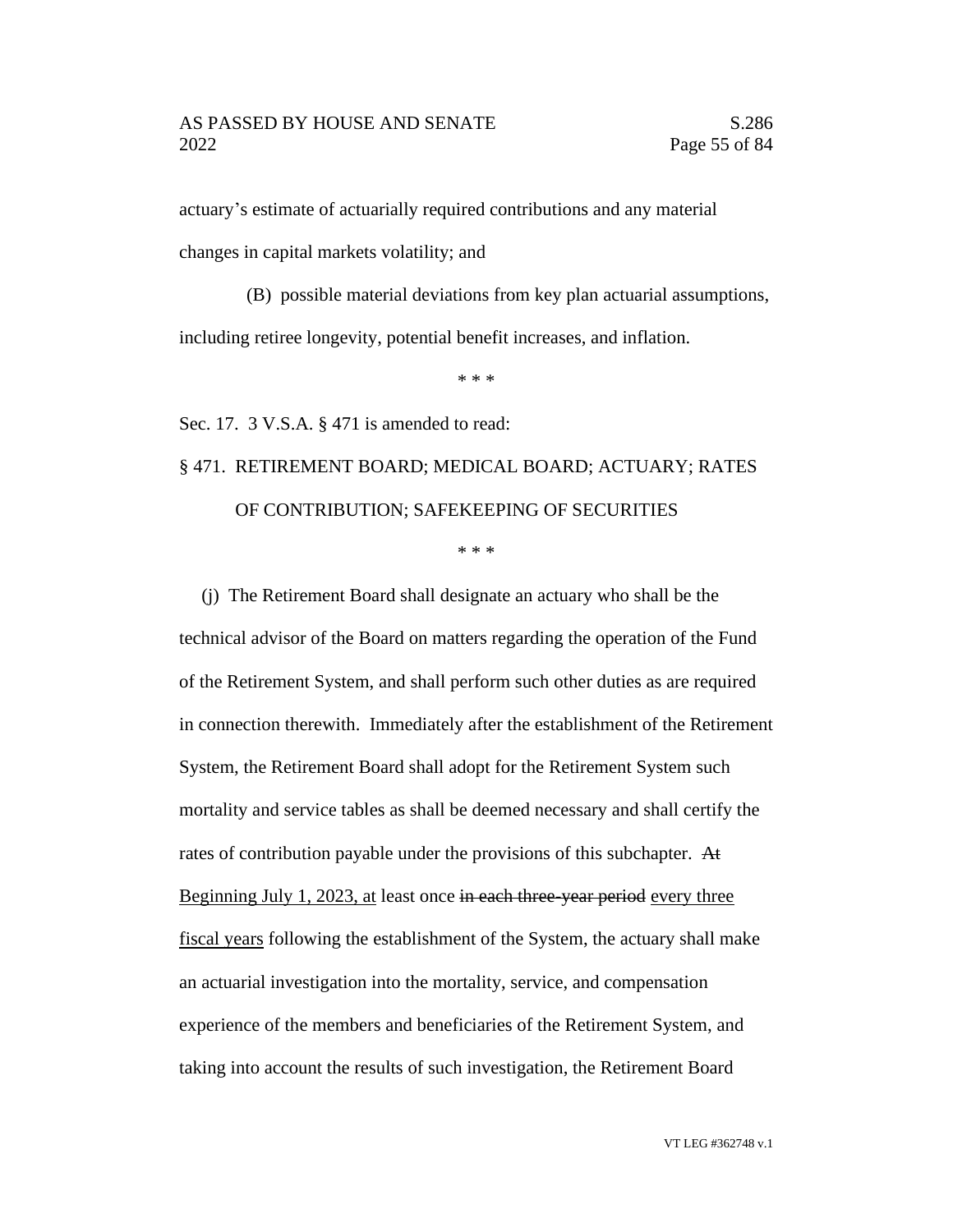shall adopt for the Retirement System such mortality, service, and other tables as shall be deemed necessary and shall certify the rates of contribution payable under the provisions of this subchapter.

\* \* \*

\* \* \* Vermont State Teachers' Retirement System \* \* \*

\* \* \* VSTRS Actuarial Studies \* \* \*

Sec. 18. 16 V.S.A. § 1942 is amended to read:

§ 1942. BOARD OF TRUSTEES; MEDICAL BOARD; ACTUARY; RATE OF CONTRIBUTION; SAFEKEEPING OF SECURITIES

\* \* \*

(m) Immediately after the establishment of the System, the actuary shall make such investigation of the mortality, service, and compensation experience of the members of the System, as the actuary shall recommend and the Board shall authorize, for the purpose of determining the proper mortality and service tables to be prepared and submitted to the Board for adoption. Having regard to such investigation and recommendation, the Board shall adopt for the System such mortality and service tables as shall be deemed necessary and shall certify the rates of contribution payable under the provisions of this chapter. At least once in each three-year period Beginning July 1, 2023, at least once every three fiscal years following the establishment of the System, the actuary shall make an actuarial investigation into the mortality, service, and

VT LEG #362748 v.1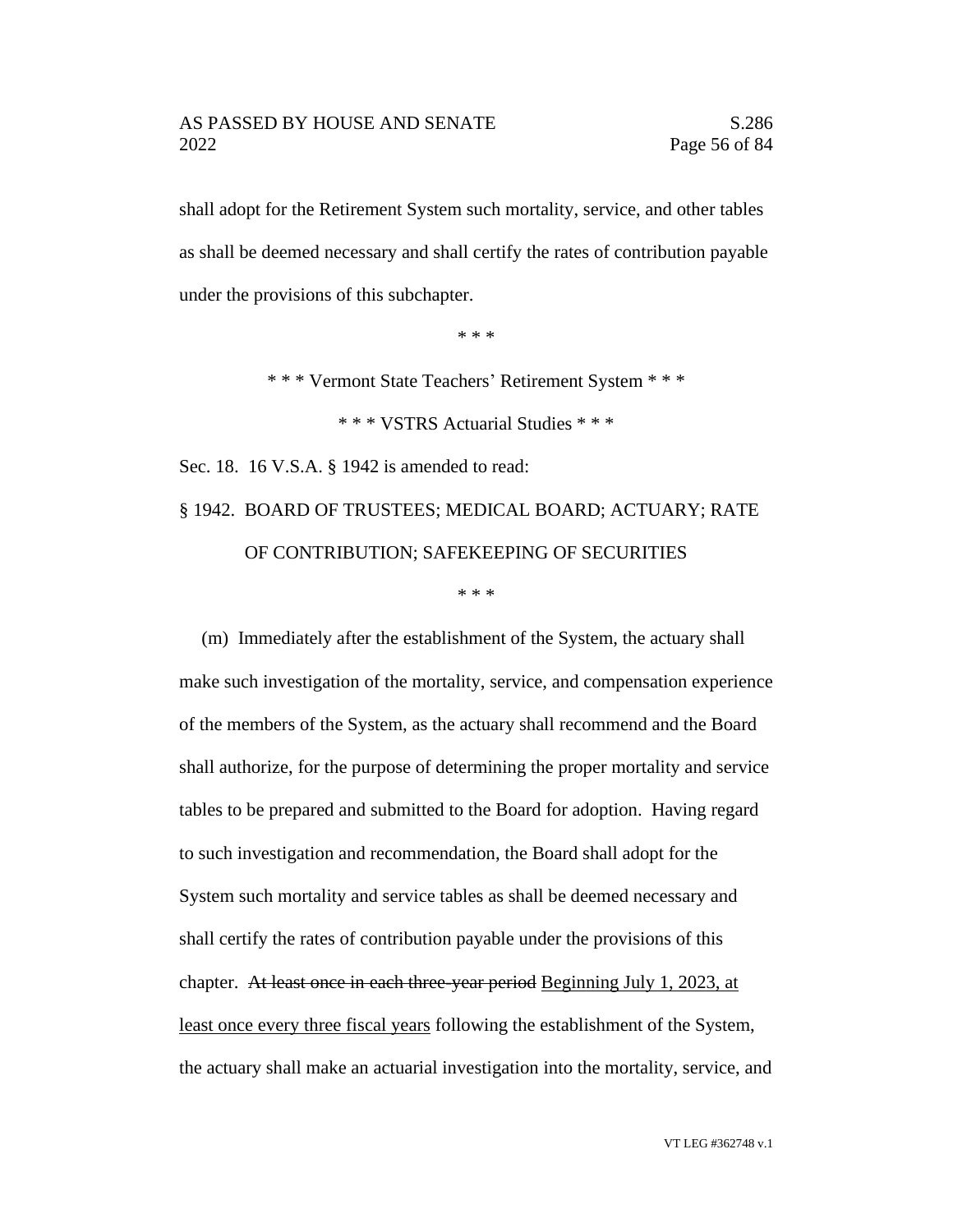compensation experience of the members and beneficiaries of the System, and taking into account the results of such investigation, the Board shall adopt for the System such mortality, service, and other tables as shall be deemed necessary and shall certify the rates of contribution payable under the provisions of this chapter.

\* \* \*

\* \* \* Pension Benefits \* \* \*

\* \* \*

Sec. 19. 16 V.S.A. § 1944 is amended to read:

§ 1944. VERMONT TEACHERS' RETIREMENT FUND

(a) Pension Fund. All of the assets of the System shall be credited to the Vermont Teachers' Retirement Fund.

(b) Member contributions.

(1) Contributions deducted from the compensation of members shall be accumulated in the Pension Fund and separately recorded for each member.

(2) The proper authority or officer responsible for making up each employer payroll shall cause to be deducted from the compensation:

(A) of Of each Group A member, five and one-half percent of the member's <u>total</u> earnable compensation;, including compensation paid for absence as provided by subsection 1933(d) of this title.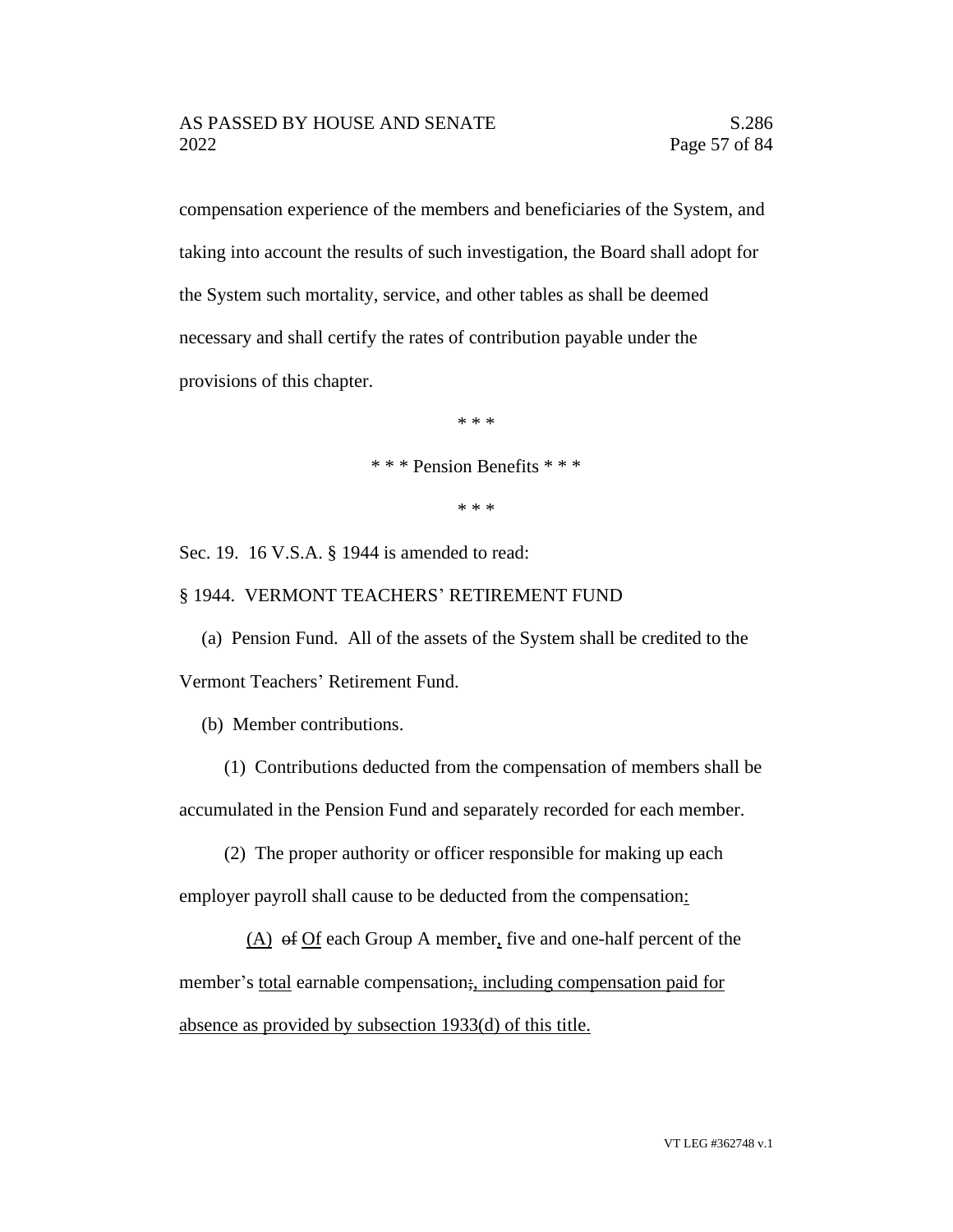(B) from Of each Group C member with at least five years of membership service as of July 1, 2014, five percent of the member's earnable compensation; and from each Group C member with less than five years of membership service as of July 1, 2014, six percent of the member's earnable compensation, including the following shall apply:

(i) Beginning on July 1, 2022, a Group C member shall have the rate set forth in this subdivision  $(b)(2)(B)(i)$  applied to the member's total earnable compensation for the fiscal year, which shall include compensation paid for absence as provided by subsection 1933(d) of this title, and any additional stipends identified as of July 1. A member's rate shall not be adjusted during the fiscal year. For a member who works a part-time equivalency status, the rate shall apply to the member's total earnable compensation and not to an amount equal to an annualized base salary. If a member is employed on a part-time equivalency status with two or more employers, the highest rate shall be applied to the amounts deducted from each employer. A member's rate shall be calculated according to the following rates and income brackets:

(I) If a member's base salary is at or below \$40,000.00, the rate is 6.0 percent.

(II) If a member's base salary is \$40,000.01 or more but not more than \$50,000.00, the rate is 6.05 percent.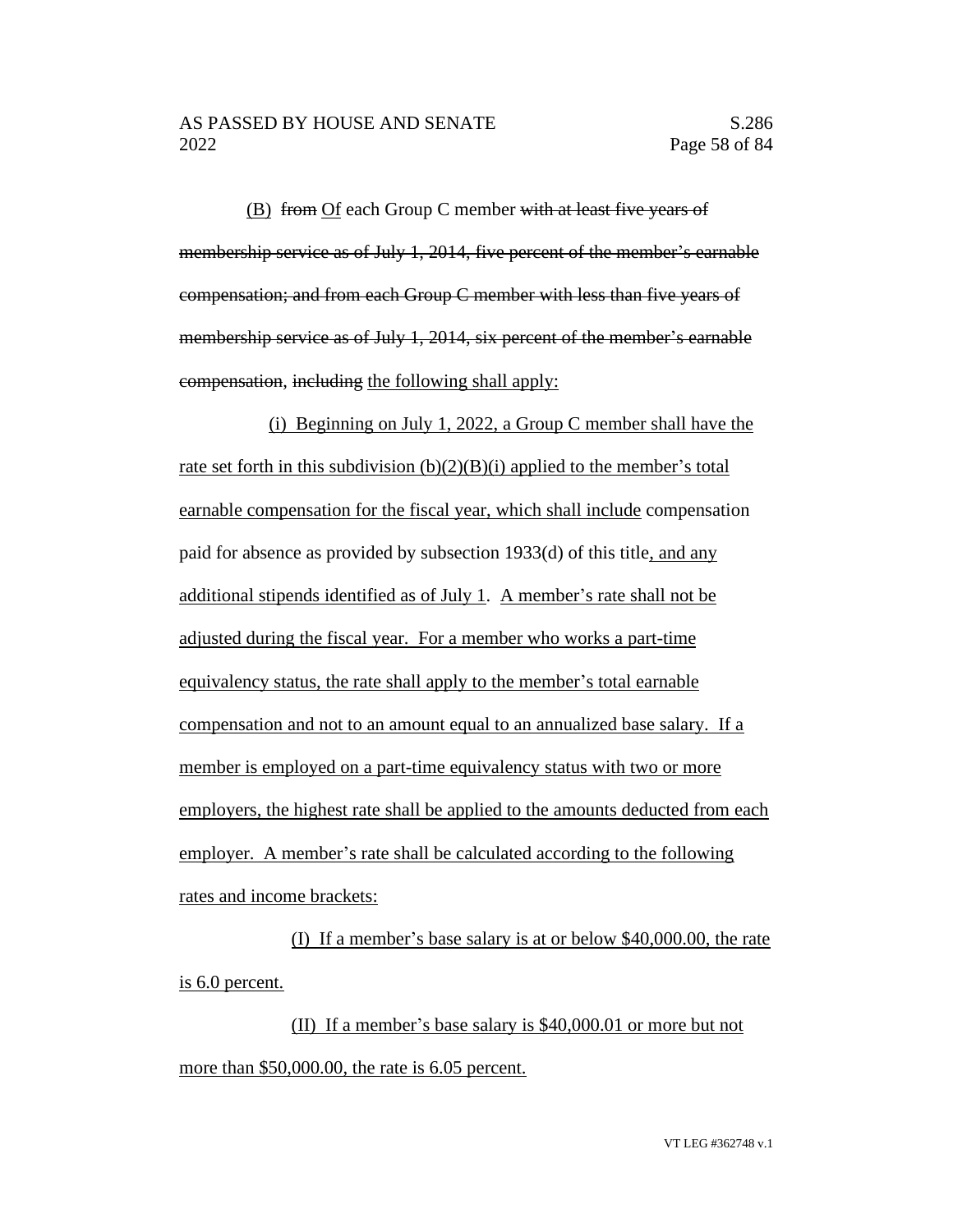(III) If a member's base salary is \$50,000.01 or more but not more than \$60,000.00, the rate is 6.10 percent.

(IV) If a member's base salary is \$60,000.01 or more but not more than \$70,000.00, the rate is 6.20 percent.

(V) If a member's base salary is \$70,000.01 or more but not more than \$80,000.00, the rate is 6.25 percent.

(VI) If a member's base salary is \$80,000.01 or more but not more than \$90,000.00, the rate is 6.35 percent.

(VII) If a member's base salary is \$90,000.01 or more but not more than \$100,000.00, the rate is 6.50 percent.

(VIII) If a member's base salary is \$100,000.01 or more, the rate is 6.65 percent.

(ii) Beginning on July 1, 2023, a Group C member shall have the rate set forth in this subdivision  $(b)(2)(B)(ii)$  applied to the member's total earnable compensation for the fiscal year, which shall include compensation paid for absence as provided by subsection 1933(d) of this title, and any additional stipends identified as of July 1. A member's rate shall not be adjusted during the fiscal year unless the member's full-time equivalency status changes, which shall require that the member's rate be recalculated and the new rate applied for the remainder of that fiscal year. For a member who works a part-time equivalency status, the rate shall apply to the member's total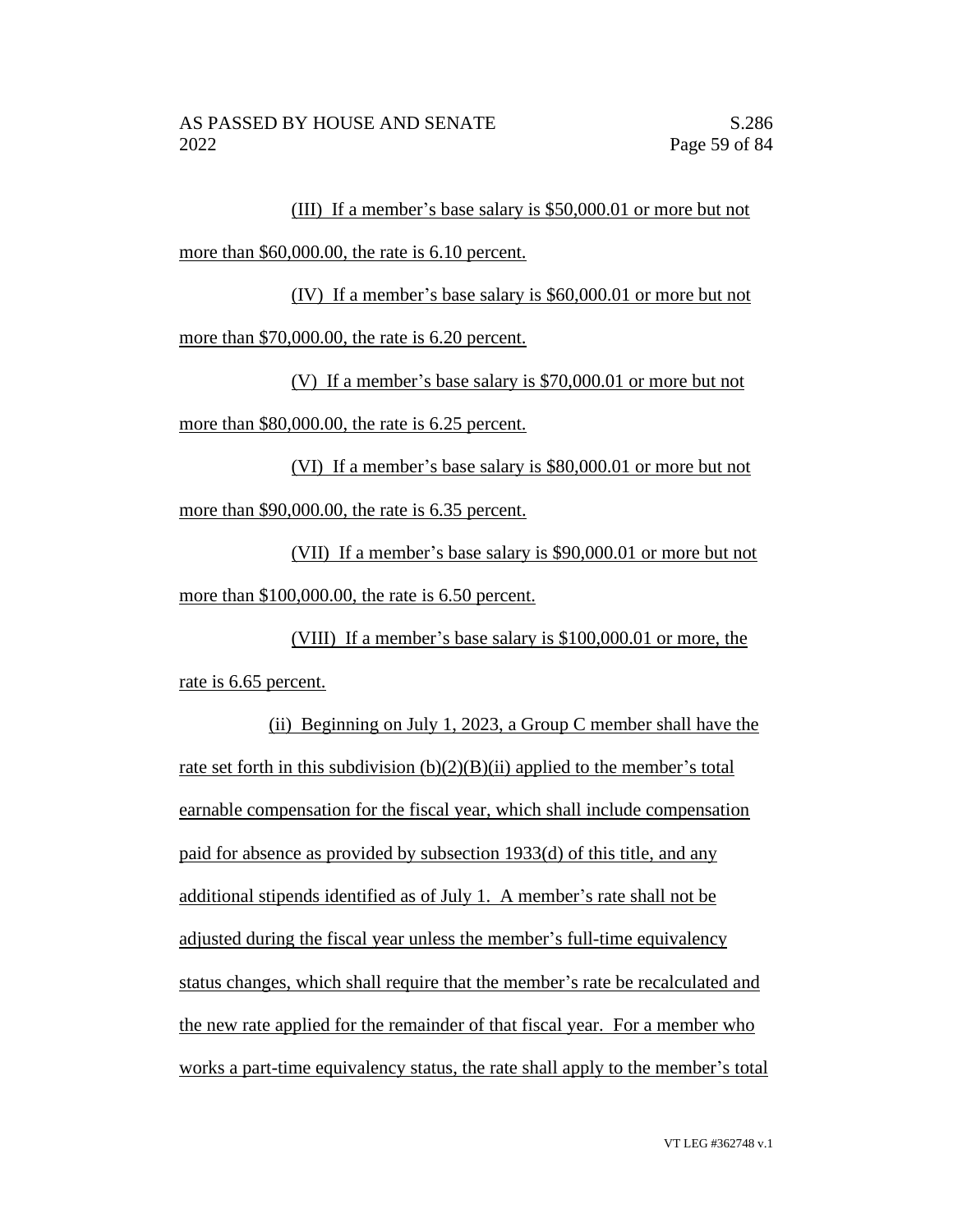earnable compensation and not to an amount equal to an annualized base salary. If a member is employed on a part-time equivalency status with two or more employers, the highest rate shall be applied to the amounts deducted from each employer. A member's rate shall be calculated according to the following rates and income brackets:

(I) If a member's base salary is at or below \$40,000.00, the rate is 6.10 percent.

(II) If a member's base salary is \$40,000.01 or more but not more than \$50,000.00, the rate is 6.15 percent.

(III) If a member's base salary is \$50,000.01 or more but not more than \$60,000.00, the rate is 6.25 percent.

(IV) If a member's base salary is \$60,000.01 or more but not more than \$70,000.00, the rate is 6.35 percent.

(V) If a member's base salary is \$70,000.01 or more but not more than \$80,000.00, the rate is 6.50 percent.

(VI) If a member's base salary is \$80,000.01 or more but not more than \$90,000.00, the rate is 6.75 percent.

(VII) If a member's base salary is \$90,000.01 or more but not more than \$100,000.00, the rate is 7.0 percent.

(VIII) If a member's base salary is \$100,000.01 or more, the rate is 7.25 percent.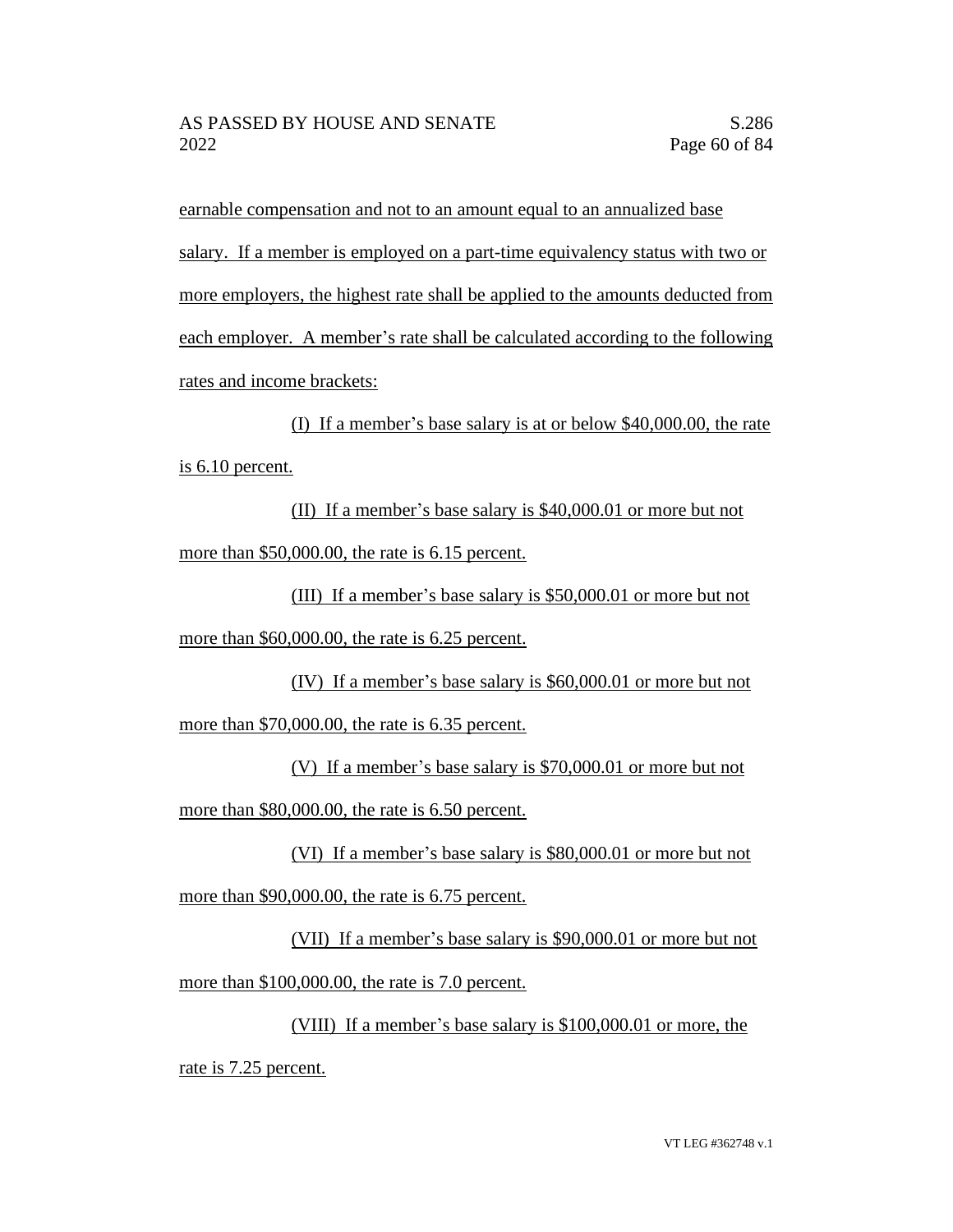(iii) Beginning on July 1, 2024 and annually thereafter, a Group C member shall have an effective rate, rounded to the nearest hundredth of a percent, that is calculated based on the member's base salary as of July 1 each year, which equals the member's total earnable compensation, including compensation paid for absence as provided by subsection 1933(d) of this title, and any additional stipends identified as of July 1 for the next fiscal year. A member's effective rate shall not be adjusted during any fiscal year unless the member's full-time equivalency status changes, which shall require that the member's effective rate be recalculated and the new rate applied for the remainder of that fiscal year. For a member who works a part-time equivalency status, the effective rate shall apply to the member's total earnable compensation and not to an amount equal to an annualized base salary. If a member is employed on a part-time equivalency status with two or more employers, the highest effective rate shall be applied to the amounts deducted from each employer. A member's effective rate shall be calculated according to the following marginal rates and income brackets:

(I) if a member's base salary is at or below \$40,000.00, the rate is 6.25 percent;

(II) if a member's base salary is \$40,000.01 or more but not more than \$60,000.00, the rate is the equivalent of \$2,900.00 on \$40,000.00 and 6.75 percent of the member's salary that is \$40,000.01 or more;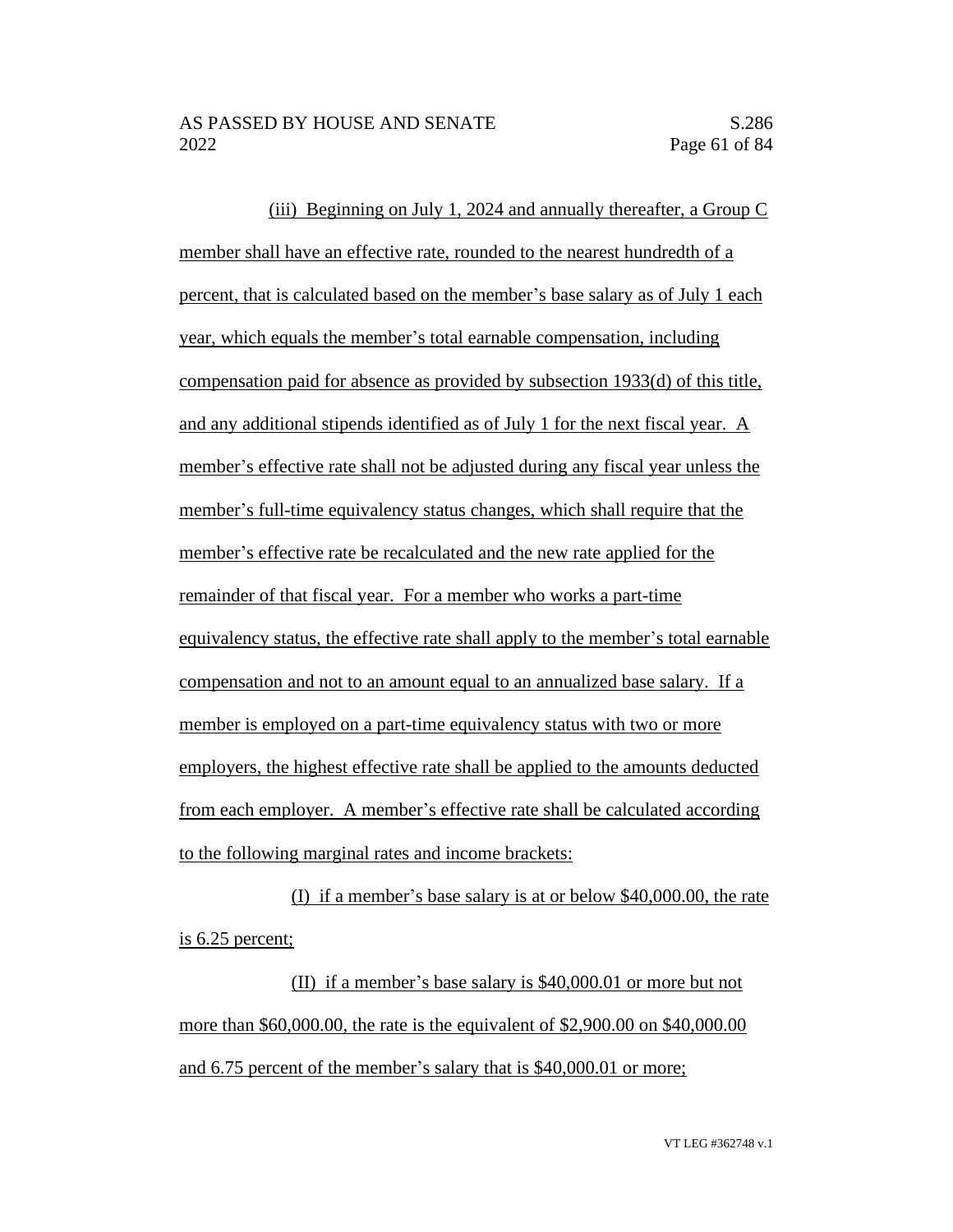(III) if a member's base salary is \$60,000.01 or more but not more than \$80,000.00, the rate is the equivalent of \$3,850.00 on \$60,000.00 and 7.5 percent of the member's salary that is \$60,000.01 or more;

(IV) if a member's base salary is \$80,000.01 or more but not more than \$100,000.00, the rate is the equivalent of \$5,350.00 on \$80,000.00 and 8.25 percent of the member's salary that is \$80,000.01 or more; and

(V) if a member's base salary is \$100,000.01 or more, the rate is the equivalent of \$7,000.00 on \$100,000.00 and 9.0 percent of the member's salary that is \$100,000.01 or more.

(C) In determining the amount earnable by a member set forth in this subdivision (2) in a payroll period, the Board may consider the rate of compensation payable to such member on the first day of a payroll period as continuing throughout the payroll period, and it may omit deduction from compensation for any period less than a full payroll period if a teacher was not a member on the first day of the payroll period, and to facilitate the making of deductions it may modify the deduction required of any member by such an amount as shall not exceed one-tenth of one percent of the annual earnable compensation upon the basis of which such deduction is made. The actuary shall make annual valuations of the reduction to the recommended State contribution attributable to the increase from five to six percent, and the Board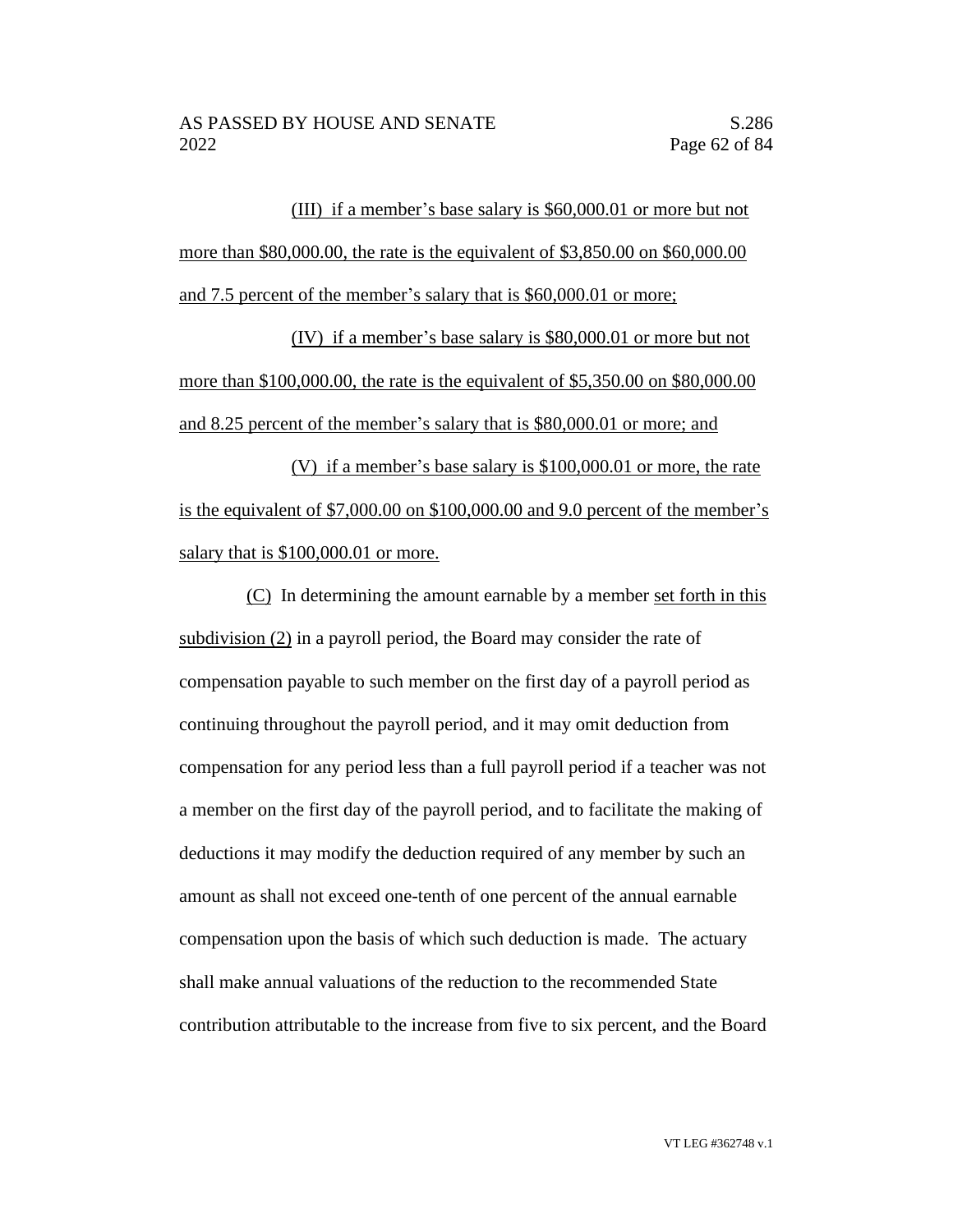shall include the amount of this reduction in its written report pursuant to subsection 1942(r) of this title.

\* \* \*

(c) State contributions, earnings, and payments.

(1) All State appropriations and all reserves for the payment for all pensions including all interest and dividends earned on the assets of the Retirement System shall be accumulated in the Pension Fund. All benefits payable under the System, except for retired teacher health and medical benefits, shall be paid from the Pension Fund. Annually, the Retirement Board shall allow regular interest on the individual accounts of members in the Pension Fund which that shall be credited to each member's account.

(2) Beginning with the actuarial valuation as of June 30, 2006, the contributions to be made to the Pension Fund by the State shall be determined on the basis of the actuarial cost method known as "entry age normal." On account of each member, there shall be paid annually by the State into the Pension Fund a percentage of the earnable compensation of each member to be known as the "normal contribution" and an additional percentage of the member's earnable compensation to be known as the "accrued liability contribution." The percentage rate of such contributions shall be fixed on the basis of the liabilities of the System as shown by actuarial valuation. "Normal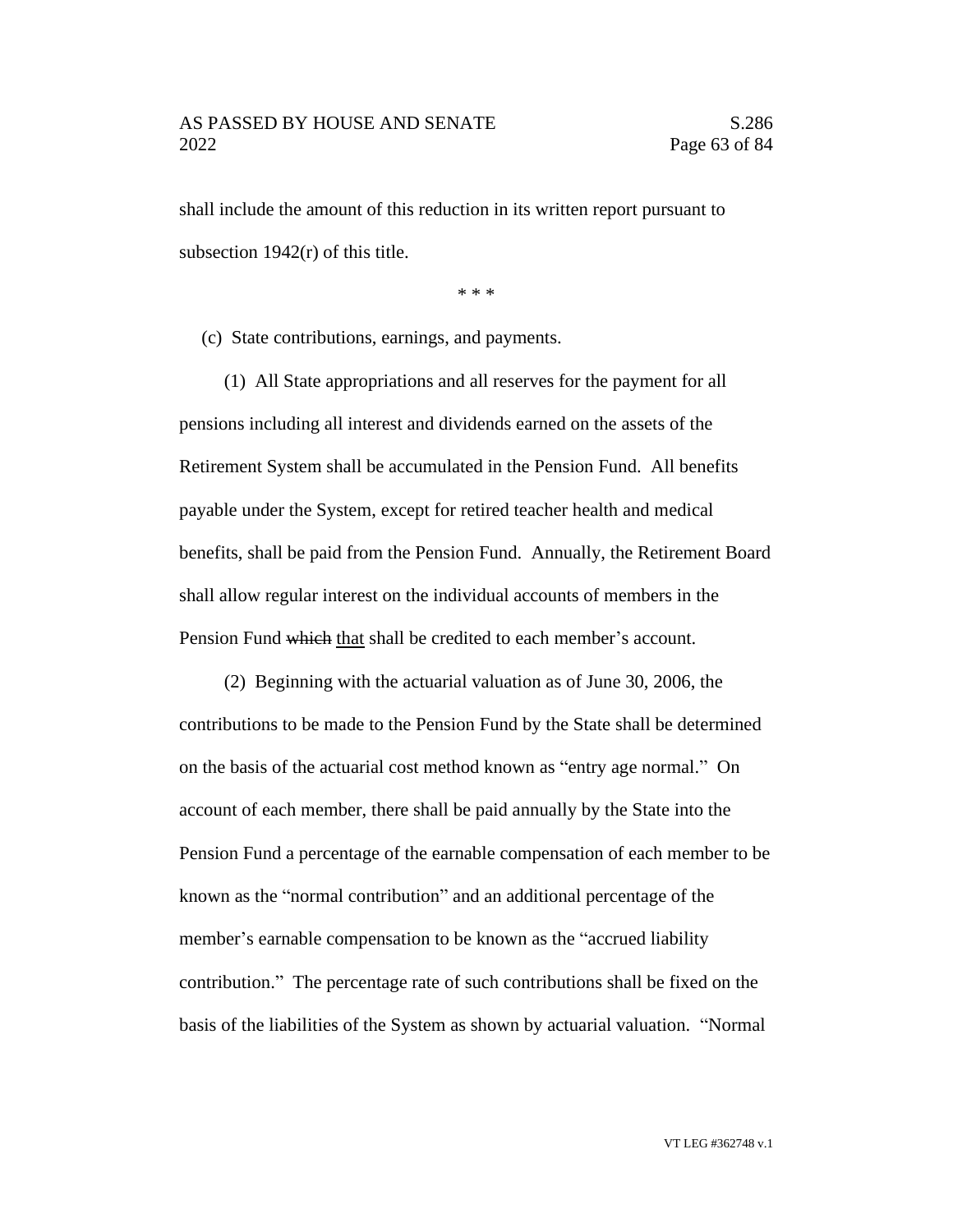contributions" and "accrued liability contributions" shall be by separate appropriation in the annual budget enacted by the General Assembly.

(3) The normal contribution shall be the uniform percentage of the total compensation of members that, if contributed over each member's prospective period of service and added to such member's prospective contributions, if any, will be sufficient to provide for the payment of all future pension benefits after subtracting the sum of the unfunded accrued liability and the total assets of the Pension Fund.

(4) It is the policy of the State of Vermont to liquidate fully the unfunded accrued liability to the System. Beginning on July 1, 2008, until the unfunded accrued liability is liquidated, the accrued liability contribution shall be the annual payment required to liquidate the unfunded accrued liability over a closed period of 30 years ending on June 30, 2038, provided that:

(A) From July 1, 2009 to June 30, 2019, the amount of each annual basic accrued liability contribution shall be determined by amortization of the unfunded liability over the remainder of the closed 30-year period in installments increasing at a rate of five percent per year.

(B) Beginning on July 1, 2019 and annually thereafter, the amount of each annual basic accrued liability contribution shall be determined by amortization of the unfunded liability over the remainder of the closed 30-year period in installments increasing at a rate of three percent per year.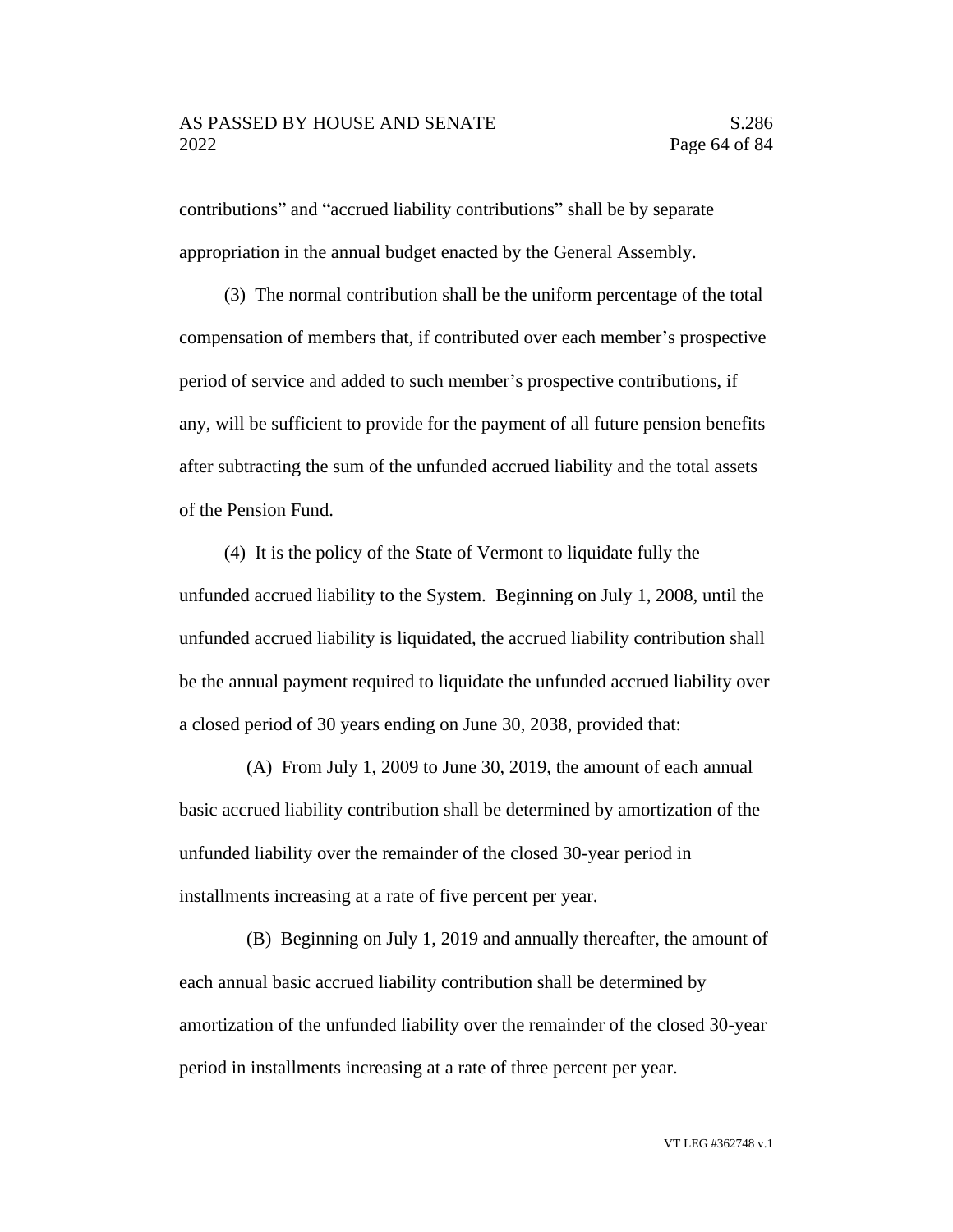(C) Any variation in the contribution of normal or unfunded accrued liability contributions from those recommended by the actuary and any actuarial gains and losses shall be added or subtracted to the unfunded accrued liability and amortized over the remainder of the closed 30-year period.

\* \* \*

(13) Annually, the Board shall certify an amount to pay the annual actuarially determined employer contribution, as calculated in this subsection, and additional amounts as follows:

(A) in fiscal year 2024, the amount of \$9,000,000.00;

(B) in fiscal year 2025, the amount of \$12,000,000.00; and

(C) in fiscal year 2026 and in any year thereafter until the Fund is calculated to have a funded ratio of at least 90 percent, the amount of \$15,000,000.00.

\* \* \*

Sec. 20. FISCAL YEAR 2025; VERMONT STATE TEACHERS'

RETIREMENT SYSTEM; CONTRIBUTION RATES; STUDY

(a) The Secretary of Digital Services and the State Treasurer, in consultation with the Vermont Association of School Business Officers, the Vermont Superintendents Association, and the Vermont-NEA, shall study and make recommendations on the implementation of the marginal rates set forth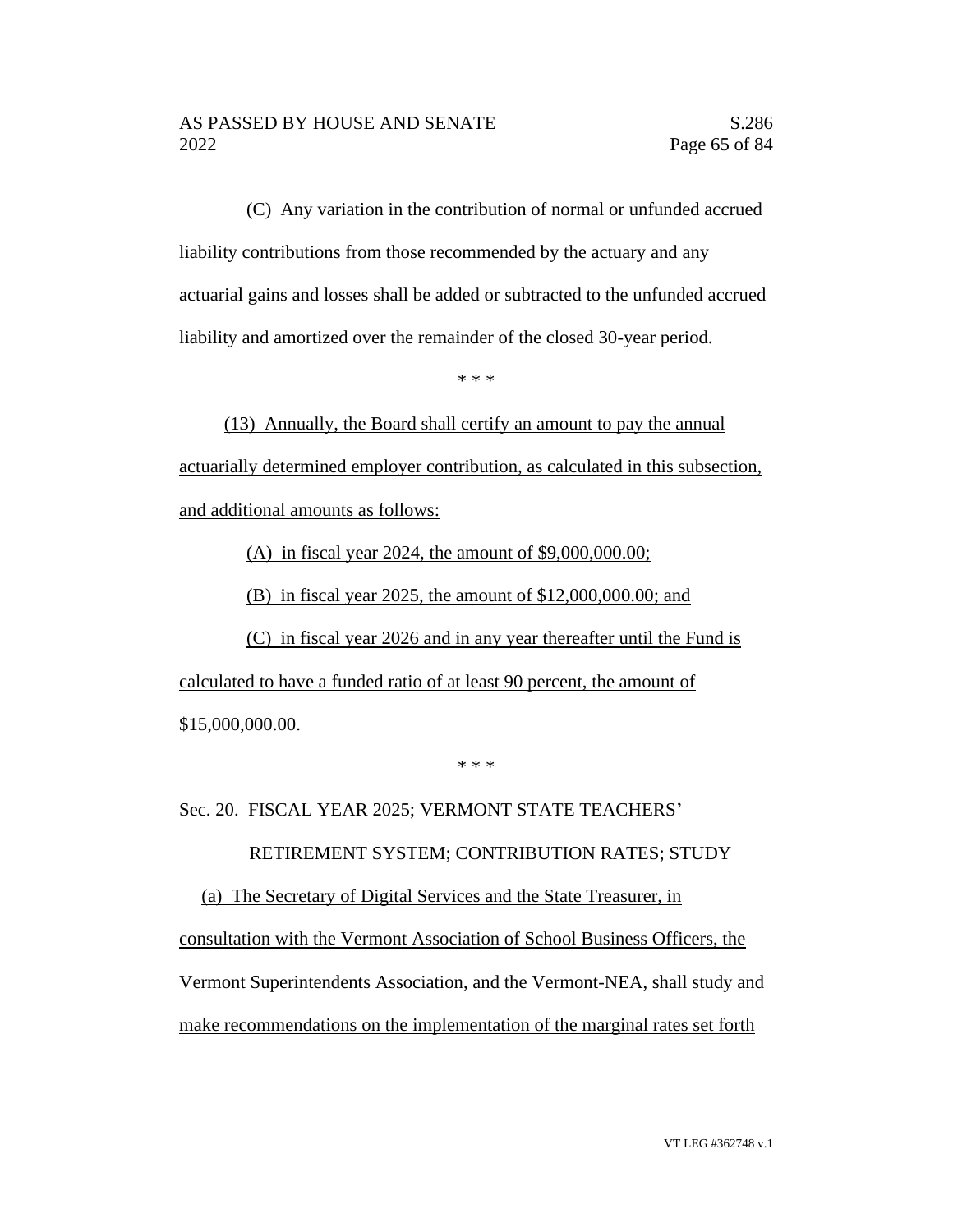in 16 V.S.A. § 1944 $(b)(2)(B)(iii)$  in FY 2025 and annually thereafter, including whether any adjustments need to be made to the marginal rate structure.

(b) On or before January 15, 2023, the Secretary of Digital Services and the State Treasurer shall submit a report on the study and recommendations described in subsection (a) of this section to the Joint Pension Oversight Committee and the House and Senate Committees on Appropriations and on Government Operations.

Sec. 21. 16 V.S.A. § 1949a is added to read:

#### § 1949a. POSTRETIREMENT ADJUSTMENT ALLOWANCE ACCOUNT

(a) Intent. It is the intent of the General Assembly to recognize members who are in active service on or before June 30, 2022 and made contributions for the duration of fiscal year 2023 and members who are in active service on or after July 1, 2022 and made contributions for at least one year, as part of a broader effort to improve the health of the System. As an acknowledgment of these additional contributions, once the System is in a healthier financial position, it is the intent of the General Assembly that these members should receive postretirement adjustment allowances that will more fully reflect the net percentage increase in the Consumer Price Index. It is also the intent of the General Assembly that the postretirement adjustment allowance formula should be incrementally increased to 100 percent of the net percentage increase in the Consumer Price Index, but that no increase should occur to the formula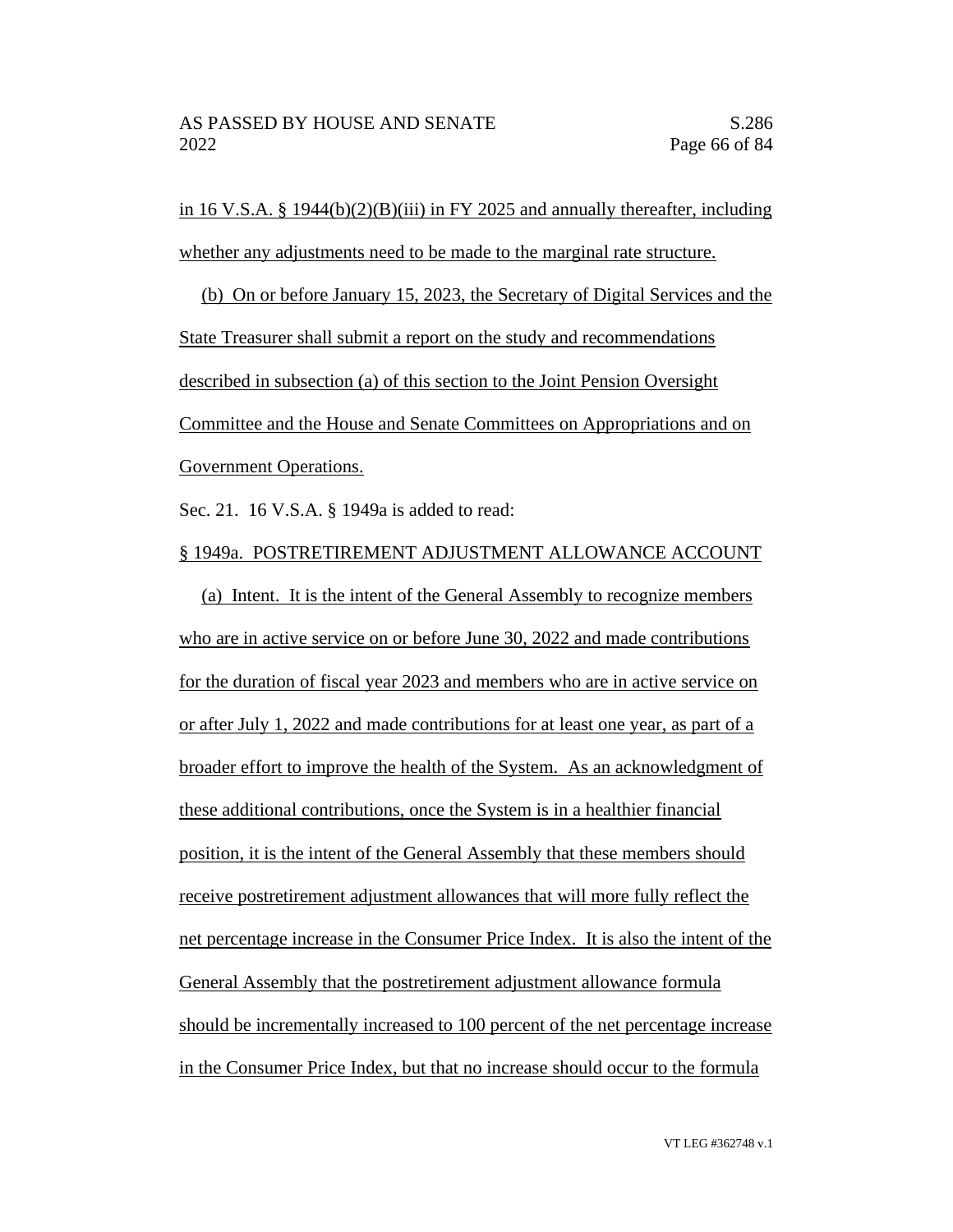unless the funded ratio of the System is at least 80 percent funded on an actuarial value basis and the accumulated assets of the Account are equal to or exceed the present value of the benefits to accrue to members.

(b) Creation. There is established the Postretirement Adjustment

Allowance Account, to be maintained under the Retirement System, which

shall be used to provide funding for postretirement adjustment formula

enhancements or other benefits that may accrue to eligible members pursuant

to the requirements of subsection (d) of this section.

(c) Funds. The Account shall consist of:

(1) any amounts transferred to it from the General Fund Balance Reserve established in 32 V.S.A. § 308c;

(2) any amounts transferred or appropriated to it by the General Assembly; and

(3) interest earned pursuant to subsection (d) of this section.

(d) Account administration. The Postretirement Adjustment Allowance

Account shall be subordinate to the retirement benefits provided by the Retirement System. Contributions to the Account shall be irrevocable, and it shall be impossible at any time before satisfaction of all liabilities to provide funding for postretirement adjustment formula enhancements or other benefits that may accrue to eligible members for any part of the corpus or income of the Account to be used for, or diverted to, any purpose other than providing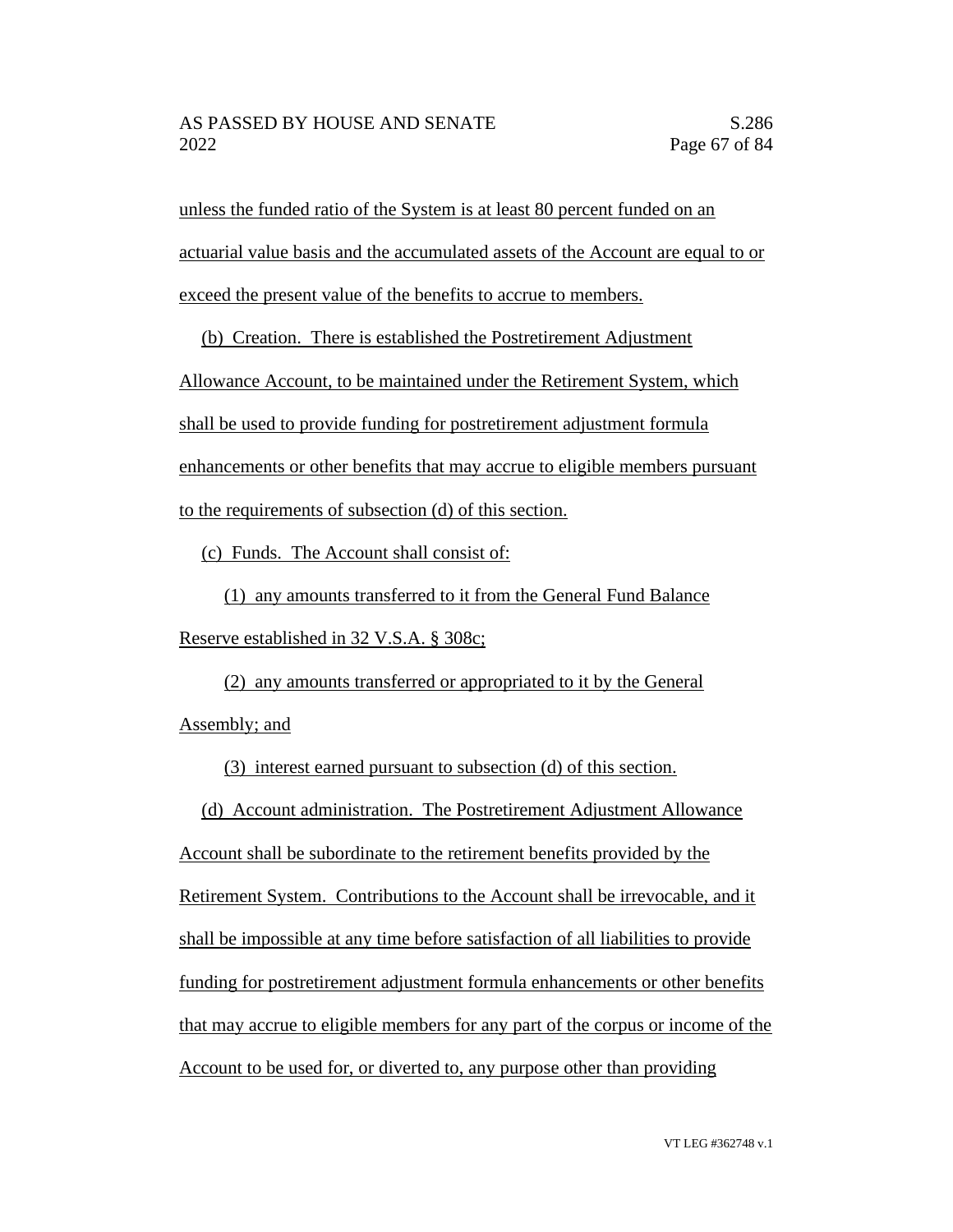funding for postretirement adjustment formula enhancements or other benefits that may accrue to eligible members. All balances in the Account at the end of the fiscal year shall be carried forward, and interest earned shall remain in the Account.

(e) Recommendation of Board. In any fiscal year, the Board may recommend to the General Assembly that the monies in the Account be used to provide for postretirement adjustment formula enhancements or other benefits that may accrue to eligible members in the System, provided that:

(1) an evaluation has been conducted pursuant to section 1949b of this chapter;

(2) the actuary has certified that the System has a funded ratio of at least 80 percent in the most recent fiscal year; and

(3) the actuary has certified that the Account has sufficient assets to pay for the present value of any benefit being recommended.

(f) Use of funds. In the event that the General Assembly approves of the Board's recommended postretirement adjustment formula enhancements or other benefit change pursuant to subsection (e) of this section, the Board may direct that funds sufficient to pay the present value of change be charged from the Account for that purpose.

(g) Account charges. In no event shall the funds charged from the Account exceed the outstanding Account balance.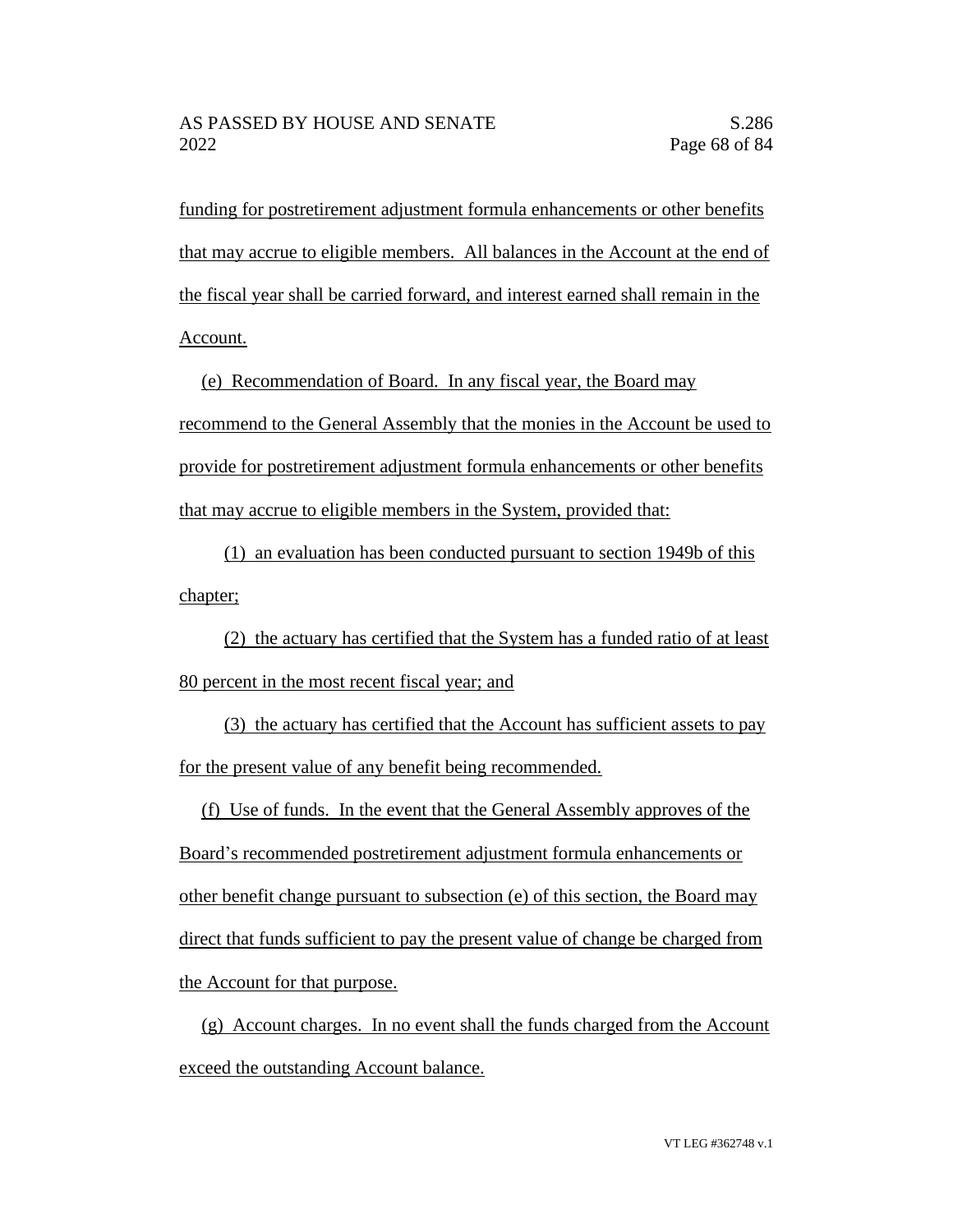(h) Account assets.

(1) For funding purposes, any asset value utilized in the calculation of the actuarial value of assets of a system shall exclude the Account as of the asset determination date for such calculation.

(2) For all purposes other than funding, the funds in the Account shall be considered assets of the System.

(i) Definition. As used in this section, "eligible member" means:

(1) a member of the System who is in active service on or before

June 30, 2022 and made contributions for the duration of fiscal year 2023; or

(2) a member of the System who is in active service on or after July 1,

2022 and made contributions for at least one year.

Sec. 22. 16 V.S.A. § 1949b is added to read:

#### § 1949b. POSTRETIREMENT ADJUSTMENT TO RETIREMENT

#### ALLOWANCE; FORMULA; EVALUATION

(a) On or before September 1, 2027 and every three years thereafter, or at the request of the Board in conjunction with any proposed changes to the

amortization schedule, the Board shall consider the intent set forth in

subsection 1949a(a) of this chapter and evaluate whether to modify the postretirement adjustment formula or any other benefit that may accrue to the

members of the System who are in active service on or before June 30, 2022

and made contributions for the duration of fiscal year 2023 and members in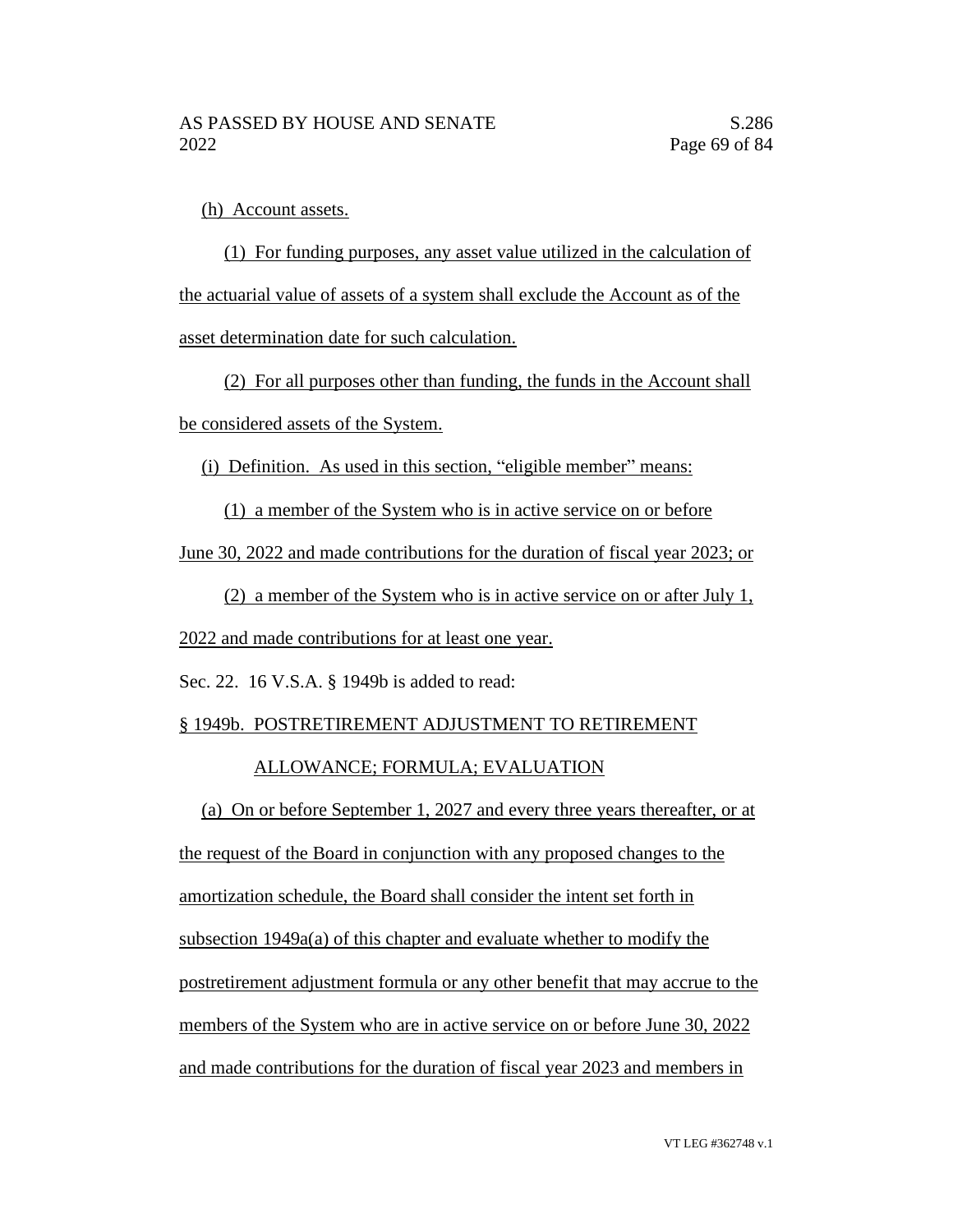active service on or after July 1, 2022 and made contributions for at least one year. The evaluation shall only include a proposed benefit change if the Postretirement Adjustment Allowance Fund has sufficient assets to pay for the present value of that benefit.

(b) On or before January 15, 2028 and every three years thereafter, or following a request for an evaluation by the Board, the Board shall submit a report to the House and Senate Committees on Government Operations with the results of the evaluation described in subsection (a) of this section. Sec. 23. 16 V.S.A. § 1949 is amended to read:

#### § 1949. POSTRETIREMENT ADJUSTMENTS TO RETIREMENT

#### ALLOWANCES

(a) For all Group A members, as of June 30 in each year, beginning June 30, 1972, the Board shall determine any increase or decrease, to the nearest one-tenth of one percent, in the ratio of the average of the Consumer Price Index for the month ending on that date to the average of the Index for the month ending on June 30, 1971, or the month ending on June 30 of the most recent year thereafter. In the event of an increase, and provided that the net increase following the application of any offset as provided in this subsection equals or exceeds one percent, the retirement allowance of each beneficiary in receipt of an allowance for at least one year on the next following December 31 shall be increased by an equal percentage. Such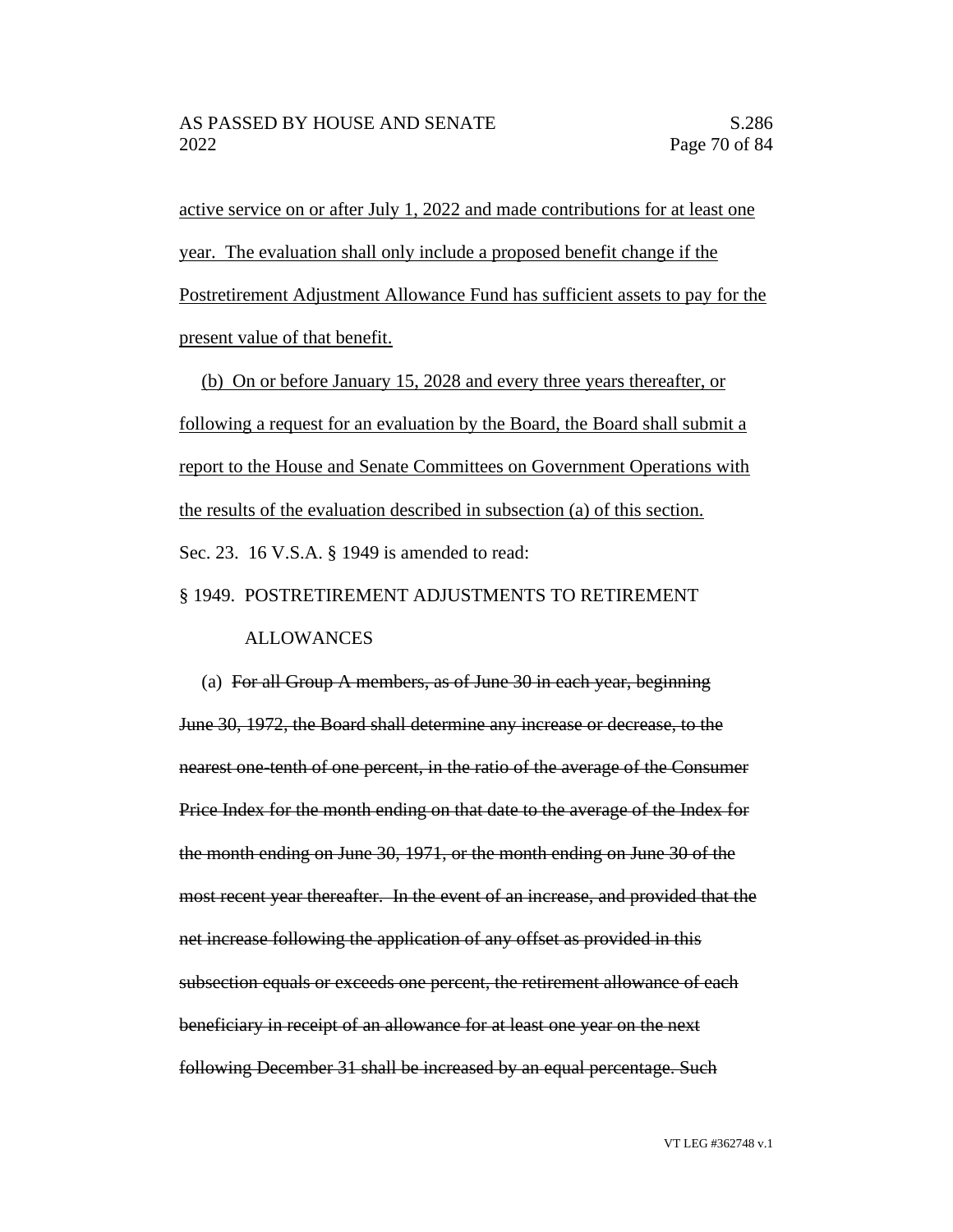increase shall begin on the January 1 immediately following that December 31. An equivalent percentage increase shall also be made in the retirement allowance payable to a beneficiary in receipt of an allowance under an optional election, provided the member on whose account the allowance is payable and such other person shall have received a total of at least 12 monthly payments by such December 31. In the event of a decrease of the Consumer Price Index as of June 30 for the preceding year, the retirement allowance of a beneficiary shall not be subject to any adjustment on the next following January 1; provided, however, that:

(1) such decrease shall be applied as an offset against the first subsequent year's increase of the Consumer Price Index when such increase equals or exceeds one percent, up to the full amount of such increase; and

(2) to the extent that such decrease is greater than such subsequent year's increase, such decrease shall be offset in the same manner against two or more years of such increases, for up to but not exceeding five subsequent years of such increases, until fully offset. Postretirement Adjustments to Retirement allowance. On January 1 of each year, the retirement allowance of each beneficiary of the System who is in receipt of a retirement allowance for at least a one-year period as of December 31 in the previous year, and who meets the eligibility criteria set forth in this section, shall be adjusted by the amount described in subsection (b) of this section. In no event shall a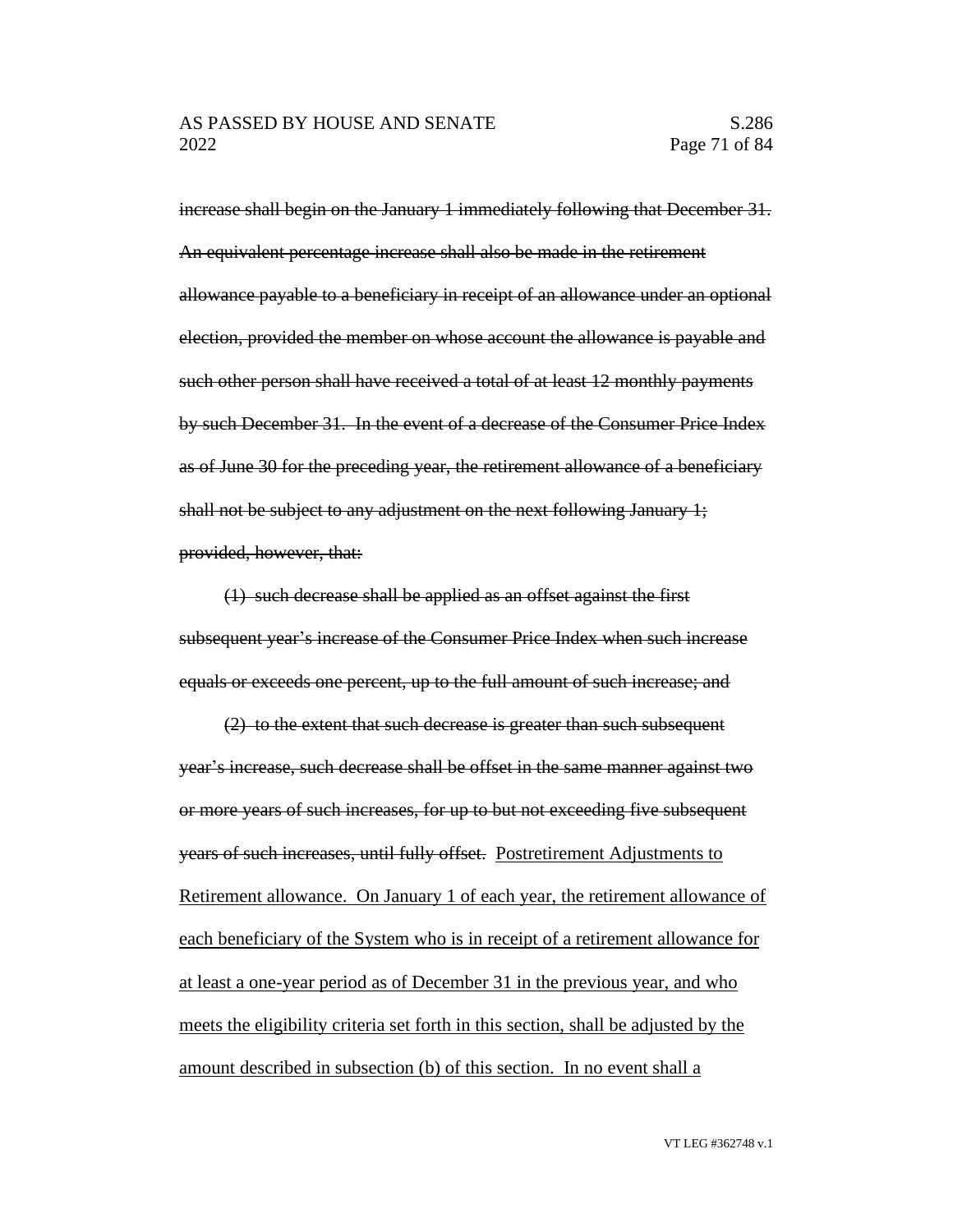beneficiary receive a negative adjustment to the beneficiary's retirement allowance.

(b) For Group C members, as of June 30 in each year, commencing June 30, 1981, a determination shall be made of any increase or decrease, to the nearest one-tenth of a percent of the Consumer Price Index for the preceding fiscal year. In the event of an increase, and provided that there exists a net increase following the application of any offset as provided in this subsection, the retirement allowance of each beneficiary in receipt of an allowance for at least one year on the next following December 31 shall be increased by an amount equal to one-half of the net percentage increase. The increase shall commence on the January 1 immediately following that December 31. The increase shall apply to Group C members having attained 57 years of age or completed at least 25 years of creditable service as of June 30, 2010, and receiving an early retirement allowance only in the year following attainment of age 62, and shall apply to Group C members not having attained 57 years of age or having completed at least 25 years of creditable service as of June 30, 2010, and receiving an early retirement allowance only in the year following the member's attainment of 65 years of age, provided the member has received benefits for at least 12 months as of December 31 of the year preceding any January adjustment. In the event of a decrease of the Consumer Price Index as of June 30 for the preceding year, the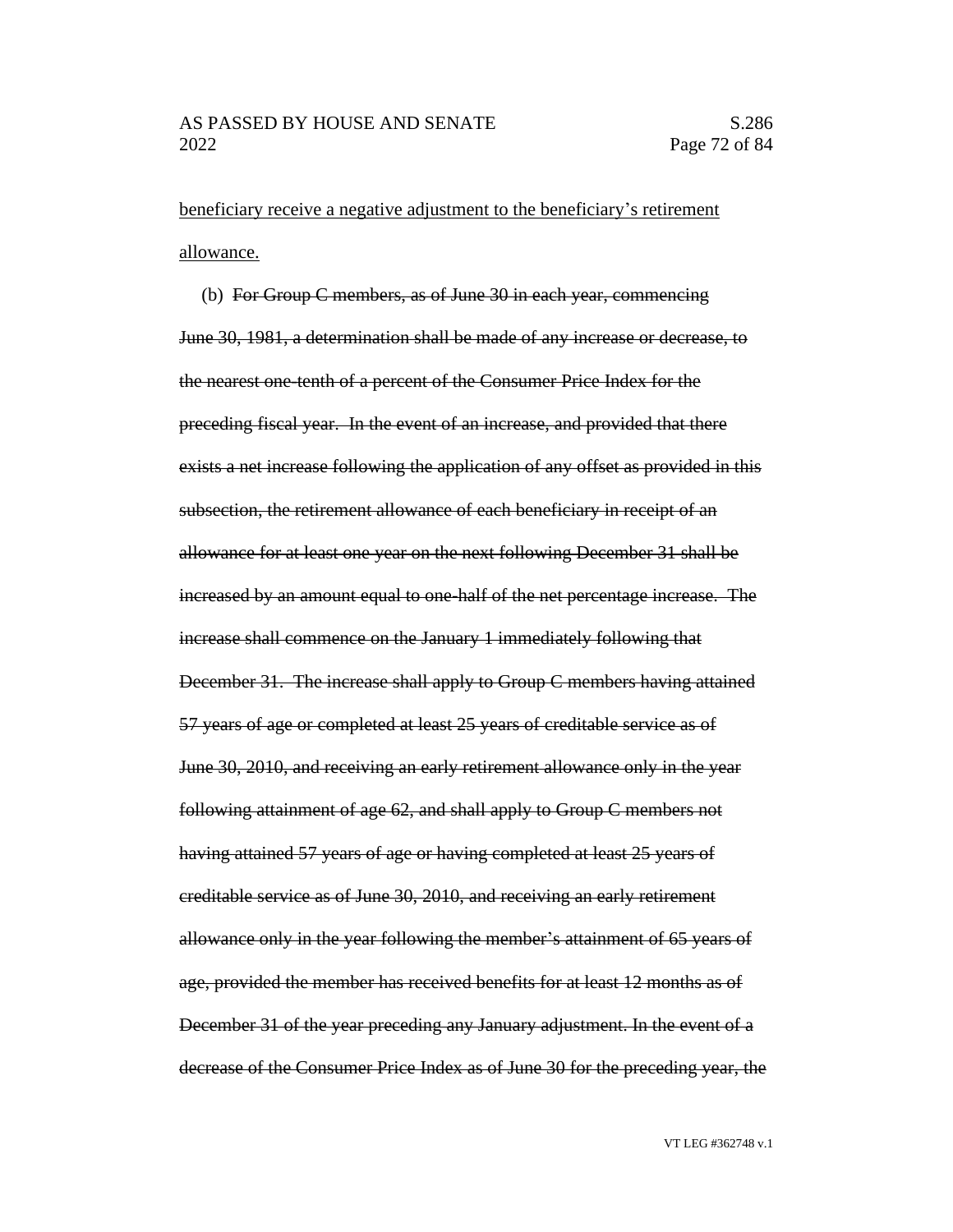retirement allowance of a beneficiary shall not be subject to any adjustment on the next following January 1; provided, however, that:

(1) such decrease shall be applied as an offset against the first subsequent year's increase of the Consumer Price Index, up to the full amount of such increase; and

(2) to the extent that such decrease is greater than such subsequent year's increase, such decrease shall be offset in the same manner against two or more years of such increases, for up to but not exceeding five subsequent years of such increases, until fully offset. Calculation of Net Percentage Increase. Each year, a determination shall be made of any increase or decrease, to the nearest one-tenth of a percent, in the Consumer Price Index for the month ending on June 30 of that year to the average of the Consumer Price Index for the month ending on June 30 of the previous year.

(1) Consumer Price Index; maximum and minimum amounts. Any increase or decrease in the Consumer Price Index shall be subject to adjustment so as to remain within the following maximum and minimum amounts:

(A) For Group A members and Group C members who are eligible for normal retirement or unreduced early retirement on or before June 30, 2022, the maximum amount of any increase or decrease utilized to determine the net percentage increase shall be five percent.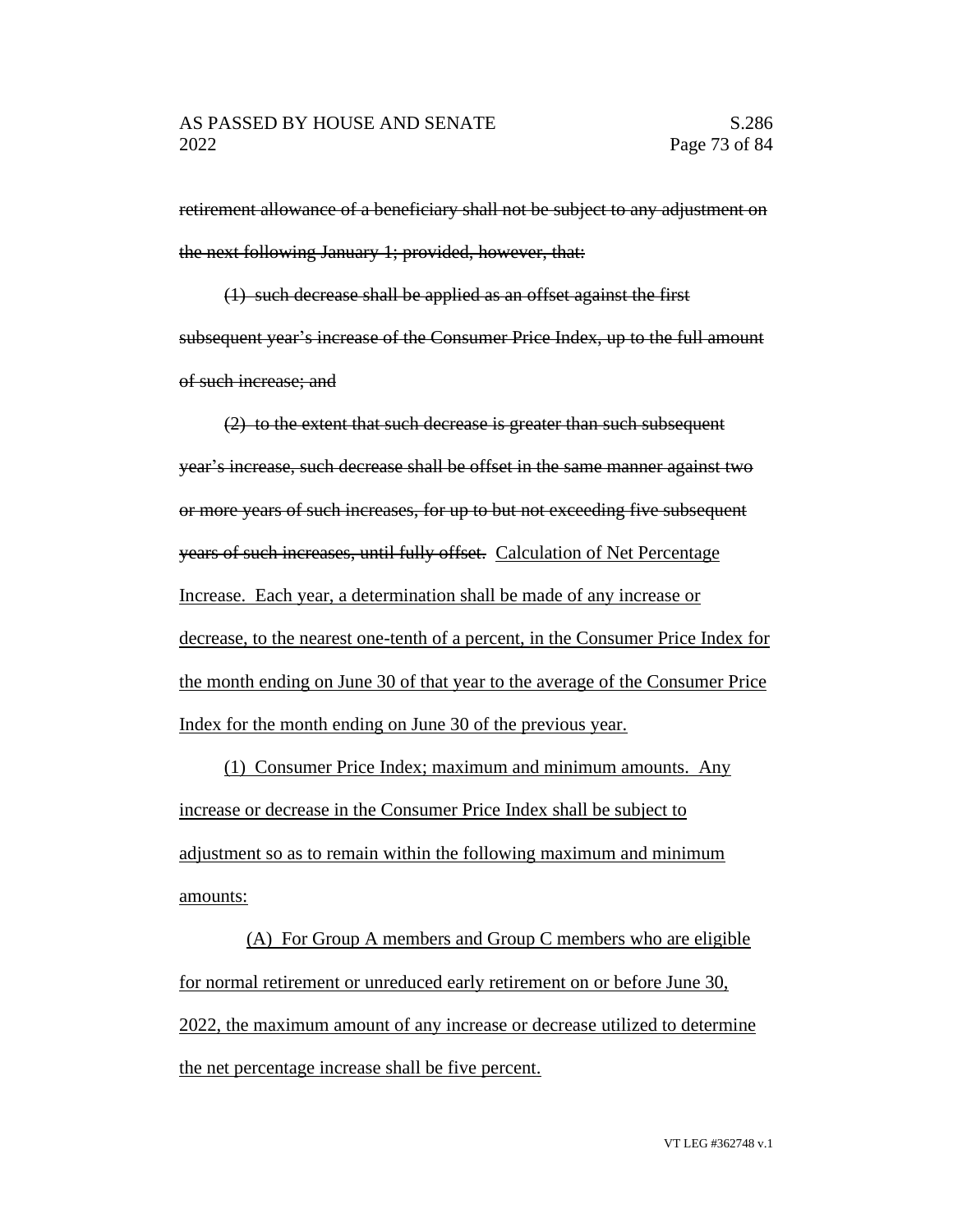(B) For Group C members who are eligible for retirement and leave active service on or after July 1, 2022, the maximum amount of any increase or decrease utilized to determine the net percentage increase shall be four percent.

(2) Consumer Price Index; decreases. In the event of a decrease of the Consumer Price Index as of June 30 for the preceding year, there shall be no adjustment to the retirement allowance of a beneficiary for the subsequent year beginning January 1; provided, however, that:

(A) such decrease shall be applied as an offset against the first subsequent year's increase of the Consumer Price Index up to the full amount of such increase; and

(B) to the extent that such decrease is greater than such subsequent year's increase, such decrease shall be offset in the same manner against two or more years of such increases, for up to but not exceeding five subsequent years of such increases, until fully offset.

(3) Consumer Price Index; increases. Subject to the maximum and minimum amounts set forth in subdivision (1) of this subsection, in the event of an increase in the Consumer Price Index, and provided there remains an increase following the application of any offset as in subdivision (2) of this subsection, that amount shall be identified as the net percentage increase and used to determine the members' postretirement adjustment as set forth in subsection (d) of this section.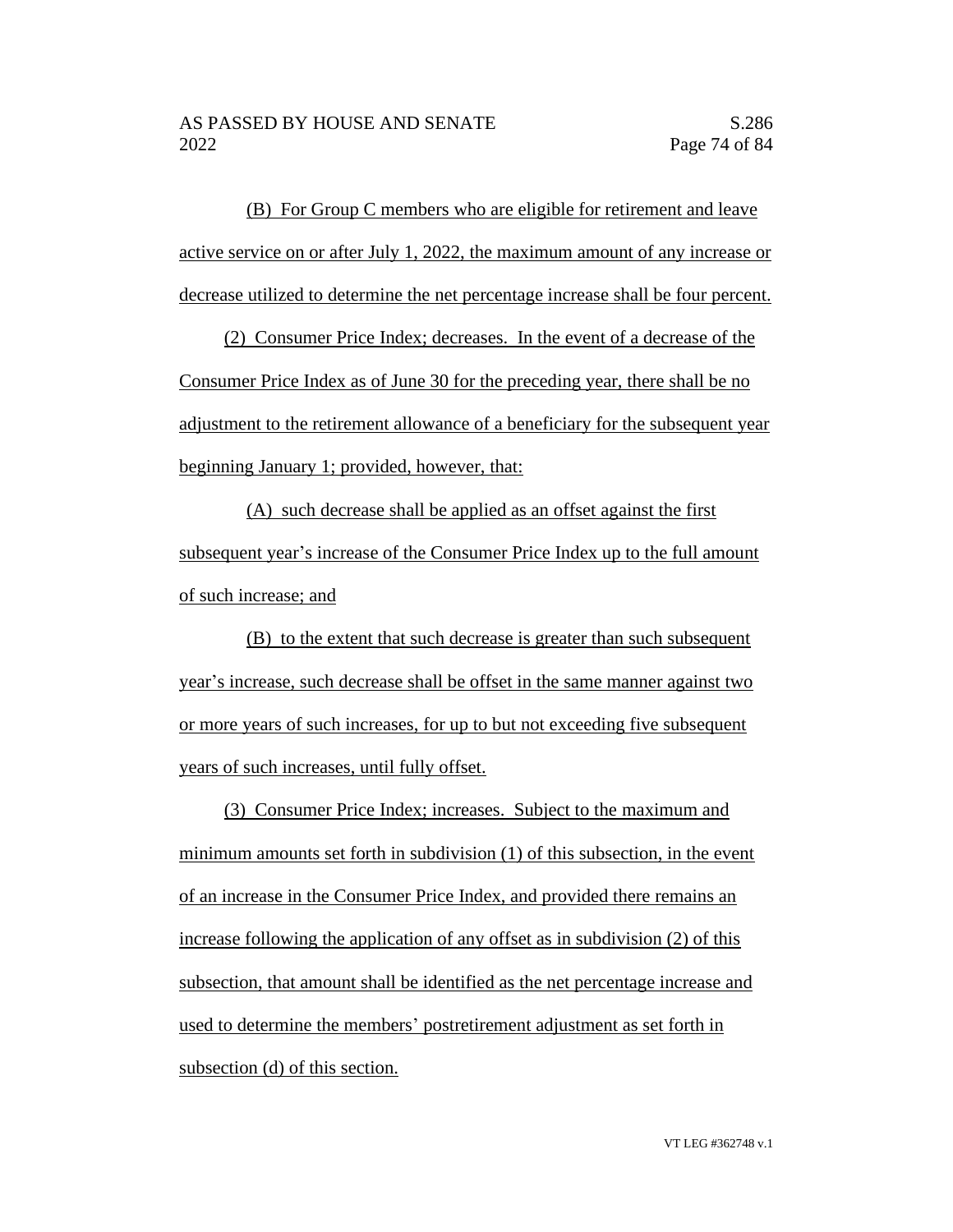(c) For purposes of subsection  $(a)$  of this section, the maximum amount of any increase or decrease utilized to determine the net percentage increase shall be five percent. For purposes of subsection (b) of this section, the maximum amount of any increase or decrease utilized to determine the net percentage increase shall be five percent, and any increase or decrease less than one percent shall be assigned a value of one percent. Eligibility for postretirement adjustment. In order for a beneficiary to receive a postretirement adjustment allowance, the beneficiary must meet the following eligibility requirements:

(1) for any Group A or Group C member eligible for retirement on or before June 30, 2022, the member must be in receipt of a retirement allowance for at least 12 months prior to the January 1 effective date of any postretirement adjustment; and

(2) for any Group C member who is eligible for retirement and leaves active service on or after July 1, 2022, the member must be in receipt of a retirement allowance for at least 24 months prior to the January 1 effective date of any postretirement adjustment.

(d) As used in this section, "Consumer Price Index" shall mean the Northeast Region Consumer Price Index for all urban consumers, designated as "CPI-U," in the northeast region, as published by the U.S. Department of Labor, Bureau of Labor Statistics.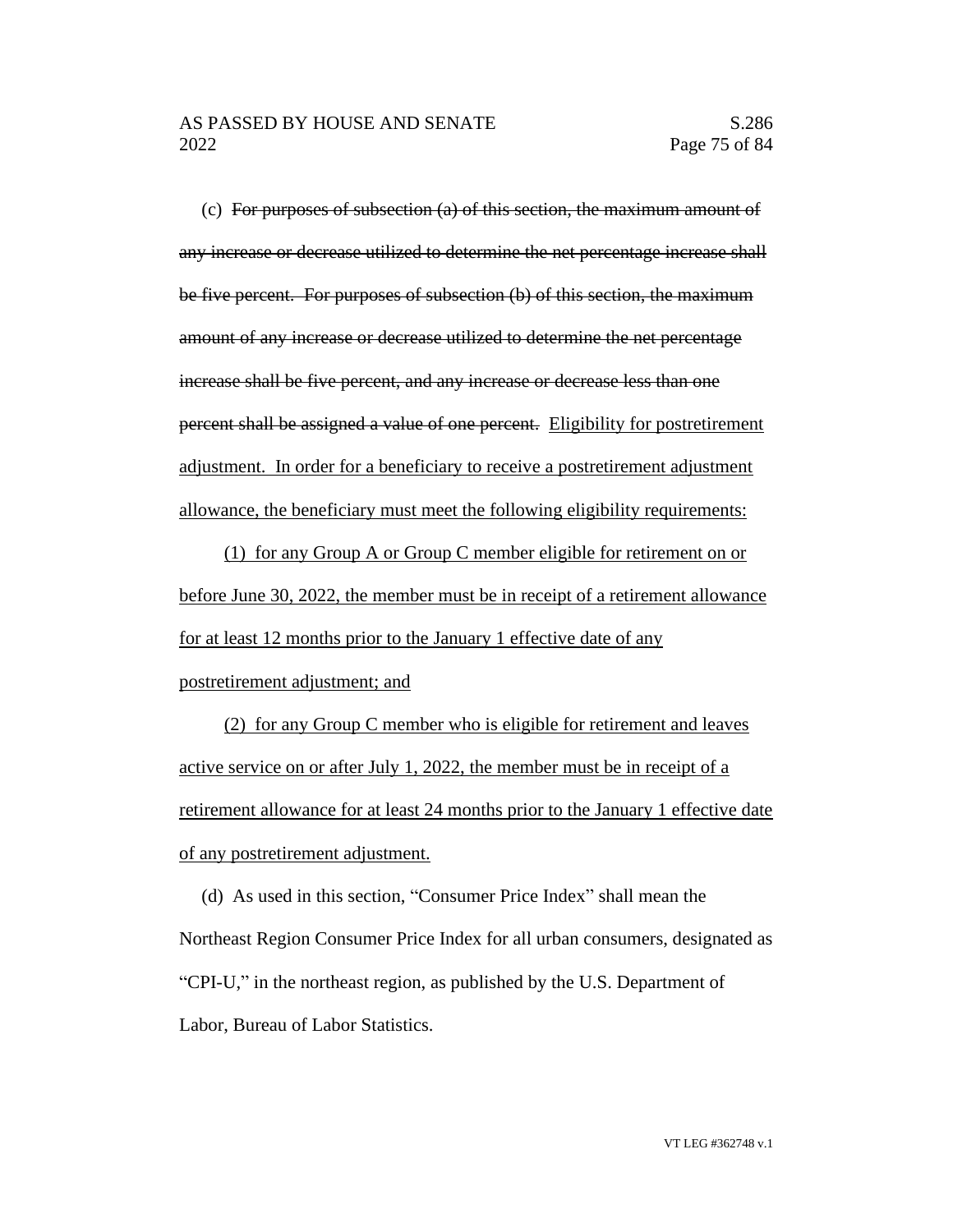\* \* \* Other Postemployment Benefits \* \* \*

Sec. 24. 16 V.S.A. § 1944b is amended to read:

# § 1944b. RETIRED TEACHERS' HEALTH AND MEDICAL BENEFITS FUND

(a) There is established the Retired Teachers' Health and Medical Benefits Fund (Benefits Fund) to pay retired teacher health and medical retiree postemployment benefits, including prescription drug benefits, when due in accordance with the terms established by the Board of Trustees of the State Teachers' Retirement System of Vermont pursuant to subsection 1942(p) and section 1944e of this title. The Benefits Fund is intended to comply with and be a tax exempt governmental trust under Section 115 of the Internal Revenue Code of 1986, as amended. The Benefits Fund shall be administered by the Treasurer.

(b) The Benefits Fund shall consist of:

(1) all monies remitted to the State on behalf of the members of the State Teachers' Retirement System of Vermont for prescription drug plans, including manufacturer rebates, as well as monies pursuant to the Employer Group Waiver Plan with Wrap pursuant to the Medicare Prescription Drug Improvement and Modernization Act of 2003;

(2) any monies appropriated by the General Assembly for the purpose of paying the health and medical postemployment benefits for retired members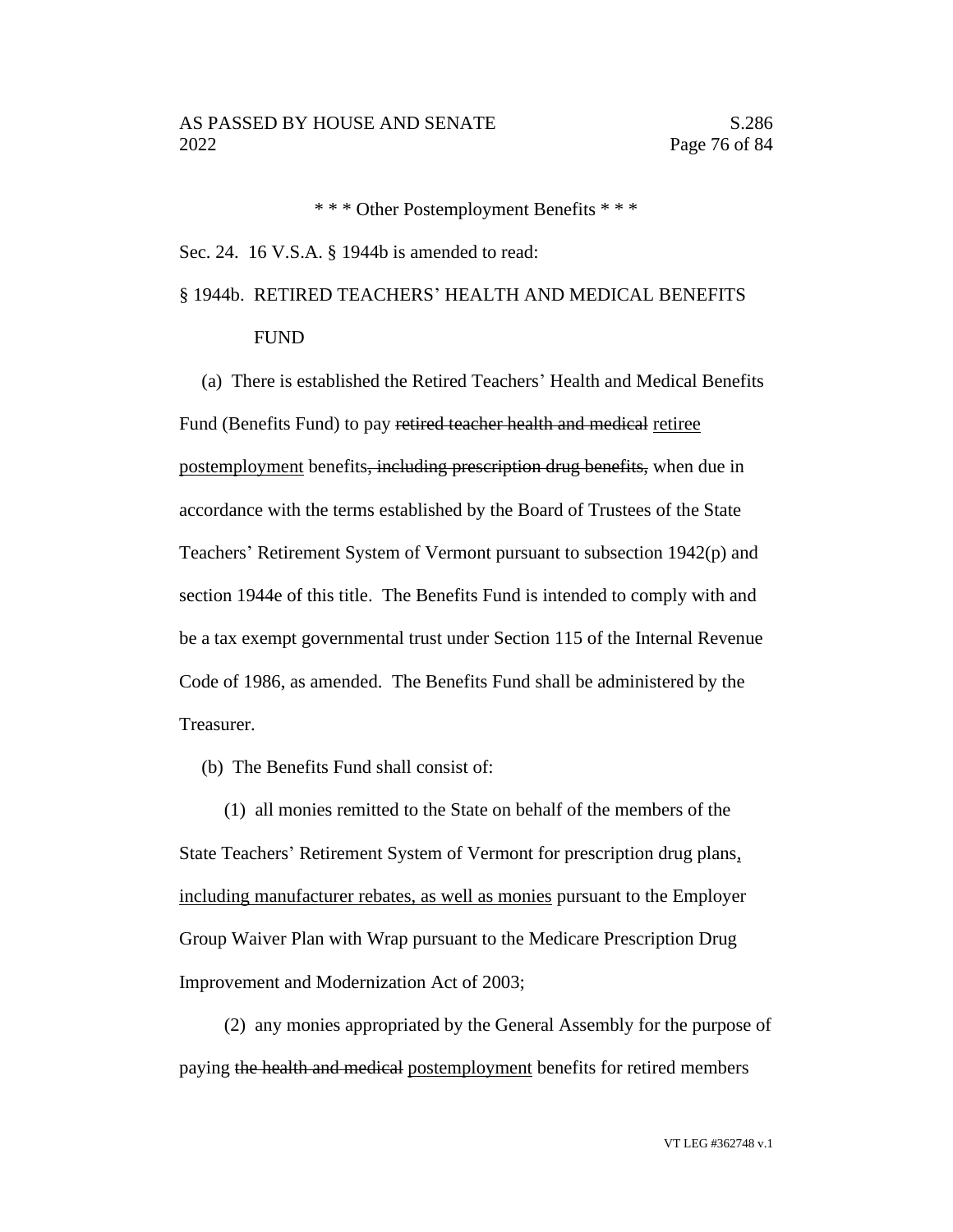and their dependents provided by subsection  $1942(p)$  and section 1944e of this title;

- (3) any monies pursuant to subsection  $\left(\mathbf{e}\right)$  (h) of this section; and
- (4) [Repealed.]
- (5) any monies pursuant to section 1944d of this title.

(c) No employee contributions shall be deposited in the Benefits Fund.

(d) The Treasurer may invest monies in the Benefits Fund in accordance with the provisions of 32 V.S.A. § 434 or, in the alternative, may enter into an agreement with the Vermont Pension Investment Committee Commission to invest such monies in accordance with the standards of care established by the prudent investor rule under 14A V.S.A. § 902, in a manner similar to the Committee's Commission's investment of retirement system monies. Interest earned shall remain in the Benefits Fund, and all balances remaining at the end of a fiscal year shall be carried over to the following year. The Treasurer's annual financial report to the Governor and the General Assembly shall contain an accounting of receipts, disbursements, and earnings of the Benefits Fund.

(e) [Repealed.]

(f) Contributions to the Benefits Fund shall be irrevocable and it shall be impossible at any time prior to the satisfaction of all liabilities, with respect to employees and their beneficiaries, for any part of the corpus or income of the Benefits Fund to be used for, or diverted to, purposes other than the payment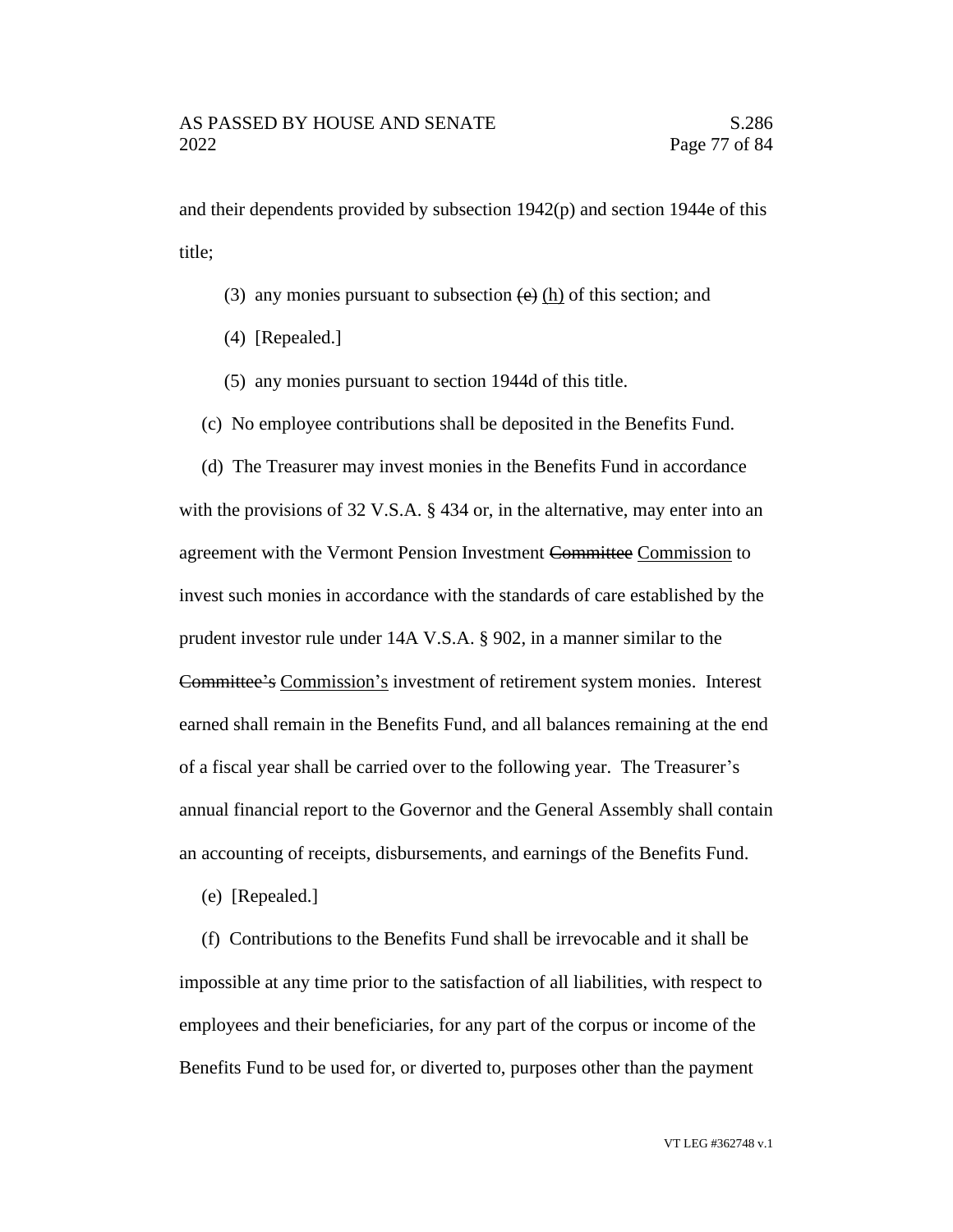of retiree postemployment benefits to members and their beneficiaries and reasonable expenses of administering the Benefits Fund and related benefit plans.

(g) [Repealed.]

(h) State contribution.

(1) Beginning on July 1, 2022, and annually thereafter, the State shall make annual contributions to the Benefits Fund known as the "normal contribution" and the "accrued liability contribution," each of which shall be fixed on the basis of the liabilities of the System as shown by the most recent actuarial valuation and made by separate appropriation in the annual budget enacted by the General Assembly:

(A) The "normal contribution" shall be the amount that, if contributed over each member's prospective period of service, will be sufficient to provide for the payment of all future retiree postemployment benefits after subtracting the unfunded actuarial liability and the total assets of the Benefits Fund. The "normal cost" shall be identified using the actuarial cost method known as "projected unit credit" and applying a rate of return equal to the most recently adopted actuarial rate of return pursuant to 3 V.S.A. § 523.

(B) The "accrued liability contribution" shall be the annual payment set forth in the most recent actuarial valuation that is necessary to liquidate the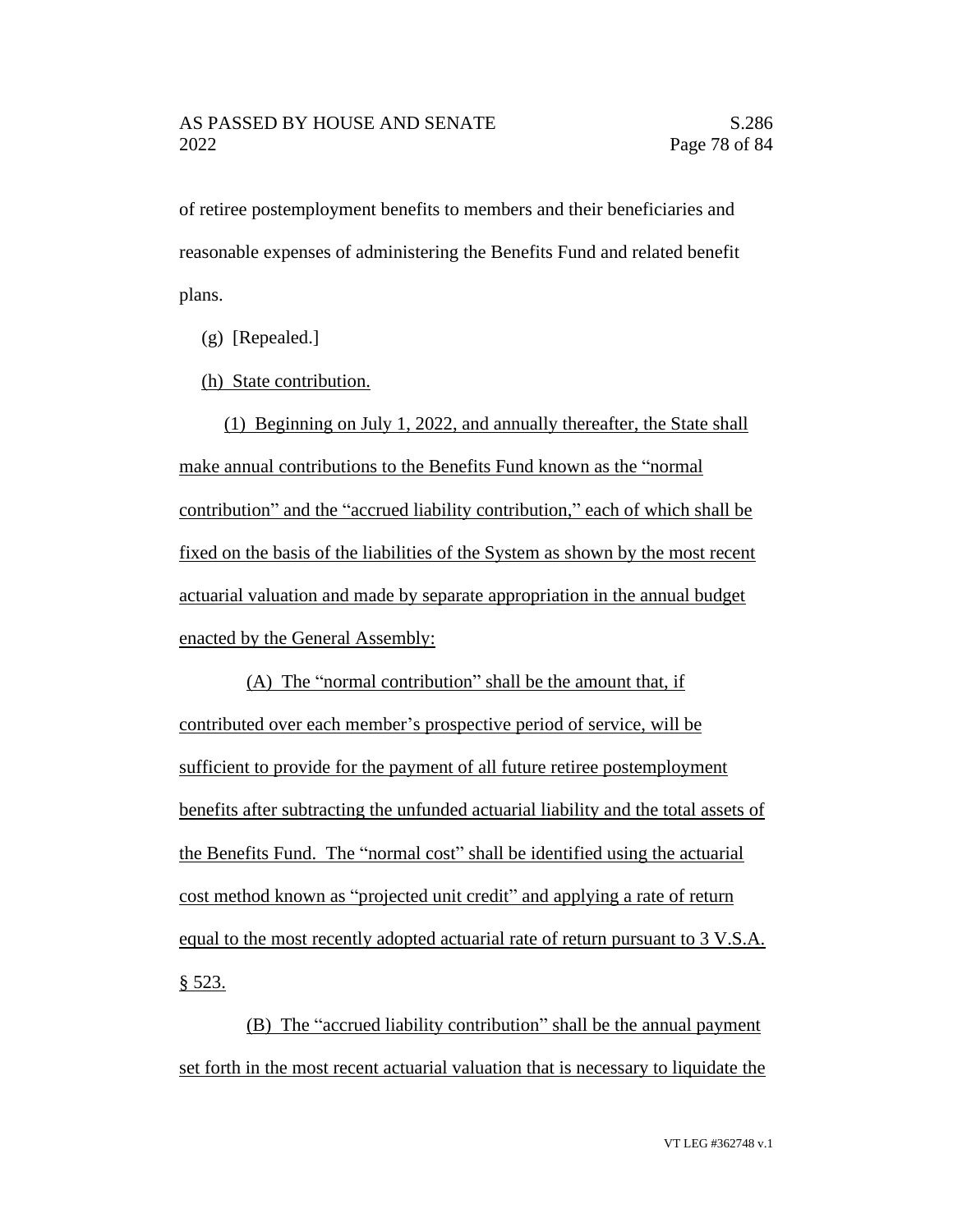unfunded accrued liability over a closed period of 26 years and determined based on the funding schedule set forth in this section.

(i) It is the policy of the State of Vermont to liquidate fully the unfunded accrued liability for the payment of retiree postemployment benefits.

(ii) Beginning on July 1, 2022, until the unfunded accrued liability is liquidated, the accrued liability contribution shall be the annual payment required to liquidate the unfunded accrued liability over a closed period of 26 years ending on June 30, 2048, provided that the amount of each annual basic accrued liability contribution shall be determined by amortization of the unfunded liability over the remainder of the closed 26-year period in installments.

(2) Any variation in the contribution of normal or accrued liability contributions from those recommended by the actuary and any actuarial gains and losses shall be added or subtracted to the unfunded accrued liability and amortized over the remainder of the closed 26-year period.

(3) The Board shall review annually the amount of State contributions recommended by the actuary of the Retirement System. Based on this review, the Board shall determine the amount of State contribution necessary for the next fiscal year to achieve and preserve the financial integrity of the funds. On or before December 15 of each year, the Board shall inform the Governor and the House and Senate Committees on Government Operations and on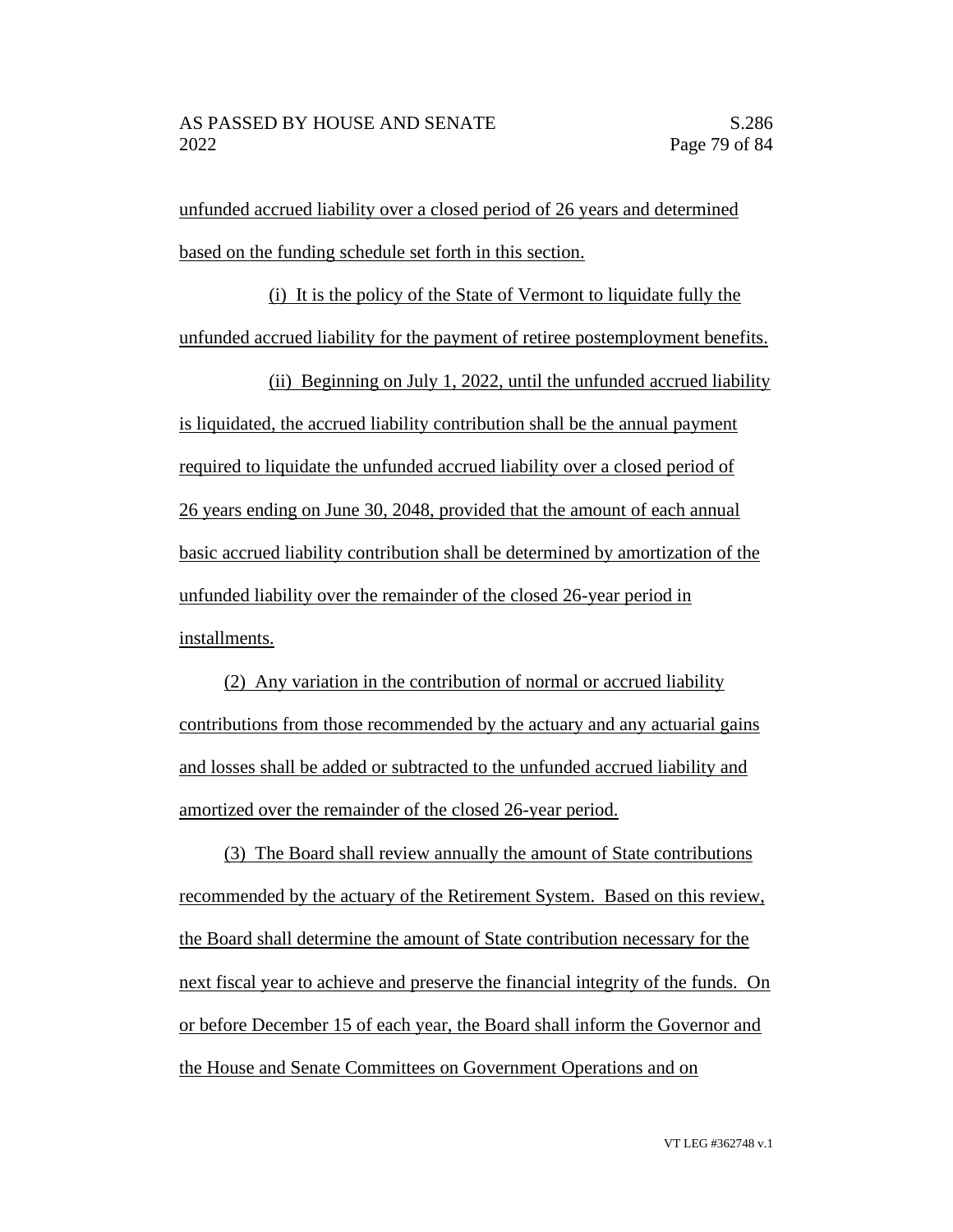Appropriations in writing about the amount needed. The provisions of

2 V.S.A. § 20(d) (expiration of required reports) shall not apply to the report to

be made under this subsection.

Sec. 25. 16 V.S.A. § 4025 is amended to read:

§ 4025. EDUCATION FUND

\* \* \*

(b) Monies in the Education Fund shall be used for the following:

\* \* \*

(4) To make payments to the Vermont Teachers' Retirement Fund and the Retired Teachers' Health and Medical Benefits Fund for the normal contribution contributions in accordance with subsection subsections 1944(c) of this title and 1994b(h) of this title.

\* \* \*

# Sec. 26. VERMONT TEACHERS' RETIREMENT SYSTEM; REPEAL OF PRIOR SUNSET AND REPORTING PROVISIONS

2018 (Sp. Sess.) Acts and Resolves No.11, Secs. E.515.3 and E.515.4 are hereby repealed.

\* \* \* Vermont Municipal Employees' Retirement System \* \* \*

Sec. 27. 24 V.S.A. § 5062 is amended to read:

§ 5062. RETIREMENT BOARD; MEDICAL BOARD; ACTUARY; RATES

#### OF CONTRIBUTION; SAFEKEEPING OF SECURITIES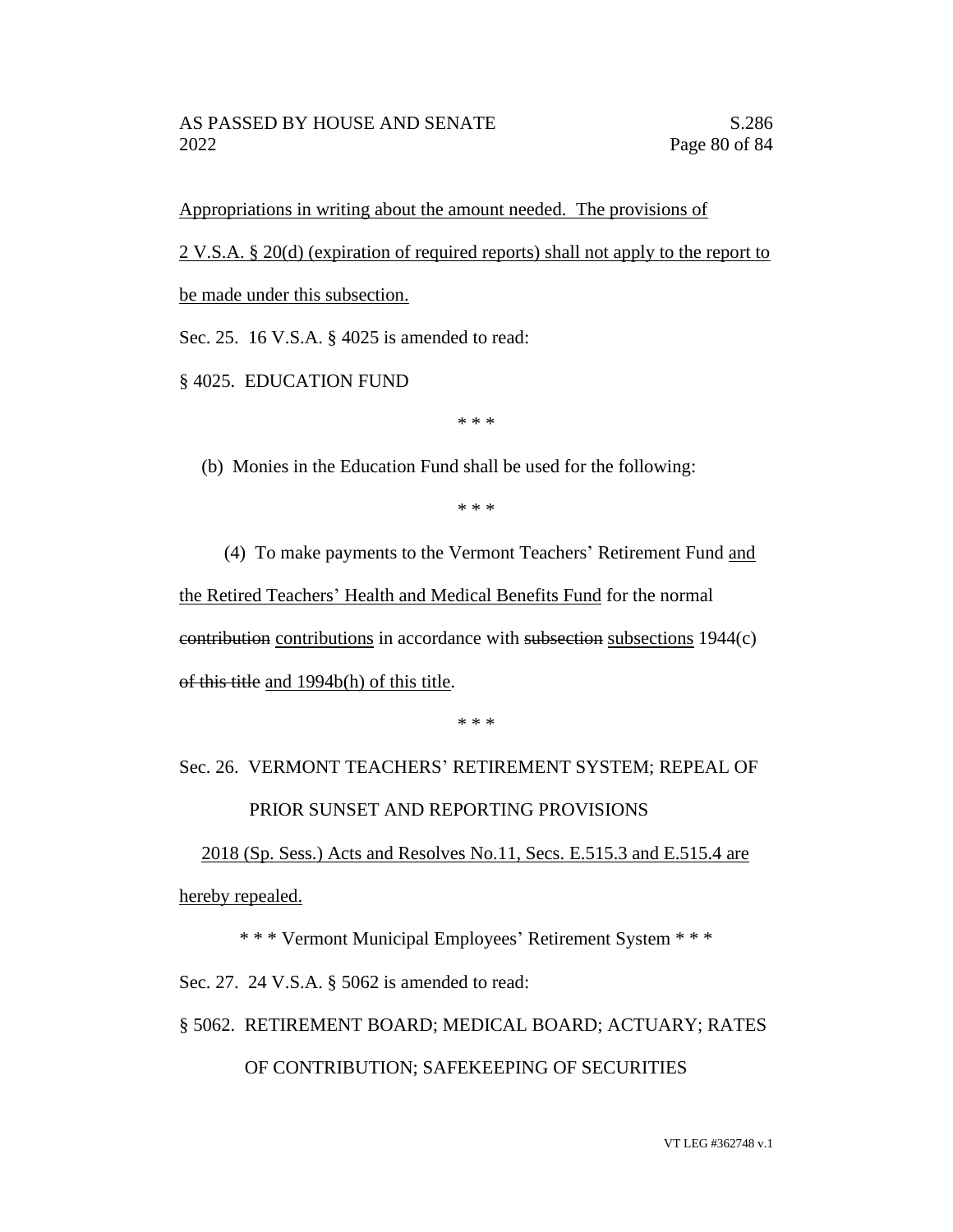\* \* \*

(k) Immediately after the establishment of the Retirement System, the Retirement Board shall adopt for the Retirement System such mortality and service tables as shall be deemed necessary and shall certify the rates of contribution payable under the provisions of this chapter. At least once in each three-year period Beginning July 1, 2023, at least once every three fiscal years following the establishment of the System, the actuary shall make an actuarial investigation into the mortality, service, and compensation experience of the members and beneficiaries of the Retirement System, and taking into account the results of such investigation, the Retirement Board shall adopt for the Retirement System such mortality, service, and other tables as shall be deemed necessary and shall certify the rates of contribution payable under the provisions of this chapter.

\* \* \*

\* \* \* Funding \* \* \*

Sec. 28. FY 2022; APPROPRIATION; STATE EMPLOYEES' POSTEMPLOYMENT BENEFITS TRUST FUND; RETIRED TEACHERS' HEALTH AND MEDICAL BENEFITS FUND (a) In FY 2022, of the amount of General Funds reserved in 2021 Acts and Resolves No. 74, Sec. C.101(a) is unreserved as follows: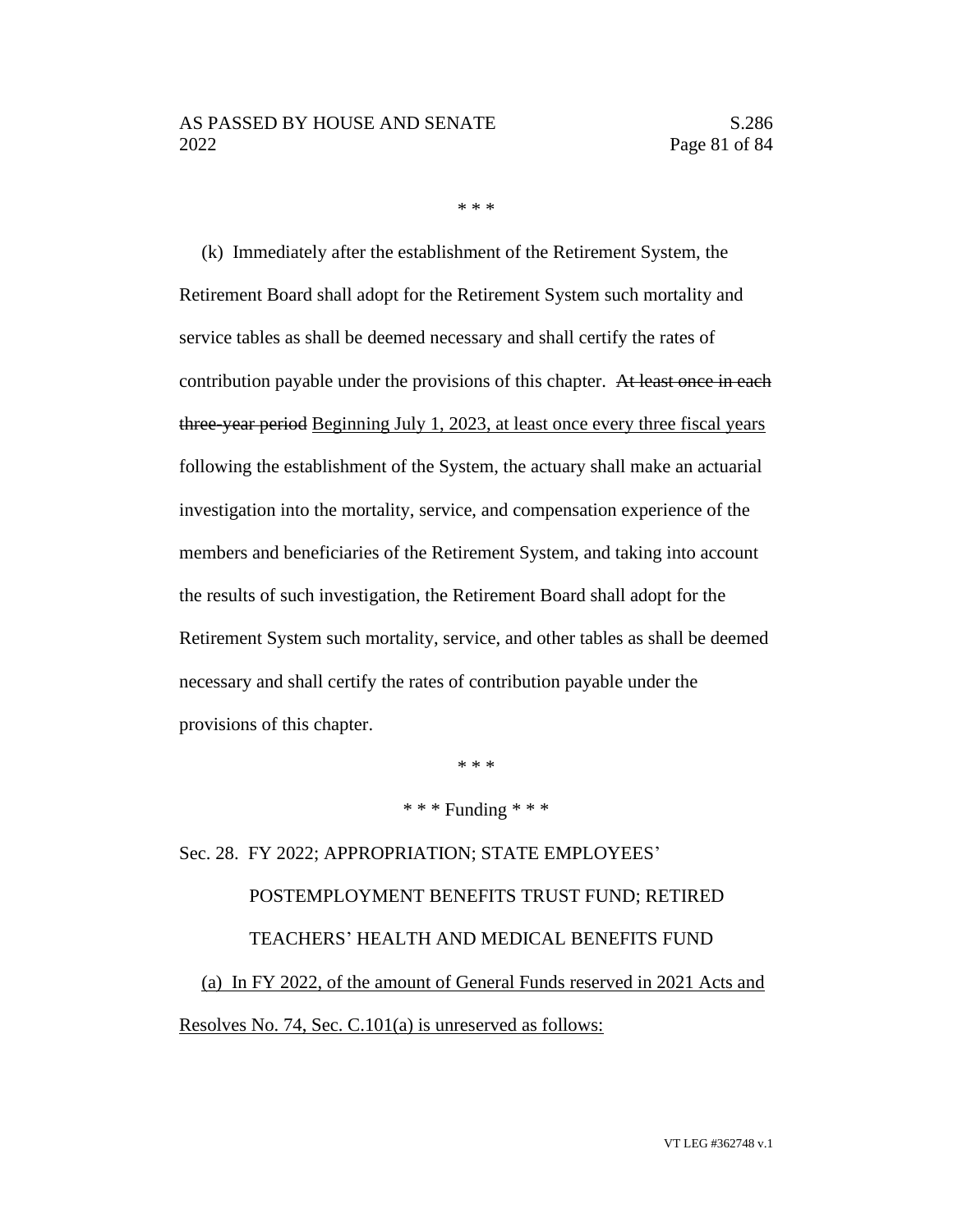(1) the sum of \$75,000,000.00 is appropriated to the Vermont State Retirement Fund, established in 3 V.S.A. § 473, to address the unfunded accrued liability in pension benefits; and

(2) the sum of \$75,000,000.00 is appropriated to the Vermont Teachers' Retirement Fund, established in 16 V.S.A. § 1944, to address the unfunded accrued liability in pension benefits.

(b) In FY 2022, the amount of \$50,000,000.00 in General Funds shall be appropriated to the to the Vermont Teachers' Retirement Fund, established in 16 V.S.A. § 1944, to address the unfunded accrued liability in pension benefits.

(c) In FY 2022, of the amount of Education Funds reserved in 2021 Acts and Resolves No. 74, Sec. C.101(a) is unreserved and the sum of \$13,300,000.00 is appropriated to the Retired Teachers' Health and Medical Benefits Fund, established in 16 V.S.A. § 1944b, to support the normal cost of other postemployment benefits as set forth in 16 V.S.A. § 1944f.

(d) The appropriations in subsections (a) and (b) of this section shall not be included for the purposes of calculating the reserve total for fiscal year 2023 pursuant to 32 V.S.A. § 308 (General Fund budget stabilization reserve).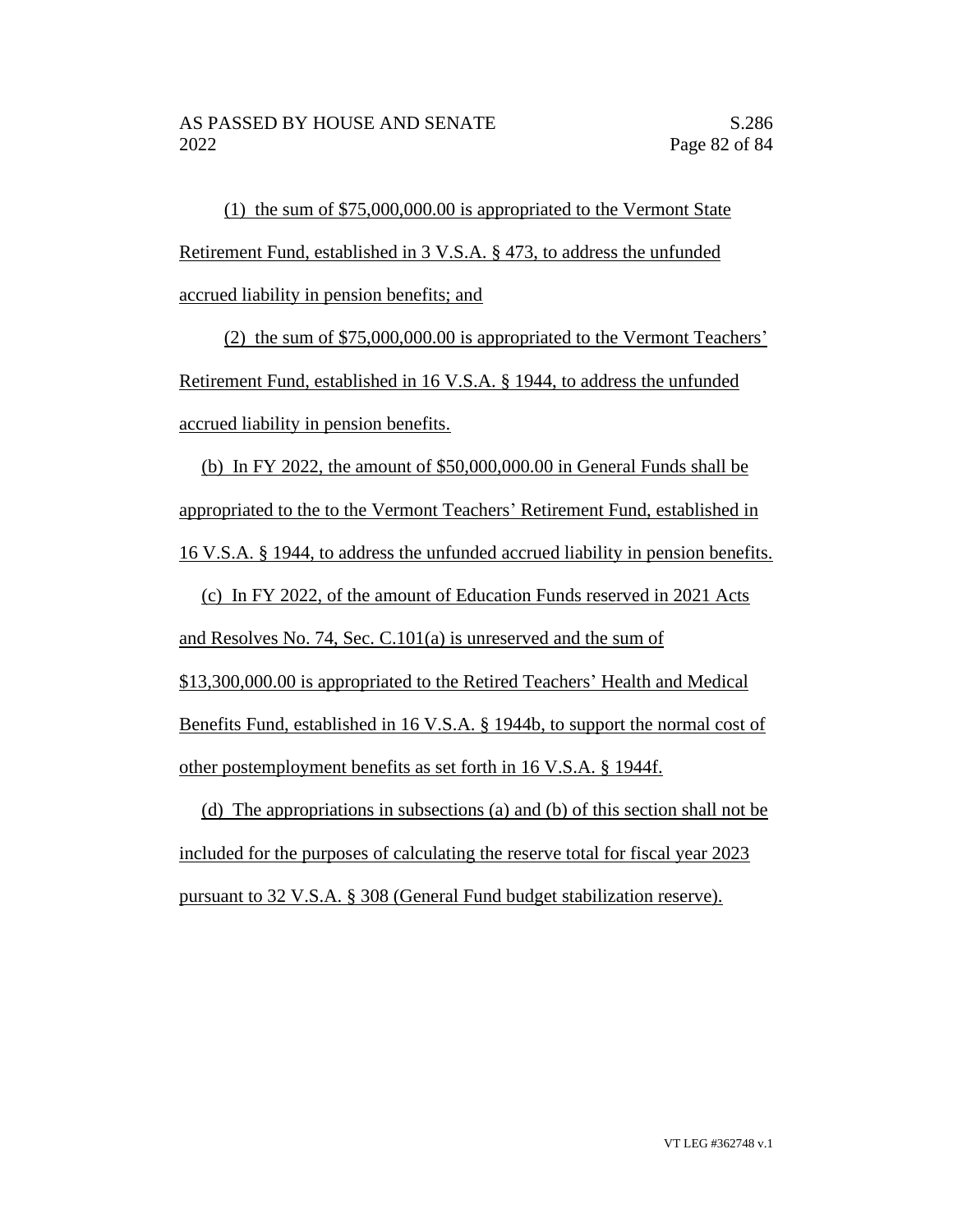Sec. 29. 32 V.S.A. § 308c is amended to read:

#### § 308c. GENERAL FUND AND TRANSPORTATION FUND BALANCE

#### RESERVES

(a) There is hereby created within the General Fund a General Fund Balance Reserve, also known as the "Rainy Day Reserve." After satisfying the requirements of section 308 of this title, and after other reserve requirements have been met, any remaining unreserved and undesignated end of fiscal year General Fund surplus shall be reserved in the General Fund Balance Reserve. The General Fund Balance Reserve shall not exceed five percent of the appropriations from the General Fund for the prior fiscal year without legislative authorization.

(1), (2) [Repealed.]

(3) Of the funds that would otherwise be reserved in the General Fund Balance Reserve under this subsection, 50 percent of any such funds the following amounts shall be reserved as necessary and transferred from the General Fund to the Vermont State Employees' Postemployment Benefits Trust Fund established by 3 V.S.A. § 479a as follows:

(A) 25 percent to the Vermont State Retirement Fund established by 3 V.S.A. § 473; and

(B) 25 percent to the Postretirement Adjustment Allowance Account established in 16 V.S.A. § 1949a.